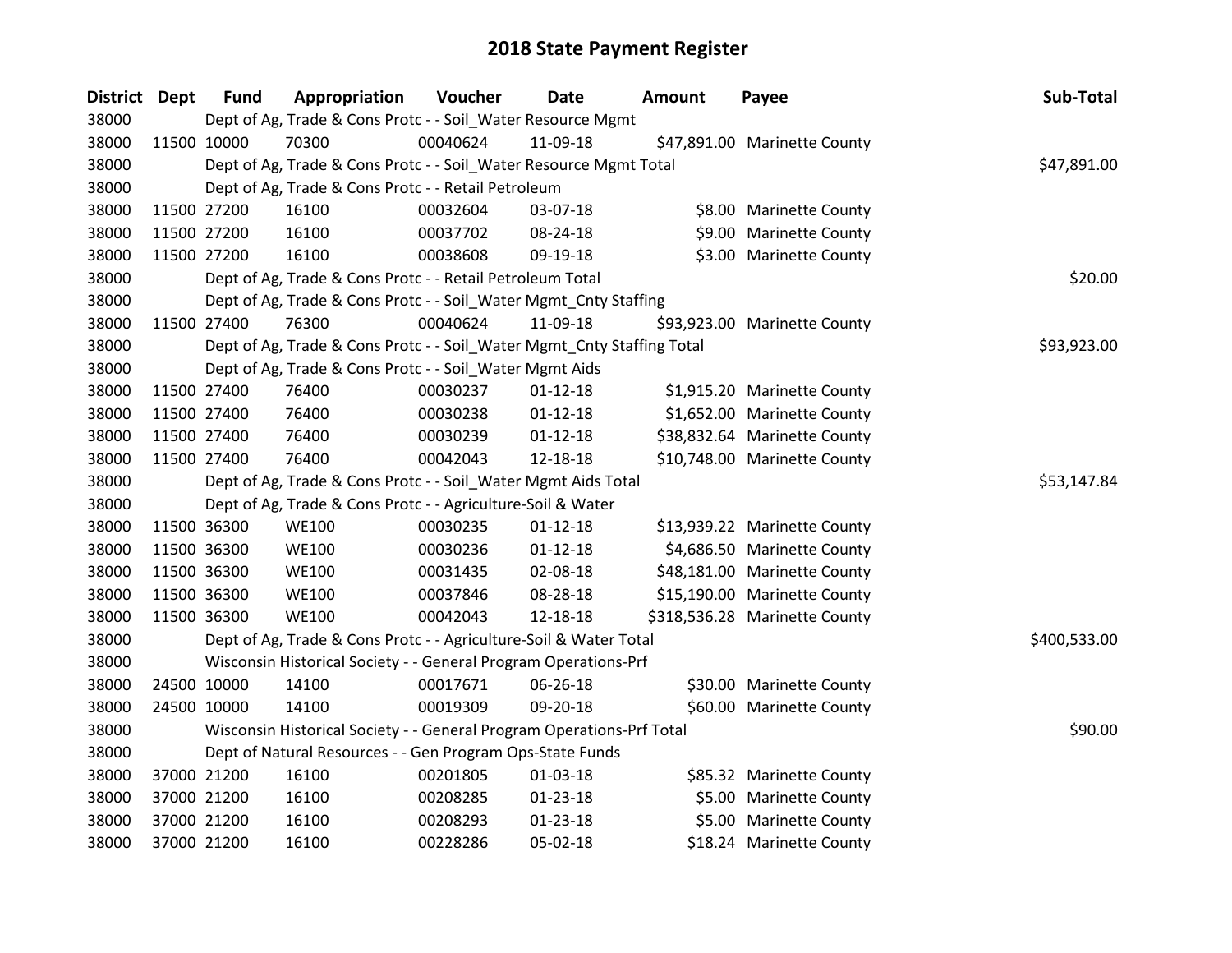| District Dept | <b>Fund</b> | Appropriation                                                      | Voucher  | Date           | <b>Amount</b> | Payee                       | Sub-Total  |
|---------------|-------------|--------------------------------------------------------------------|----------|----------------|---------------|-----------------------------|------------|
| 38000         | 37000 21200 | 16100                                                              | 00231732 | 05-23-18       |               | \$5.00 Marinette County     |            |
| 38000         | 37000 21200 | 16100                                                              | 00231733 | 05-18-18       |               | \$5.00 Marinette County     |            |
| 38000         | 37000 21200 | 16100                                                              | 00241379 | 06-28-18       |               | \$16.53 Marinette County    |            |
| 38000         | 37000 21200 | 16100                                                              | 00243152 | 06-29-18       |               | \$21.09 Marinette County    |            |
| 38000         | 37000 21200 | 16100                                                              | 00253628 | 07-30-18       |               | \$2,341.95 Marinette County |            |
| 38000         | 37000 21200 | 16100                                                              | 00253630 | 07-30-18       |               | \$25.78 Marinette County    |            |
| 38000         | 37000 21200 | 16100                                                              | 00259813 | 08-16-18       |               | \$2,205.52 Marinette County |            |
| 38000         | 37000 21200 | 16100                                                              | 00259847 | 09-07-18       |               | \$7.41 Marinette County     |            |
| 38000         | 37000 21200 | 16100                                                              | 00264582 | 09-21-18       |               | \$5.13 Marinette County     |            |
| 38000         | 37000 21200 | 16100                                                              | 00268486 | 09-27-18       |               | \$229.45 Marinette County   |            |
| 38000         | 37000 21200 | 16100                                                              | 00274275 | 11-02-18       |               | \$5.00 Marinette County     |            |
| 38000         | 37000 21200 | 16100                                                              | 00275471 | $11 - 16 - 18$ |               | \$14.82 Marinette County    |            |
| 38000         | 37000 21200 | 16100                                                              | 00280424 | 11-27-18       |               | \$5.00 Marinette County     |            |
| 38000         | 37000 21200 | 16100                                                              | 00286708 | 12-27-18       |               | \$5.00 Marinette County     |            |
| 38000         | 37000 21200 | 16100                                                              | 00288109 | 12-28-18       |               | \$13.11 Marinette County    |            |
| 38000         |             | Dept of Natural Resources - - Gen Program Ops-State Funds Total    |          |                |               |                             | \$5,019.35 |
| 38000         |             | Dept of Natural Resources - - Gen Program Ops-State Funds-Fr       |          |                |               |                             |            |
| 38000         | 37000 21200 | 16600                                                              | 00207952 | $01 - 18 - 18$ |               | \$1,980.00 Marinette County |            |
| 38000         |             | Dept of Natural Resources - - Gen Program Ops-State Funds-Fr Total |          |                |               |                             | \$1,980.00 |
| 38000         |             | Dept of Natural Resources - - Taxes & Assessmts-Conserv Fund       |          |                |               |                             |            |
| 38000         | 37000 21200 | 16900                                                              | 00243981 | 06-14-18       |               | \$134.34 Marinette County   |            |
| 38000         |             | Dept of Natural Resources - - Taxes & Assessmts-Conserv Fund Total |          |                |               |                             | \$134.34   |
| 38000         |             | Dept of Natural Resources - - General Program Operations --        |          |                |               |                             |            |
| 38000         | 37000 21200 | 25400                                                              | 00226030 | $04 - 10 - 18$ |               | \$1,380.00 Marinette County |            |
| 38000         | 37000 21200 | 25400                                                              | 00246373 | 06-29-18       |               | \$539.07 Marinette County   |            |
| 38000         | 37000 21200 | 25400                                                              | 00246374 | 06-29-18       |               | \$2,484.75 Marinette County |            |
| 38000         | 37000 21200 | 25400                                                              | 00253628 | 07-30-18       |               | \$130.10 Marinette County   |            |
| 38000         | 37000 21200 | 25400                                                              | 00253630 | 07-30-18       |               | \$12.89 Marinette County    |            |
| 38000         | 37000 21200 | 25400                                                              | 00254194 | 07-23-18       |               | \$1,710.00 Marinette County |            |
| 38000         | 37000 21200 | 25400                                                              | 00282892 | 12-06-18       |               | \$900.00 Marinette County   |            |
| 38000         | 37000 21200 | 25400                                                              | 00286741 | 12-28-18       |               | \$2,280.00 Marinette County |            |
| 38000         |             | Dept of Natural Resources - - General Program Operations -- Total  |          |                |               |                             | \$9,436.81 |
| 38000         |             | Dept of Natural Resources - - Gpo--State Funds                     |          |                |               |                             |            |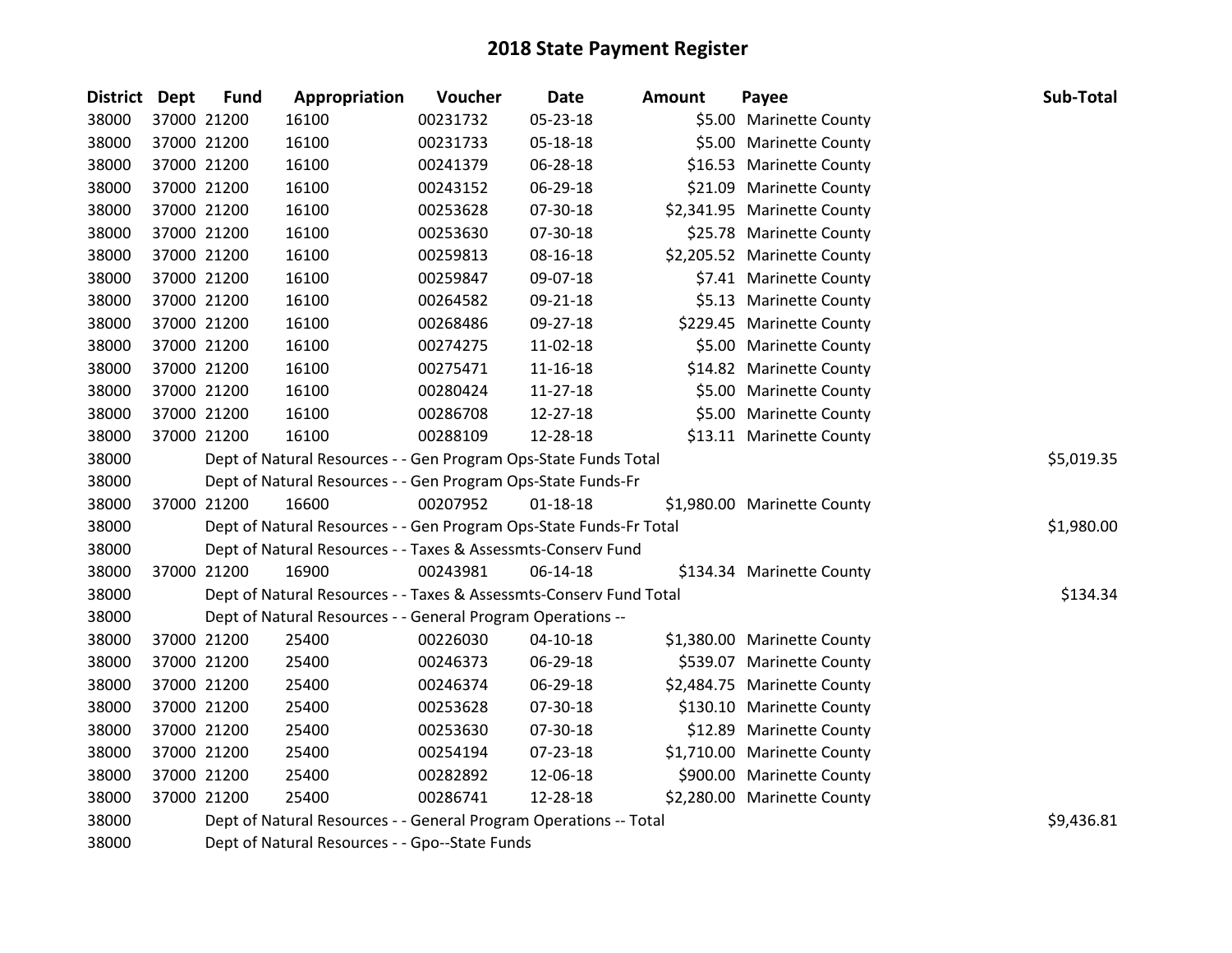| <b>District Dept</b> |             | <b>Fund</b> | Appropriation                                                      | Voucher  | <b>Date</b>    | <b>Amount</b> | Payee                        | Sub-Total   |
|----------------------|-------------|-------------|--------------------------------------------------------------------|----------|----------------|---------------|------------------------------|-------------|
| 38000                |             | 37000 21200 | 36100                                                              | 00253628 | 07-30-18       |               | \$130.10 Marinette County    |             |
| 38000                |             | 37000 21200 | 36100                                                              | 00253630 | 07-30-18       |               | \$12.90 Marinette County     |             |
| 38000                |             |             | Dept of Natural Resources - - Gpo--State Funds Total               |          |                |               |                              | \$143.00    |
| 38000                |             |             | Dept of Natural Resources - - Gpo -Federal Funds                   |          |                |               |                              |             |
| 38000                |             | 37000 21200 | 38100                                                              | 00222230 | 03-23-18       |               | \$3,567.58 Marinette County  |             |
| 38000                |             |             | Dept of Natural Resources - - Gpo -Federal Funds Total             |          |                |               |                              | \$3,567.58  |
| 38000                |             |             | Dept of Natural Resources - - Venison Processing                   |          |                |               |                              |             |
| 38000                |             | 37000 21200 | 54900                                                              | 00225116 | 04-06-18       |               | \$5,946.00 Marinette County  |             |
| 38000                |             | 37000 21200 | 54900                                                              | 00225120 | 04-06-18       |               | \$455.00 Marinette County    |             |
| 38000                |             |             | Dept of Natural Resources - - Venison Processing Total             |          |                |               |                              | \$6,401.00  |
| 38000                |             |             | Dept of Natural Resources - - Enf A - Boating Enforcement          |          |                |               |                              |             |
| 38000                |             | 37000 21200 | 55000                                                              | 00222230 | 03-23-18       |               | \$7,827.55 Marinette County  |             |
| 38000                |             |             | Dept of Natural Resources - - Enf A - Boating Enforcement Total    |          |                |               |                              | \$7,827.55  |
| 38000                |             |             | Dept of Natural Resources - - Enf A - Atv & Utv Enforcement        |          |                |               |                              |             |
| 38000                |             | 37000 21200 | 55100                                                              | 00268016 | 09-27-18       |               | \$14,061.54 Marinette County |             |
| 38000                |             | 37000 21200 | 55100                                                              | 00268550 | 09-27-18       |               | \$12,676.19 Marinette County |             |
| 38000                |             |             | Dept of Natural Resources - - Enf A - Atv & Utv Enforcement Total  |          |                |               |                              | \$26,737.73 |
| 38000                |             |             | Dept of Natural Resources - - Wildlife Damage Claims & Abat        |          |                |               |                              |             |
| 38000                | 37000 21200 |             | 55300                                                              | 00225116 | 04-06-18       |               | \$78,790.21 Marinette County |             |
| 38000                |             |             | Dept of Natural Resources - - Wildlife Damage Claims & Abat Total  |          |                |               |                              | \$78,790.21 |
| 38000                |             |             | Dept of Natural Resources - - Ra- Fish, WI & Forestry              |          |                |               |                              |             |
| 38000                |             | 37000 21200 | 56400                                                              | 00228647 | $04-19-18$     |               | \$10,777.68 Marinette County |             |
| 38000                |             |             | Dept of Natural Resources - - Ra- Fish, WI & Forestry Total        |          |                |               |                              | \$10,777.68 |
| 38000                |             |             | Dept of Natural Resources - - Resaids - Forest CropInd & Mfl       |          |                |               |                              |             |
| 38000                |             | 37000 21200 | 56600                                                              | 00267472 | 09-18-18       |               | \$52,536.60 Marinette County |             |
| 38000                |             |             | Dept of Natural Resources - - Resaids - Forest CropInd & Mfl Total |          |                |               |                              | \$52,536.60 |
| 38000                |             |             | Dept of Natural Resources - - Resaids - Cnty Forst & Admin         |          |                |               |                              |             |
| 38000                |             | 37000 21200 | 57200                                                              | 00216334 | $02 - 26 - 18$ |               | \$51,380.70 Marinette County |             |
| 38000                |             |             | Dept of Natural Resources - - Resaids - Cnty Forst & Admin Total   |          |                |               |                              | \$51,380.70 |
| 38000                |             |             | Dept of Natural Resources - - Ra- Cnty Snow Trail & Area Aid       |          |                |               |                              |             |
| 38000                |             | 37000 21200 | 57400                                                              | 00219223 | 03-13-18       |               | \$8,200.00 Marinette County  |             |
| 38000                |             |             | Dept of Natural Resources - - Ra- Cnty Snow Trail & Area Aid Total |          |                |               |                              | \$8,200.00  |
| 38000                |             |             | Dept of Natural Resources - - Ra- Snowmobile Trail Areas           |          |                |               |                              |             |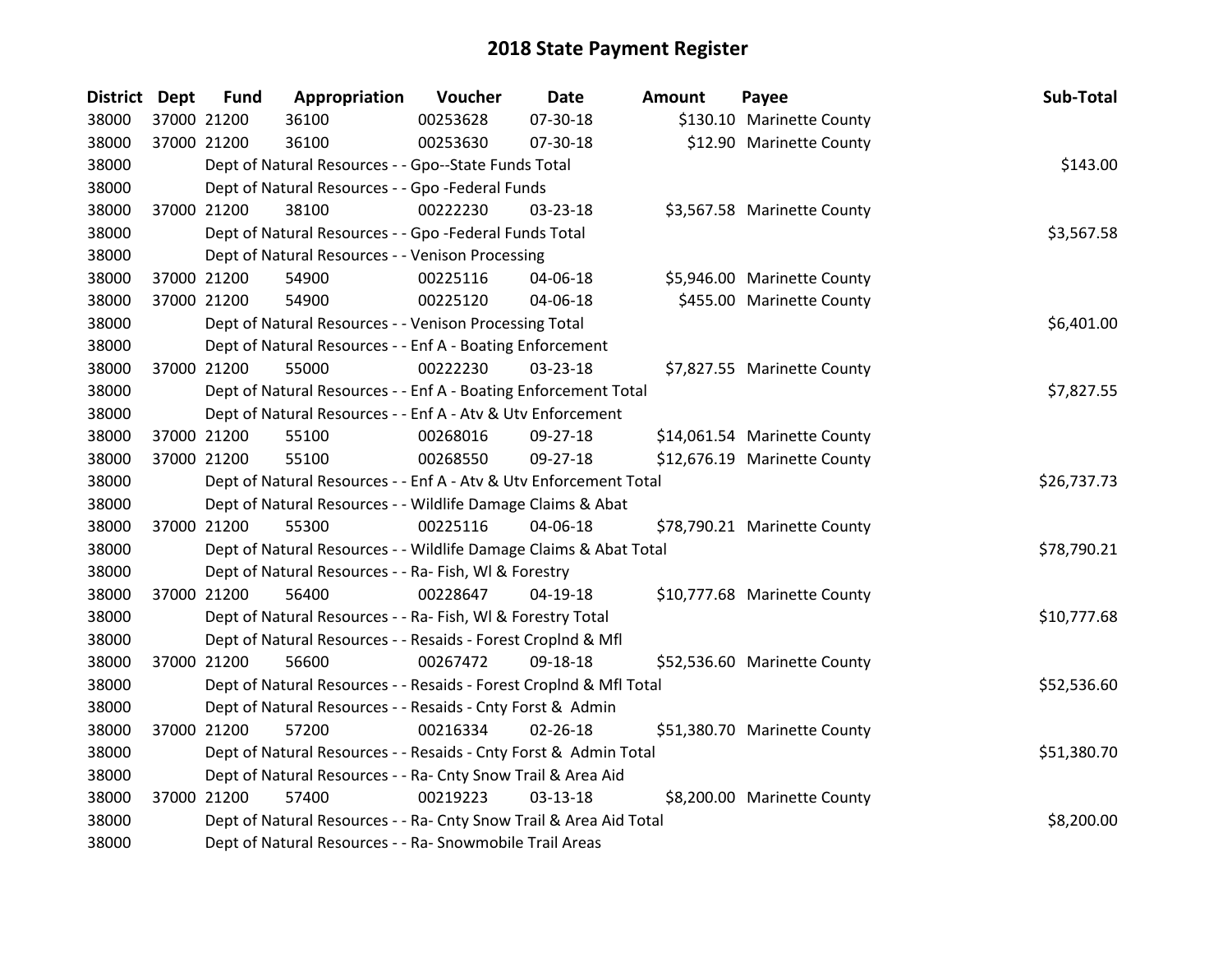| <b>District</b> | <b>Dept</b> | <b>Fund</b> | Appropriation                                                      | Voucher  | <b>Date</b>    | <b>Amount</b> | Payee                        | Sub-Total    |
|-----------------|-------------|-------------|--------------------------------------------------------------------|----------|----------------|---------------|------------------------------|--------------|
| 38000           |             | 37000 21200 | 57500                                                              | 00207281 | $01 - 16 - 18$ |               | \$13,761.80 Marinette County |              |
| 38000           |             | 37000 21200 | 57500                                                              | 00258377 | 08-08-18       |               | \$74,145.00 Marinette County |              |
| 38000           |             | 37000 21200 | 57500                                                              | 00260420 | 08-21-18       |               | \$74,145.00 Marinette County |              |
| 38000           |             | 37000 21200 | 57500                                                              | 00268864 | 09-26-18       |               | \$5,181.81 Marinette County  |              |
| 38000           |             |             | Dept of Natural Resources - - Ra- Snowmobile Trail Areas Total     |          |                |               |                              | \$167,233.61 |
| 38000           |             |             | Dept of Natural Resources - - Ra- Atv Prj Aids, Gas Tax Pymt       |          |                |               |                              |              |
| 38000           |             | 37000 21200 | 57600                                                              | 00260399 | 08-21-18       |               | \$6,813.25 Marinette County  |              |
| 38000           |             | 37000 21200 | 57600                                                              | 00260401 | 08-22-18       |               | \$263.71 Marinette County    |              |
| 38000           |             | 37000 21200 | 57600                                                              | 00260402 | 08-21-18       |               | \$1,051.06 Marinette County  |              |
| 38000           |             | 37000 21200 | 57600                                                              | 00260419 | 08-22-18       |               | \$11,710.00 Marinette County |              |
| 38000           |             | 37000 21200 | 57600                                                              | 00280992 | 11-23-18       |               | \$7,467.50 Marinette County  |              |
| 38000           |             | 37000 21200 | 57600                                                              | 00286669 | 12-21-18       |               | \$72,487.00 Marinette County |              |
| 38000           |             | 37000 21200 | 57600                                                              | 00286717 | 12-21-18       |               | \$34,278.91 Marinette County |              |
| 38000           |             |             | Dept of Natural Resources - - Ra- Atv Prj Aids, Gas Tax Pymt Total |          |                |               |                              | \$134,071.43 |
| 38000           |             |             | Dept of Natural Resources - - Resaids - Pymt In Lieu Tax Fed       |          |                |               |                              |              |
| 38000           |             | 37000 21200 | 58400                                                              | 00270437 | $10-02-18$     |               | \$382.00 Marinette County    |              |
| 38000           |             |             | Dept of Natural Resources - - Resaids - Pymt In Lieu Tax Fed Total |          |                |               |                              | \$382.00     |
| 38000           |             |             | Dept of Natural Resources - - Ea - Lake Protection                 |          |                |               |                              |              |
| 38000           |             | 37000 21200 | 66300                                                              | 00231500 | $04 - 27 - 18$ |               | \$18,750.00 Marinette County |              |
| 38000           |             |             | Dept of Natural Resources - - Ea - Lake Protection Total           |          |                |               |                              | \$18,750.00  |
| 38000           |             |             | Dept of Natural Resources - - Ea - Invasive Aqu & Lake Mon         |          |                |               |                              |              |
| 38000           |             | 37000 21200 | 67800                                                              | 00225585 | 04-09-18       |               | \$4,543.13 Marinette County  |              |
| 38000           |             |             | Dept of Natural Resources - - Ea - Invasive Aqu & Lake Mon Total   |          |                |               |                              | \$4,543.13   |
| 38000           |             |             | Dept of Natural Resources - - Gpo--State Funds                     |          |                |               |                              |              |
| 38000           |             | 37000 21200 | 86100                                                              | 00269213 | 10-19-18       |               | \$12.00 Marinette County     |              |
| 38000           |             | 37000 21200 | 86100                                                              | 00271722 | 10-26-18       |               | \$4.00 Marinette County      |              |
| 38000           |             |             | Dept of Natural Resources - - Gpo--State Funds Total               |          |                |               |                              | \$16.00      |
| 38000           |             |             | Dept of Natural Resources - - Solid Waste Management -- Envi       |          |                |               |                              |              |
| 38000           |             | 37000 27400 | 47200                                                              | 00282985 | 12-04-18       |               | \$30.00 Marinette County     |              |
| 38000           |             |             | Dept of Natural Resources - - Solid Waste Management -- Envi Total |          |                |               |                              | \$30.00      |
| 38000           |             |             | Dept of Natural Resources - - Land Acquisition                     |          |                |               |                              |              |
| 38000           |             | 37000 36300 | TA100                                                              | 00209427 | $01 - 24 - 18$ |               | \$30.00 Marinette County     |              |
| 38000           |             | 37000 36300 | TA100                                                              | 00210287 | $02 - 02 - 18$ |               | \$30.00 Marinette County     |              |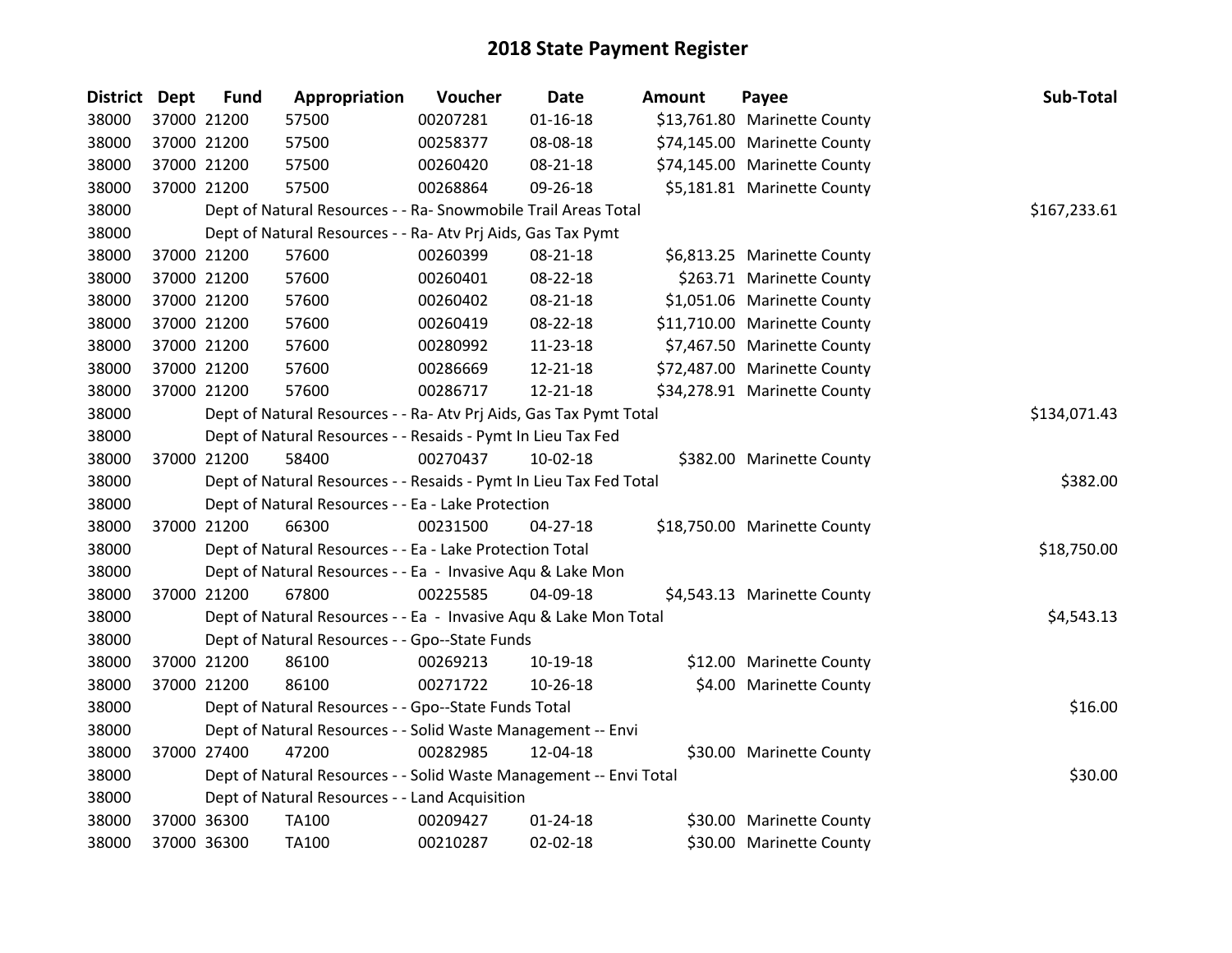| <b>District Dept</b> | <b>Fund</b> | Appropriation                                            | Voucher  | <b>Date</b>    | <b>Amount</b> | Payee                         | Sub-Total    |
|----------------------|-------------|----------------------------------------------------------|----------|----------------|---------------|-------------------------------|--------------|
| 38000                | 37000 36300 | <b>TA100</b>                                             | 00214940 | 02-20-18       |               | \$30.00 Marinette County      |              |
| 38000                | 37000 36300 | <b>TA100</b>                                             | 00222978 | 03-29-18       |               | \$10.00 Marinette County      |              |
| 38000                | 37000 36300 | <b>TA100</b>                                             | 00237634 | 05-17-18       |               | \$30.00 Marinette County      |              |
| 38000                | 37000 36300 | TA100                                                    | 00240573 | 06-05-18       |               | \$30.00 Marinette County      |              |
| 38000                | 37000 36300 | <b>TA100</b>                                             | 00255503 | 07-30-18       |               | \$30.00 Marinette County      |              |
| 38000                | 37000 36300 | <b>TA100</b>                                             | 00256045 | 07-31-18       |               | \$30.00 Marinette County      |              |
| 38000                | 37000 36300 | <b>TA100</b>                                             | 00284912 | 12-14-18       |               | \$10.00 Marinette County      |              |
| 38000                |             | Dept of Natural Resources - - Land Acquisition Total     |          |                |               |                               | \$230.00     |
| 38000                |             | Dept of Natural Resources - - Dnr-Nonpoint Source        |          |                |               |                               |              |
| 38000                | 37000 36300 | <b>TF100</b>                                             | 00206629 | $01 - 11 - 18$ |               | \$150,000.00 Marinette County |              |
| 38000                | 37000 36300 | <b>TF100</b>                                             | 00280987 | 11-23-18       |               | \$33,651.25 Marinette County  |              |
| 38000                |             | Dept of Natural Resources - - Dnr-Nonpoint Source Total  |          |                |               |                               | \$183,651.25 |
| 38000                |             | WI Dept of Transportation - - Eldly&Disa Co/Aid Sf       |          |                |               |                               |              |
| 38000                | 39500 21100 | 16800                                                    | 00229642 | 03-13-18       |               | \$132,935.00 Marinette County |              |
| 38000                |             | WI Dept of Transportation - - Eldly&Disa Co/Aid Sf Total |          |                |               |                               | \$132,935.00 |
| 38000                |             | WI Dept of Transportation - - County Forest Aids         |          |                |               |                               |              |
| 38000                | 39500 21100 | 17000                                                    | 00223735 | $02 - 21 - 18$ |               | \$72,454.45 Marinette County  |              |
| 38000                |             | WI Dept of Transportation - - County Forest Aids Total   |          |                |               |                               | \$72,454.45  |
| 38000                |             | WI Dept of Transportation - - Hwy Sfty Loc Aid Ffd       |          |                |               |                               |              |
| 38000                | 39500 21100 | 18500                                                    | 00208849 | 01-08-18       |               | \$3,384.28 Marinette County   |              |
| 38000                | 39500 21100 | 18500                                                    | 00212906 | $01 - 22 - 18$ |               | \$3,197.92 Marinette County   |              |
| 38000                | 39500 21100 | 18500                                                    | 00223391 | 02-20-18       |               | \$2,321.04 Marinette County   |              |
| 38000                | 39500 21100 | 18500                                                    | 00223395 | 02-20-18       |               | \$3,527.44 Marinette County   |              |
| 38000                | 39500 21100 | 18500                                                    | 00247500 | 04-27-18       |               | \$4,424.50 Marinette County   |              |
| 38000                | 39500 21100 | 18500                                                    | 00247501 | 04-27-18       |               | \$4,743.66 Marinette County   |              |
| 38000                | 39500 21100 | 18500                                                    | 00247508 | $04 - 27 - 18$ |               | \$4,457.04 Marinette County   |              |
| 38000                | 39500 21100 | 18500                                                    | 00247509 | $04 - 27 - 18$ |               | \$4,730.24 Marinette County   |              |
| 38000                | 39500 21100 | 18500                                                    | 00256387 | 06-06-18       |               | \$3,585.24 Marinette County   |              |
| 38000                | 39500 21100 | 18500                                                    | 00256390 | 06-06-18       |               | \$4,340.64 Marinette County   |              |
| 38000                | 39500 21100 | 18500                                                    | 00263336 | 06-14-18       |               | \$5,187.52 Marinette County   |              |
| 38000                | 39500 21100 | 18500                                                    | 00275296 | 07-20-18       |               | \$5,102.12 Marinette County   |              |
| 38000                | 39500 21100 | 18500                                                    | 00276219 | 07-20-18       |               | \$5,102.12 Marinette County   |              |
| 38000                | 39500 21100 | 18500                                                    | 00278149 | 07-23-18       |               | \$5,068.46 Marinette County   |              |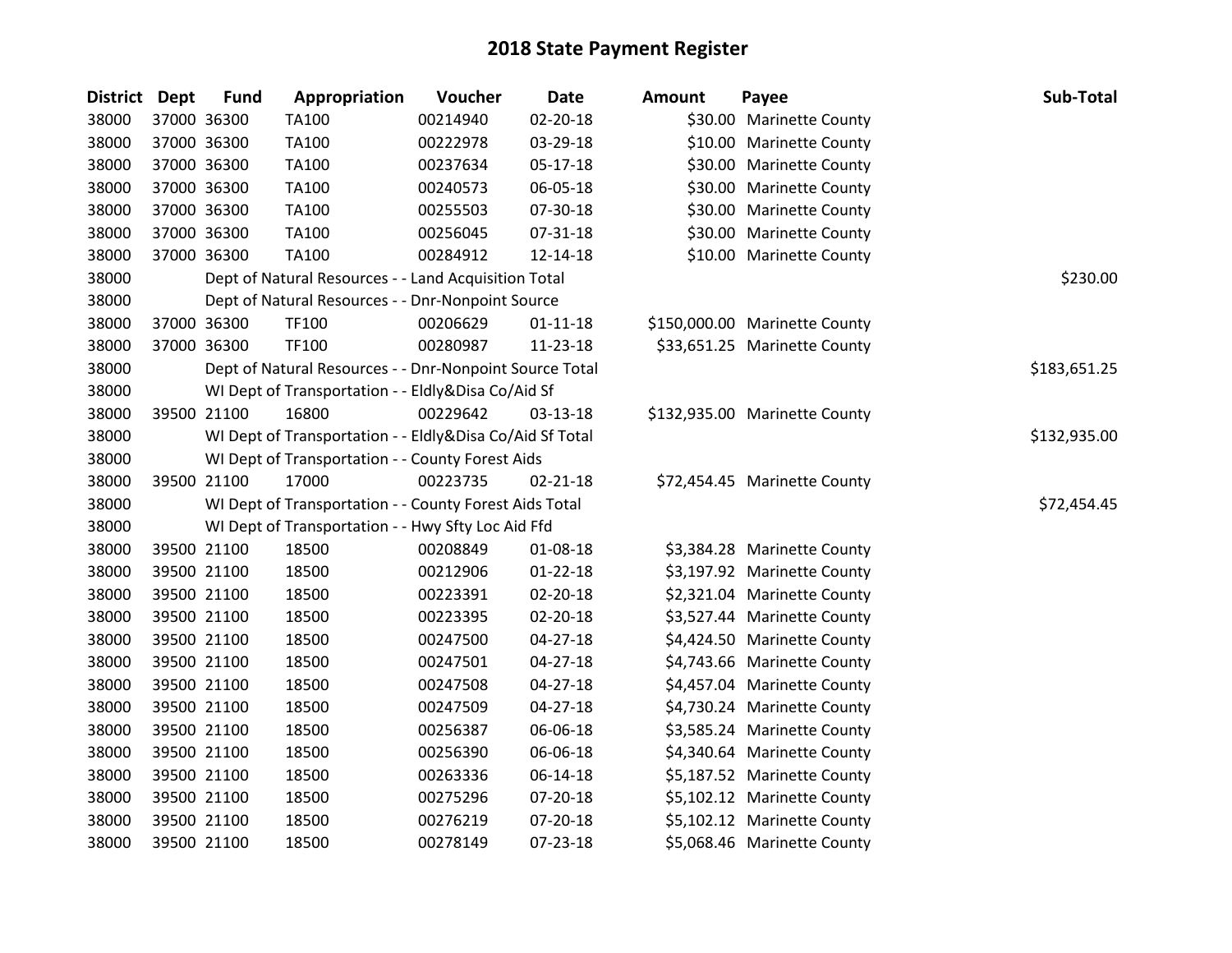| District Dept | <b>Fund</b> | Appropriation                                            | Voucher  | <b>Date</b>    | <b>Amount</b> | Payee                         | Sub-Total      |
|---------------|-------------|----------------------------------------------------------|----------|----------------|---------------|-------------------------------|----------------|
| 38000         | 39500 21100 | 18500                                                    | 00278156 | 07-23-18       |               | \$4,910.67 Marinette County   |                |
| 38000         | 39500 21100 | 18500                                                    | 00286394 | 08-28-18       |               | \$3,890.72 Marinette County   |                |
| 38000         | 39500 21100 | 18500                                                    | 00286397 | 08-28-18       |               | \$4,329.40 Marinette County   |                |
| 38000         | 39500 21100 | 18500                                                    | 00297816 | 09-18-18       |               | \$3,619.08 Marinette County   |                |
| 38000         | 39500 21100 | 18500                                                    | 00305517 | $10 - 01 - 18$ |               | \$3,855.00 Marinette County   |                |
| 38000         | 39500 21100 | 18500                                                    | 00310473 | $10 - 16 - 18$ |               | \$7,291.45 Marinette County   |                |
| 38000         | 39500 21100 | 18500                                                    | 00310475 | $10-16-18$     |               | \$4,786.05 Marinette County   |                |
| 38000         |             | WI Dept of Transportation - - Hwy Sfty Loc Aid Ffd Total |          |                |               |                               | \$91,854.59    |
| 38000         |             | WI Dept of Transportation - - Trans Aids To Co.-Sf       |          |                |               |                               |                |
| 38000         | 39500 21100 | 19000                                                    | 00203650 | $01 - 02 - 18$ |               | \$395,112.72 Marinette County |                |
| 38000         | 39500 21100 | 19000                                                    | 00267858 | 07-02-18       |               | \$790,225.44 Marinette County |                |
| 38000         | 39500 21100 | 19000                                                    | 00301910 | $10 - 01 - 18$ |               | \$395,112.73 Marinette County |                |
| 38000         |             | WI Dept of Transportation - - Trans Aids To Co.-Sf Total |          |                |               |                               | \$1,580,450.89 |
| 38000         |             | WI Dept of Transportation - - Loc Rd Imp Prg St Fd       |          |                |               |                               |                |
| 38000         | 39500 21100 | 27800                                                    | 00278478 | 07-25-18       |               | \$7,715.80 Marinette County   |                |
| 38000         |             | WI Dept of Transportation - - Loc Rd Imp Prg St Fd Total |          |                |               |                               | \$7,715.80     |
| 38000         |             | WI Dept of Transportation - - Hwy Mgmt & Opers Sf        |          |                |               |                               |                |
| 38000         | 39500 21100 | 36500                                                    | 00208474 | 01-08-18       |               | \$3,313.65 Marinette County   |                |
| 38000         | 39500 21100 | 36500                                                    | 00215511 | $01 - 26 - 18$ |               | \$3,914.88 Marinette County   |                |
| 38000         | 39500 21100 | 36500                                                    | 00222844 | $02 - 16 - 18$ |               | \$1,745.87 Marinette County   |                |
| 38000         | 39500 21100 | 36500                                                    | 00227090 | 03-06-18       |               | \$129.98 Marinette County     |                |
| 38000         | 39500 21100 | 36500                                                    | 00233700 | 03-23-18       |               | \$19,354.52 Marinette County  |                |
| 38000         | 39500 21100 | 36500                                                    | 00238233 | 04-04-18       |               | \$1,333.00 Marinette County   |                |
| 38000         | 39500 21100 | 36500                                                    | 00243070 | 04-18-18       |               | \$25,116.03 Marinette County  |                |
| 38000         | 39500 21100 | 36500                                                    | 00251862 | 05-10-18       |               | \$3,786.99 Marinette County   |                |
| 38000         | 39500 21100 | 36500                                                    | 00262383 | 06-20-18       |               | \$2,078.78 Marinette County   |                |
| 38000         | 39500 21100 | 36500                                                    | 00292405 | 08-30-18       |               | \$511.87 Marinette County     |                |
| 38000         | 39500 21100 | 36500                                                    | 00295384 | 09-12-18       |               | \$28,146.00 Marinette County  |                |
| 38000         | 39500 21100 | 36500                                                    | 00306837 | 10-05-18       |               | \$24,101.93 Marinette County  |                |
| 38000         | 39500 21100 | 36500                                                    | 00319528 | 11-07-18       |               | \$61,055.36 Marinette County  |                |
| 38000         | 39500 21100 | 36500                                                    | 00327445 | 11-29-18       |               | \$27,851.04 Marinette County  |                |
| 38000         |             | WI Dept of Transportation - - Hwy Mgmt & Opers Sf Total  |          |                |               |                               | \$202,439.90   |
| 38000         |             | WI Dept of Transportation - - Wi Lift Brdg Op/M Sf       |          |                |               |                               |                |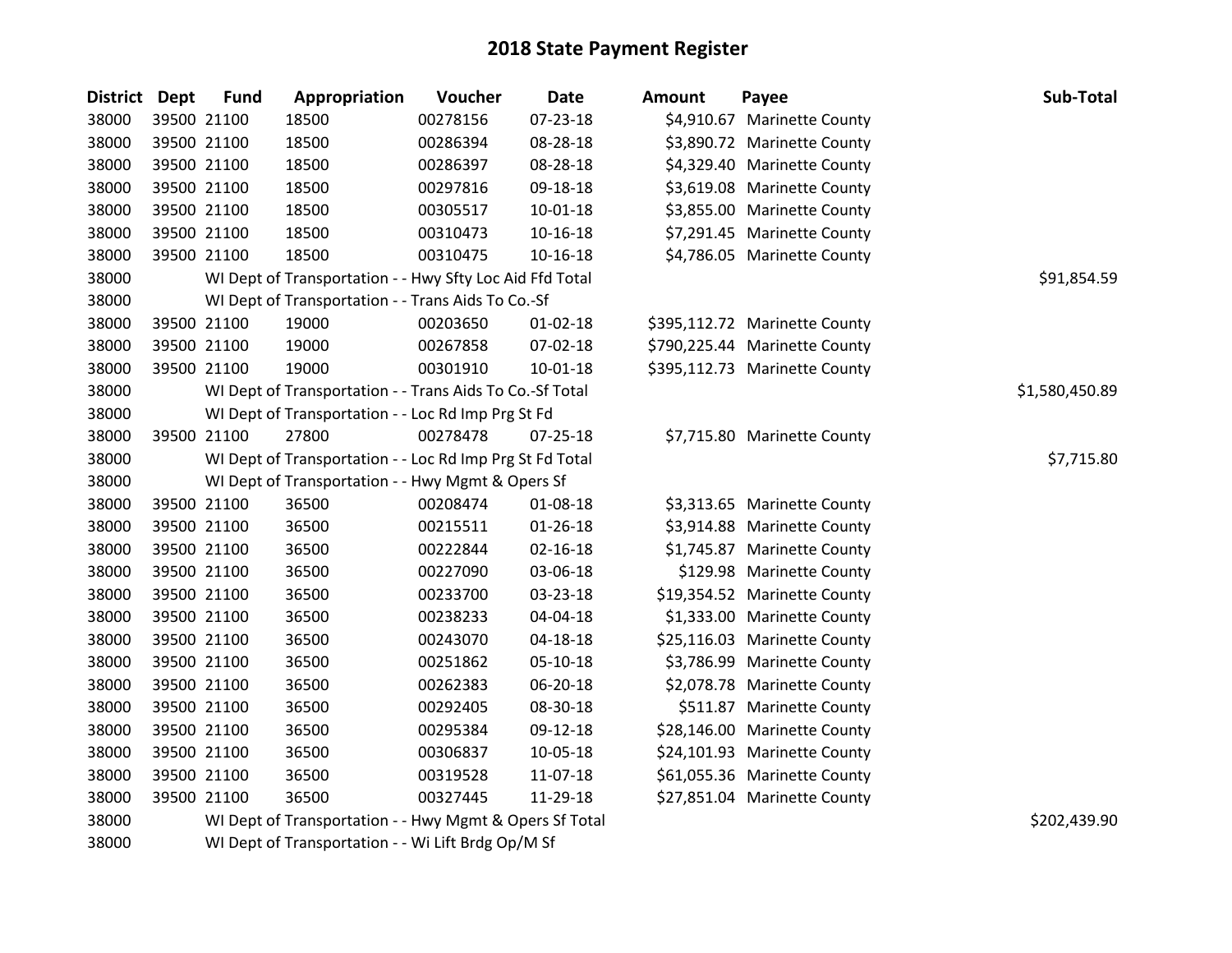| District Dept | <b>Fund</b> | Appropriation                                            | Voucher  | <b>Date</b>    | <b>Amount</b> | Payee                         | Sub-Total      |
|---------------|-------------|----------------------------------------------------------|----------|----------------|---------------|-------------------------------|----------------|
| 38000         | 39500 21100 | 36600                                                    | 00295384 | 09-12-18       |               | \$8,763.70 Marinette County   |                |
| 38000         | 39500 21100 | 36600                                                    | 00306837 | 10-05-18       |               | \$8,212.44 Marinette County   |                |
| 38000         | 39500 21100 | 36600                                                    | 00319528 | 11-07-18       |               | \$8,275.67 Marinette County   |                |
| 38000         | 39500 21100 | 36600                                                    | 00327445 | 11-29-18       |               | \$12,128.14 Marinette County  |                |
| 38000         |             | WI Dept of Transportation - - Wi Lift Brdg Op/M Sf Total |          |                |               |                               | \$37,379.95    |
| 38000         |             | WI Dept of Transportation - - Routine Maint Sf           |          |                |               |                               |                |
| 38000         | 39500 21100 | 36800                                                    | 00208474 | 01-08-18       |               | \$166,074.66 Marinette County |                |
| 38000         | 39500 21100 | 36800                                                    | 00215511 | $01 - 26 - 18$ |               | \$102,538.51 Marinette County |                |
| 38000         | 39500 21100 | 36800                                                    | 00222844 | $02 - 16 - 18$ |               | \$174,839.19 Marinette County |                |
| 38000         | 39500 21100 | 36800                                                    | 00227090 | 03-06-18       |               | \$63.17 Marinette County      |                |
| 38000         | 39500 21100 | 36800                                                    | 00233700 | 03-23-18       |               | \$8,993.40 Marinette County   |                |
| 38000         | 39500 21100 | 36800                                                    | 00238233 | 04-04-18       |               | \$214,595.95 Marinette County |                |
| 38000         | 39500 21100 | 36800                                                    | 00243070 | 04-18-18       |               | \$216,408.01 Marinette County |                |
| 38000         | 39500 21100 | 36800                                                    | 00251862 | $05-10-18$     |               | \$205,823.76 Marinette County |                |
| 38000         | 39500 21100 | 36800                                                    | 00262383 | 06-20-18       |               | \$383,245.43 Marinette County |                |
| 38000         | 39500 21100 | 36800                                                    | 00276590 | 07-18-18       |               | \$103,423.14 Marinette County |                |
| 38000         | 39500 21100 | 36800                                                    | 00292405 | 08-30-18       |               | \$246,026.46 Marinette County |                |
| 38000         | 39500 21100 | 36800                                                    | 00295384 | 09-12-18       |               | \$12,296.97 Marinette County  |                |
| 38000         | 39500 21100 | 36800                                                    | 00306837 | 10-05-18       |               | \$6,582.03 Marinette County   |                |
| 38000         | 39500 21100 | 36800                                                    | 00307377 | 10-05-18       |               | \$164,207.81 Marinette County |                |
| 38000         | 39500 21100 | 36800                                                    | 00312328 | 10-18-18       |               | \$2,202.90 Marinette County   |                |
| 38000         | 39500 21100 | 36800                                                    | 00319528 | 11-07-18       |               | \$15,929.48 Marinette County  |                |
| 38000         | 39500 21100 | 36800                                                    | 00327445 | 11-29-18       |               | \$9,107.88 Marinette County   |                |
| 38000         |             | WI Dept of Transportation - - Routine Maint Sf Total     |          |                |               |                               | \$2,032,358.75 |
| 38000         |             | WI Dept of Transportation - - Hwy Mgmt & Opers Lf        |          |                |               |                               |                |
| 38000         | 39500 21100 | 37500                                                    | 00295384 | 09-12-18       |               | \$8,763.70 Marinette County   |                |
| 38000         | 39500 21100 | 37500                                                    | 00306837 | 10-05-18       |               | \$8,320.66 Marinette County   |                |
| 38000         | 39500 21100 | 37500                                                    | 00319528 | 11-07-18       |               | \$8,301.45 Marinette County   |                |
| 38000         | 39500 21100 | 37500                                                    | 00327445 | 11-29-18       |               | \$12,189.31 Marinette County  |                |
| 38000         |             | WI Dept of Transportation - - Hwy Mgmt & Opers Lf Total  |          |                |               |                               | \$37,575.12    |
| 38000         |             | WI Dept of Transportation - - Routine Maint Ff           |          |                |               |                               |                |
| 38000         | 39500 21100 | 38000                                                    | 00208474 | 01-08-18       |               | \$1,495.35 Marinette County   |                |
| 38000         | 39500 21100 | 38000                                                    | 00222844 | $02 - 16 - 18$ |               | -\$24.47 Marinette County     |                |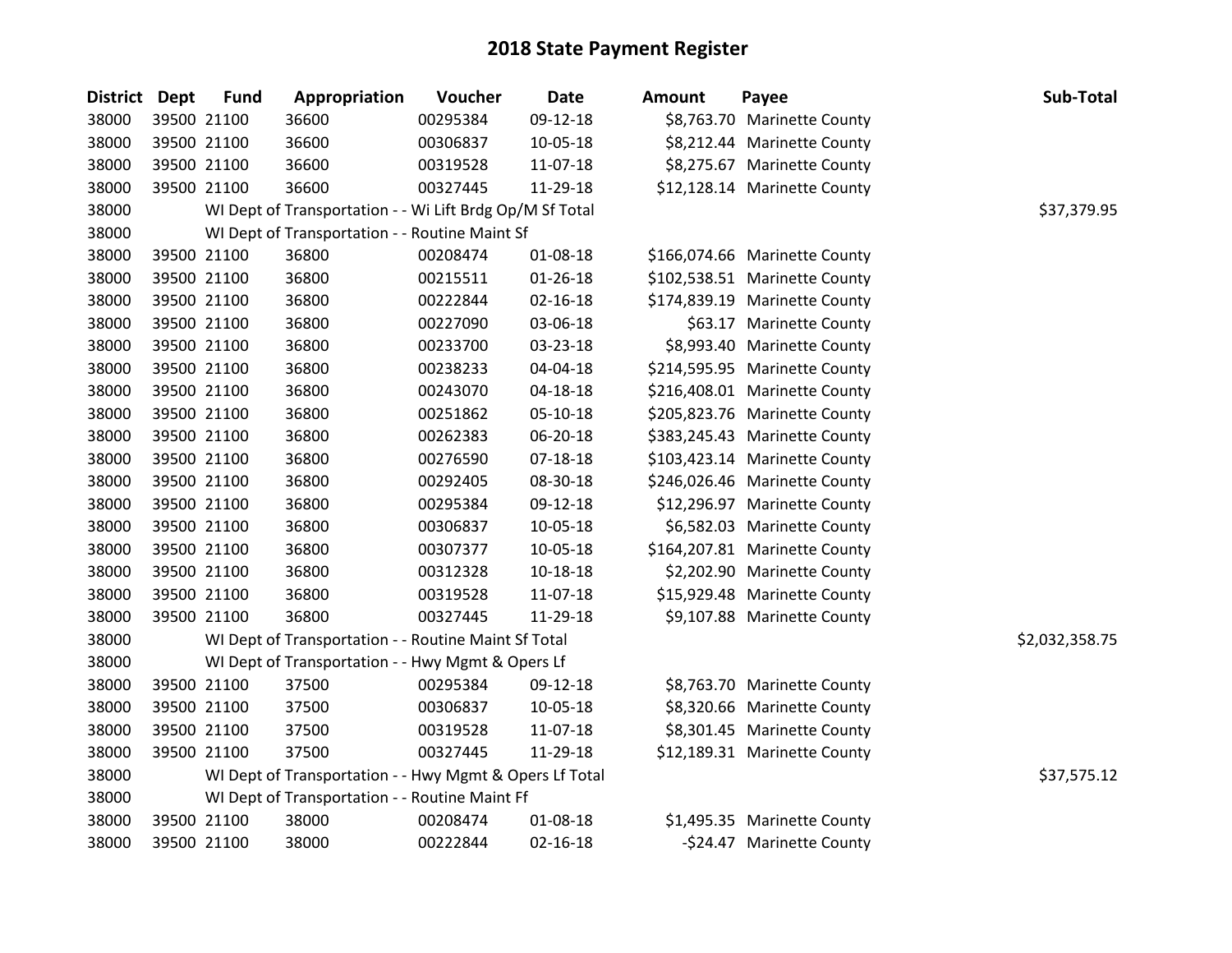| District Dept |             | <b>Fund</b> | Appropriation                                                      | Voucher  | <b>Date</b>    | <b>Amount</b> | Payee                                                                                                         | Sub-Total   |
|---------------|-------------|-------------|--------------------------------------------------------------------|----------|----------------|---------------|---------------------------------------------------------------------------------------------------------------|-------------|
| 38000         |             |             | WI Dept of Transportation - - Routine Maint Ff Total               |          |                |               |                                                                                                               | \$1,470.88  |
| 38000         |             |             | Department of Corrections - - Services For Drunken Driving O       |          |                |               |                                                                                                               |             |
| 38000         | 41000 10000 |             | 10300                                                              | 00206126 | 05-01-18       |               | \$250.00 Marinette County                                                                                     |             |
| 38000         | 41000 10000 |             | 10300                                                              | 00206128 | 05-01-18       |               | \$250.00 Marinette County                                                                                     |             |
| 38000         |             | 41000 10000 | 10300                                                              | 00245231 | 10-29-18       |               | \$250.00 Marinette County                                                                                     |             |
| 38000         |             |             | Department of Corrections - - Services For Drunken Driving O Total |          |                |               |                                                                                                               | \$750.00    |
| 38000         |             |             | Department of Corrections - - Corrections Contracts And Agre       |          |                |               |                                                                                                               |             |
| 38000         | 41000 10000 |             | 11400                                                              | 00185732 | 02-02-18       |               | \$5,300.38 Marinette County                                                                                   |             |
| 38000         | 41000 10000 |             | 11400                                                              | 00192078 | 03-01-18       |               | \$3,190.52 Marinette County                                                                                   |             |
| 38000         | 41000 10000 |             | 11400                                                              | 00195011 | 03-14-18       |               | \$5,300.38 Marinette County                                                                                   |             |
| 38000         |             | 41000 10000 | 11400                                                              | 00205761 | 05-03-18       |               | \$3,705.12 Marinette County                                                                                   |             |
| 38000         |             | 41000 10000 | 11400                                                              | 00212400 | 06-01-18       |               | \$6,432.50 Marinette County                                                                                   |             |
| 38000         | 41000 10000 |             | 11400                                                              | 00216785 | 06-20-18       |               | \$4,219.72 Marinette County                                                                                   |             |
| 38000         | 41000 10000 |             | 11400                                                              | 00222228 | $07-17-18$     |               | \$3,499.28 Marinette County                                                                                   |             |
| 38000         | 41000 10000 |             | 11400                                                              | 00232105 | 08-31-18       |               | \$6,483.96 Marinette County                                                                                   |             |
| 38000         |             | 41000 10000 | 11400                                                              | 00237128 | 09-24-18       |               | \$8,851.12 Marinette County                                                                                   |             |
| 38000         | 41000 10000 |             | 11400                                                              | 00245267 | 10-29-18       |               | \$5,557.68 Marinette County                                                                                   |             |
| 38000         | 41000 10000 |             | 11400                                                              | 00251874 | 11-29-18       |               | \$8,490.90 Marinette County                                                                                   |             |
| 38000         | 41000 10000 |             | 11400                                                              | 00256792 | 12-26-18       |               | \$10,034.70 Marinette County                                                                                  |             |
| 38000         |             |             | Department of Corrections - - Corrections Contracts And Agre Total |          |                |               |                                                                                                               | \$71,066.26 |
| 38000         |             |             |                                                                    |          |                |               | Department of Corrections - - Reimbursing Counties For Probation, Extended Supervision And Parole Holds       |             |
| 38000         |             | 41000 10000 | 11600                                                              | 00246211 | 11-02-18       |               | \$25,519.20 Marinette County                                                                                  |             |
| 38000         |             |             |                                                                    |          |                |               | Department of Corrections - - Reimbursing Counties For Probation, Extended Supervision And Parole Holds Total | \$25,519.20 |
| 38000         |             |             | Department of Corrections - - Probation, Parole And Extended       |          |                |               |                                                                                                               |             |
| 38000         |             | 41000 10000 | 18700                                                              | 00246211 | 11-02-18       |               | \$1,920.80 Marinette County                                                                                   |             |
| 38000         |             |             | Department of Corrections - - Probation, Parole And Extended Total |          |                |               |                                                                                                               | \$1,920.80  |
| 38000         |             |             | Department of Health Services - - State/Federal Aids               |          |                |               |                                                                                                               |             |
| 38000         | 43500 10000 |             | 00000                                                              | 90808    | $01 - 02 - 18$ |               | \$47,057.00 Marinette County                                                                                  |             |
| 38000         | 43500 10000 |             | 00000                                                              | 90809    | 02-01-18       |               | \$59,093.00 Marinette County                                                                                  |             |
| 38000         | 43500 10000 |             | 00000                                                              | 90810    | 03-01-18       |               | \$349,584.00 Marinette County                                                                                 |             |
| 38000         | 43500 10000 |             | 00000                                                              | 90811    | 03-02-18       |               | \$12,002.00 Marinette County                                                                                  |             |
| 38000         | 43500 10000 |             | 00000                                                              | 90812    | 04-02-18       |               | \$260,461.00 Marinette County                                                                                 |             |
| 38000         | 43500 10000 |             | 00000                                                              | 90814    | $06 - 01 - 18$ |               | \$144,573.00 Marinette County                                                                                 |             |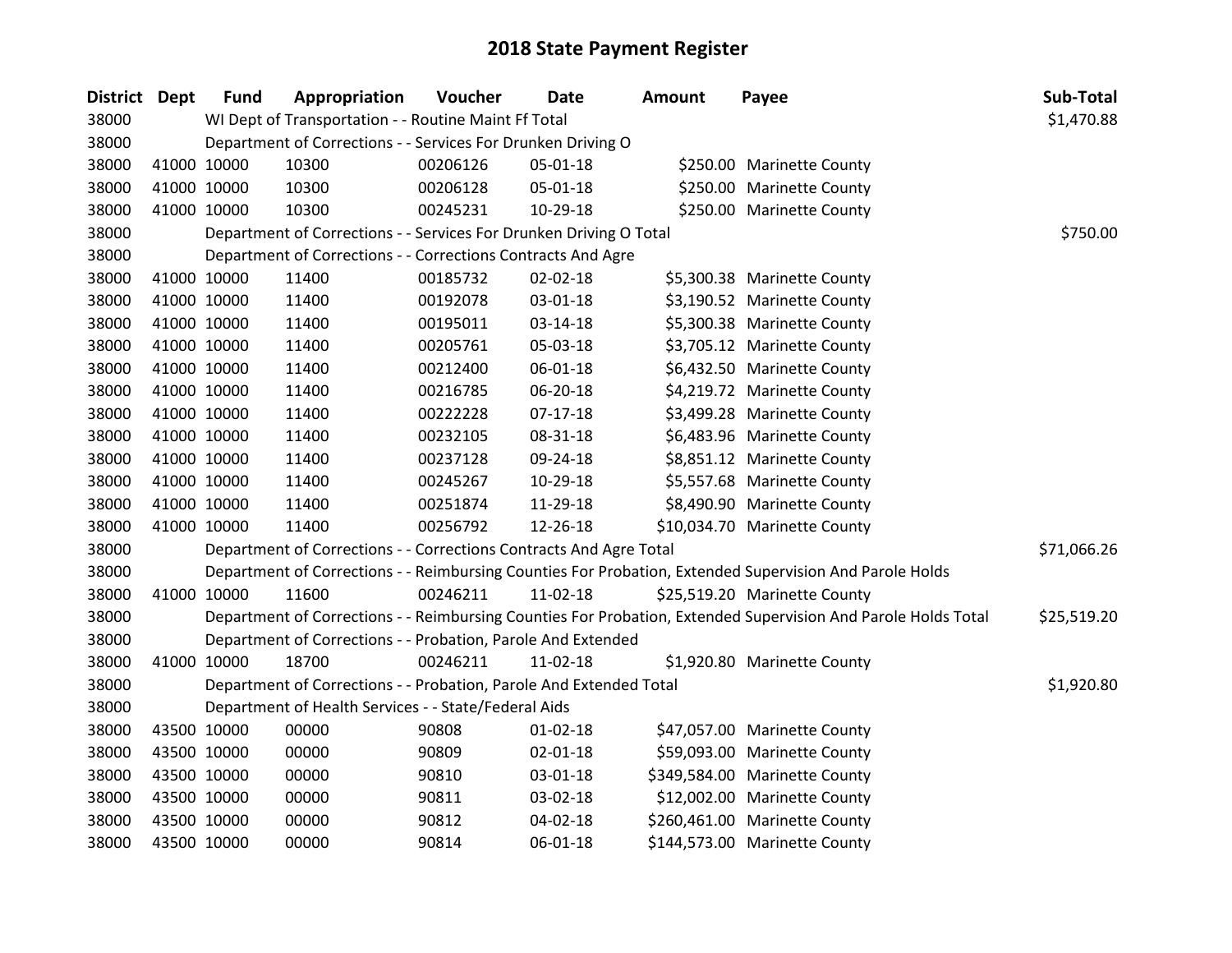| <b>District Dept</b> |             | <b>Fund</b> | Appropriation                                                      | Voucher  | Date           | <b>Amount</b> | Payee                         | Sub-Total      |
|----------------------|-------------|-------------|--------------------------------------------------------------------|----------|----------------|---------------|-------------------------------|----------------|
| 38000                |             | 43500 10000 | 00000                                                              | 90900    | 07-02-18       |               | \$783,502.00 Marinette County |                |
| 38000                |             | 43500 10000 | 00000                                                              | 90901    | 08-01-18       |               | \$342,623.00 Marinette County |                |
| 38000                | 43500 10000 |             | 00000                                                              | 90902    | 09-04-18       |               | \$237,707.00 Marinette County |                |
| 38000                |             | 43500 10000 | 00000                                                              | 90903    | 10-01-18       |               | \$99,793.00 Marinette County  |                |
| 38000                |             | 43500 10000 | 00000                                                              | 90904    | $11 - 01 - 18$ |               | \$130,281.00 Marinette County |                |
| 38000                |             | 43500 10000 | 00000                                                              | 90905    | 12-03-18       |               | \$80,514.00 Marinette County  |                |
| 38000                |             |             | Department of Health Services - - State/Federal Aids Total         |          |                |               |                               | \$2,547,190.00 |
| 38000                |             |             | Department of Health Services - - General Program Operations       |          |                |               |                               |                |
| 38000                |             | 43500 10000 | 40100                                                              | 00179784 | $01 - 10 - 18$ |               | \$1.00 Marinette County       |                |
| 38000                |             | 43500 10000 | 40100                                                              | 00179785 | $01 - 10 - 18$ |               | \$15.00 Marinette County      |                |
| 38000                |             | 43500 10000 | 40100                                                              | 00185298 | 02-07-18       |               | \$3.00 Marinette County       |                |
| 38000                |             | 43500 10000 | 40100                                                              | 00187959 | 02-21-18       |               | \$1.50 Marinette County       |                |
| 38000                |             | 43500 10000 | 40100                                                              | 00197275 | 04-04-18       |               | \$1.00 Marinette County       |                |
| 38000                |             | 43500 10000 | 40100                                                              | 00197276 | 04-04-18       |               | \$15.00 Marinette County      |                |
| 38000                |             | 43500 10000 | 40100                                                              | 00203416 | 05-02-18       |               | \$0.50 Marinette County       |                |
| 38000                |             | 43500 10000 | 40100                                                              | 00213659 | 06-21-18       |               | \$1.50 Marinette County       |                |
| 38000                |             | 43500 10000 | 40100                                                              | 00216651 | 07-05-18       |               | \$15.00 Marinette County      |                |
| 38000                |             | 43500 10000 | 40100                                                              | 00222709 | 08-01-18       |               | \$1.50 Marinette County       |                |
| 38000                |             | 43500 10000 | 40100                                                              | 00224692 | 08-08-18       |               | \$15.00 Marinette County      |                |
| 38000                |             | 43500 10000 | 40100                                                              | 00234972 | 09-27-18       |               | \$1.00 Marinette County       |                |
| 38000                |             | 43500 10000 | 40100                                                              | 00234973 | 09-27-18       |               | \$15.00 Marinette County      |                |
| 38000                |             | 43500 10000 | 40100                                                              | 00237747 | $10-10-18$     |               | \$1.50 Marinette County       |                |
| 38000                |             | 43500 10000 | 40100                                                              | 00237756 | $10-10-18$     |               | \$15.00 Marinette County      |                |
| 38000                |             | 43500 10000 | 40100                                                              | 00248387 | 11-28-18       |               | \$1.00 Marinette County       |                |
| 38000                |             | 43500 10000 | 40100                                                              | 00248388 | 11-28-18       |               | \$15.00 Marinette County      |                |
| 38000                |             |             | Department of Health Services - - General Program Operations Total |          |                |               |                               | \$118.50       |
| 38000                |             |             | Department of Health Services - - Medical Assistance State Admin   |          |                |               |                               |                |
| 38000                |             | 43500 10000 | 44000                                                              | 00179784 | $01 - 10 - 18$ |               | \$1.00 Marinette County       |                |
| 38000                |             | 43500 10000 | 44000                                                              | 00179785 | $01 - 10 - 18$ |               | \$15.00 Marinette County      |                |
| 38000                | 43500 10000 |             | 44000                                                              | 00185298 | 02-07-18       |               | \$3.00 Marinette County       |                |
| 38000                |             | 43500 10000 | 44000                                                              | 00187959 | $02 - 21 - 18$ |               | \$1.50 Marinette County       |                |
| 38000                |             | 43500 10000 | 44000                                                              | 00197275 | 04-04-18       |               | \$1.00 Marinette County       |                |
| 38000                | 43500 10000 |             | 44000                                                              | 00197276 | 04-04-18       |               | \$15.00 Marinette County      |                |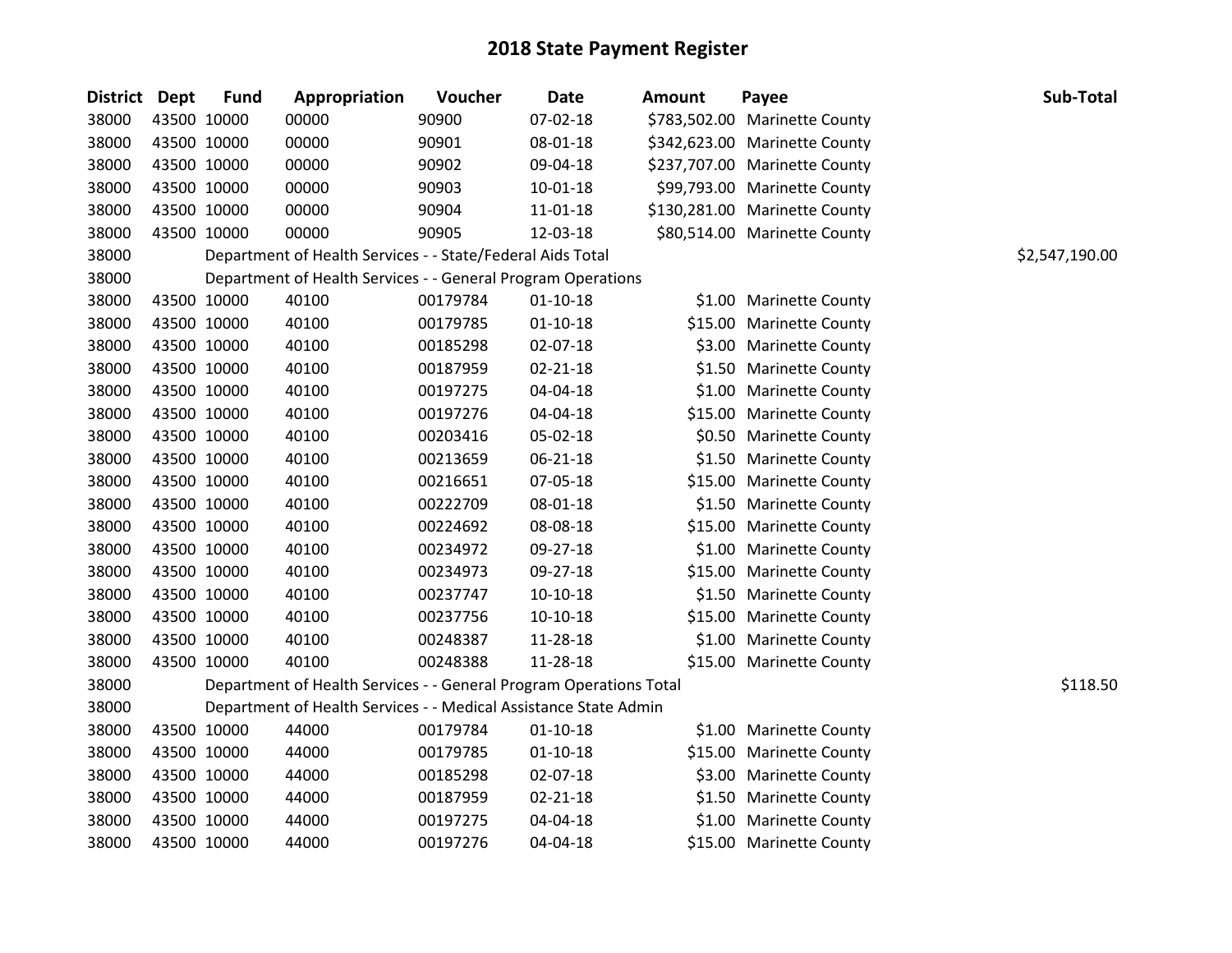| District Dept |             | <b>Fund</b> | Appropriation                                                          | Voucher  | <b>Date</b>    | <b>Amount</b> | Payee                         | Sub-Total |
|---------------|-------------|-------------|------------------------------------------------------------------------|----------|----------------|---------------|-------------------------------|-----------|
| 38000         | 43500 10000 |             | 44000                                                                  | 00203416 | 05-02-18       |               | \$0.50 Marinette County       |           |
| 38000         | 43500 10000 |             | 44000                                                                  | 00213659 | 06-21-18       |               | \$1.50 Marinette County       |           |
| 38000         | 43500 10000 |             | 44000                                                                  | 00216651 | 07-05-18       |               | \$15.00 Marinette County      |           |
| 38000         | 43500 10000 |             | 44000                                                                  | 00222709 | 08-01-18       |               | \$1.50 Marinette County       |           |
| 38000         | 43500 10000 |             | 44000                                                                  | 00224692 | 08-08-18       |               | \$15.00 Marinette County      |           |
| 38000         | 43500 10000 |             | 44000                                                                  | 00234972 | 09-27-18       |               | \$1.00 Marinette County       |           |
| 38000         | 43500 10000 |             | 44000                                                                  | 00234973 | 09-27-18       |               | \$15.00 Marinette County      |           |
| 38000         | 43500 10000 |             | 44000                                                                  | 00237747 | 10-10-18       |               | \$1.50 Marinette County       |           |
| 38000         | 43500 10000 |             | 44000                                                                  | 00237756 | 10-10-18       |               | \$15.00 Marinette County      |           |
| 38000         | 43500 10000 |             | 44000                                                                  | 00248387 | 11-28-18       |               | \$1.00 Marinette County       |           |
| 38000         | 43500 10000 |             | 44000                                                                  | 00248388 | 11-28-18       |               | \$15.00 Marinette County      |           |
| 38000         |             |             | Department of Health Services - - Medical Assistance State Admin Total |          |                |               |                               | \$118.50  |
| 38000         |             |             | Dept of Children and Families - - Fees For Administrative Servic       |          |                |               |                               |           |
| 38000         | 43700 10000 |             | 23100                                                                  | 00033803 | $01-19-18$     |               | \$190.00 Marinette County     |           |
| 38000         | 43700 10000 |             | 23100                                                                  | 00038262 | 04-18-18       |               | \$195.00 Marinette County     |           |
| 38000         | 43700 10000 |             | 23100                                                                  | 00042325 | $07-17-18$     |               | \$155.00 Marinette County     |           |
| 38000         | 43700 10000 |             | 23100                                                                  | 00045790 | 10-18-18       |               | \$90.00 Marinette County      |           |
| 38000         |             |             | Dept of Children and Families - - Fees For Administrative Servic Total |          |                |               |                               | \$630.00  |
| 38000         |             |             | Dept of Children and Families - - General Aids                         |          |                |               |                               |           |
| 38000         | 43700 10000 |             | 99000                                                                  | 00033205 | 01-05-18       |               | \$20,260.21 Marinette County  |           |
| 38000         | 43700 10000 |             | 99000                                                                  | 00034119 | $01-30-18$     |               | \$83,296.94 Marinette County  |           |
| 38000         | 43700 10000 |             | 99000                                                                  | 00034315 | 02-05-18       |               | \$33,978.92 Marinette County  |           |
| 38000         | 43700 10000 |             | 99000                                                                  | 00034860 | 02-20-18       |               | \$1,539.27 Marinette County   |           |
| 38000         | 43700 10000 |             | 99000                                                                  | 00035013 | $02 - 21 - 18$ |               | \$895.92 Marinette County     |           |
| 38000         | 43700 10000 |             | 99000                                                                  | 00035116 | 02-21-18       |               | \$1,085.95 Marinette County   |           |
| 38000         | 43700 10000 |             | 99000                                                                  | 00035246 | 02-22-18       |               | \$28,404.58 Marinette County  |           |
| 38000         | 43700 10000 |             | 99000                                                                  | 00035649 | 03-05-18       |               | \$65,054.81 Marinette County  |           |
| 38000         | 43700 10000 |             | 99000                                                                  | 00035904 | 03-12-18       |               | \$44,941.00 Marinette County  |           |
| 38000         | 43700 10000 |             | 99000                                                                  | 00037576 | 04-05-18       |               | \$206,698.03 Marinette County |           |
| 38000         | 43700 10000 |             | 99000                                                                  | 00038811 | 04-30-18       |               | \$138,093.60 Marinette County |           |
| 38000         | 43700 10000 |             | 99000                                                                  | 00038871 | 04-30-18       |               | \$7,191.00 Marinette County   |           |
| 38000         | 43700 10000 |             | 99000                                                                  | 00039187 | 05-07-18       |               | \$169,685.86 Marinette County |           |
| 38000         | 43700 10000 |             | 99000                                                                  | 00040607 | 06-05-18       |               | \$71,202.19 Marinette County  |           |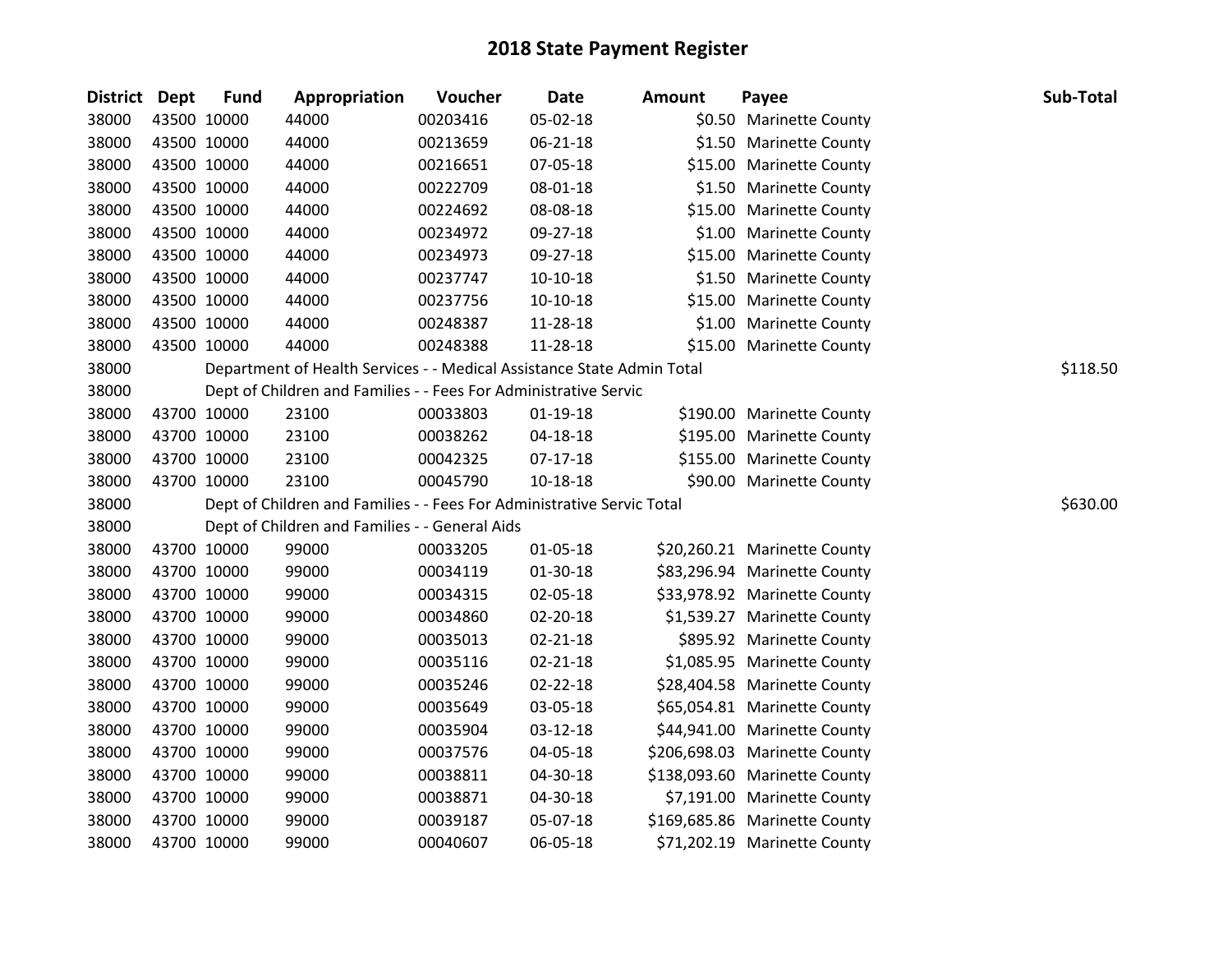| District Dept |             | <b>Fund</b> | Appropriation                                                 | Voucher  | <b>Date</b>    | <b>Amount</b> | Payee                         | Sub-Total      |
|---------------|-------------|-------------|---------------------------------------------------------------|----------|----------------|---------------|-------------------------------|----------------|
| 38000         | 43700 10000 |             | 99000                                                         | 00041557 | 06-27-18       |               | \$7,057.98 Marinette County   |                |
| 38000         | 43700 10000 |             | 99000                                                         | 00041626 | 06-29-18       |               | \$9,560.00 Marinette County   |                |
| 38000         | 43700 10000 |             | 99000                                                         | 00041788 | 07-05-18       |               | \$22,009.41 Marinette County  |                |
| 38000         | 43700 10000 |             | 99000                                                         | 00042802 | 07-30-18       |               | \$96,400.44 Marinette County  |                |
| 38000         | 43700 10000 |             | 99000                                                         | 00043008 | 08-02-18       |               | \$2,688.00 Marinette County   |                |
| 38000         | 43700 10000 |             | 99000                                                         | 00043098 | 08-06-18       |               | \$40,111.11 Marinette County  |                |
| 38000         | 43700 10000 |             | 99000                                                         | 00043745 | 08-24-18       |               | \$45,475.58 Marinette County  |                |
| 38000         | 43700 10000 |             | 99000                                                         | 00043976 | 08-29-18       |               | \$376,007.19 Marinette County |                |
| 38000         | 43700 10000 |             | 99000                                                         | 00044061 | 08-30-18       |               | \$33,948.00 Marinette County  |                |
| 38000         | 43700 10000 |             | 99000                                                         | 00044172 | 09-05-18       |               | \$153,761.32 Marinette County |                |
| 38000         | 43700 10000 |             | 99000                                                         | 00045380 | 10-05-18       |               | \$162,082.77 Marinette County |                |
| 38000         | 43700 10000 |             | 99000                                                         | 00046199 | 10-30-18       |               | \$61,611.96 Marinette County  |                |
| 38000         | 43700 10000 |             | 99000                                                         | 00046513 | 11-05-18       |               | \$73,411.20 Marinette County  |                |
| 38000         | 43700 10000 |             | 99000                                                         | 00047570 | 12-05-18       |               | \$27,608.44 Marinette County  |                |
| 38000         |             |             | Dept of Children and Families - - General Aids Total          |          |                |               |                               | \$1,984,061.68 |
| 38000         |             |             | Dept of Workforce Development - - Workforce Invest And Assist |          |                |               |                               |                |
| 38000         | 44500 10000 |             | 14100                                                         | 00142925 | 01-09-18       |               | \$90.95 Marinette County      |                |
| 38000         | 44500 10000 |             | 14100                                                         | 00143596 | $01 - 11 - 18$ |               | \$96.97 Marinette County      |                |
| 38000         | 44500 10000 |             | 14100                                                         | 00149097 | 02-14-18       |               | \$91.04 Marinette County      |                |
| 38000         | 44500 10000 |             | 14100                                                         | 00150126 | 02-20-18       |               | \$97.86 Marinette County      |                |
| 38000         | 44500 10000 |             | 14100                                                         | 00154098 | 03-13-18       |               | \$92.02 Marinette County      |                |
| 38000         | 44500 10000 |             | 14100                                                         | 00155974 | 03-21-18       |               | \$102.26 Marinette County     |                |
| 38000         | 44500 10000 |             | 14100                                                         | 00158564 | 04-09-18       |               | \$93.92 Marinette County      |                |
| 38000         | 44500 10000 |             | 14100                                                         | 00159420 | $04 - 12 - 18$ |               | \$97.30 Marinette County      |                |
| 38000         | 44500 10000 |             | 14100                                                         | 00162997 | 05-02-18       |               | \$104.12 Marinette County     |                |
| 38000         | 44500 10000 |             | 14100                                                         | 00165977 | 05-22-18       |               | \$96.28 Marinette County      |                |
| 38000         | 44500 10000 |             | 14100                                                         | 00172142 | 06-27-18       |               | \$99.29 Marinette County      |                |
| 38000         | 44500 10000 |             | 14100                                                         | 00172900 | 06-29-18       |               | \$101.22 Marinette County     |                |
| 38000         | 44500 10000 |             | 14100                                                         | 00172912 | 06-29-18       |               | \$91.46 Marinette County      |                |
| 38000         | 44500 10000 |             | 14100                                                         | 00174852 | 07-27-18       |               | \$115.44 Marinette County     |                |
| 38000         | 44500 10000 |             | 14100                                                         | 00179510 | 08-09-18       |               | \$93.77 Marinette County      |                |
| 38000         | 44500 10000 |             | 14100                                                         | 00179693 | 08-13-18       |               | \$101.26 Marinette County     |                |
| 38000         | 44500 10000 |             | 14100                                                         | 00182814 | 08-31-18       |               | \$177.04 Marinette County     |                |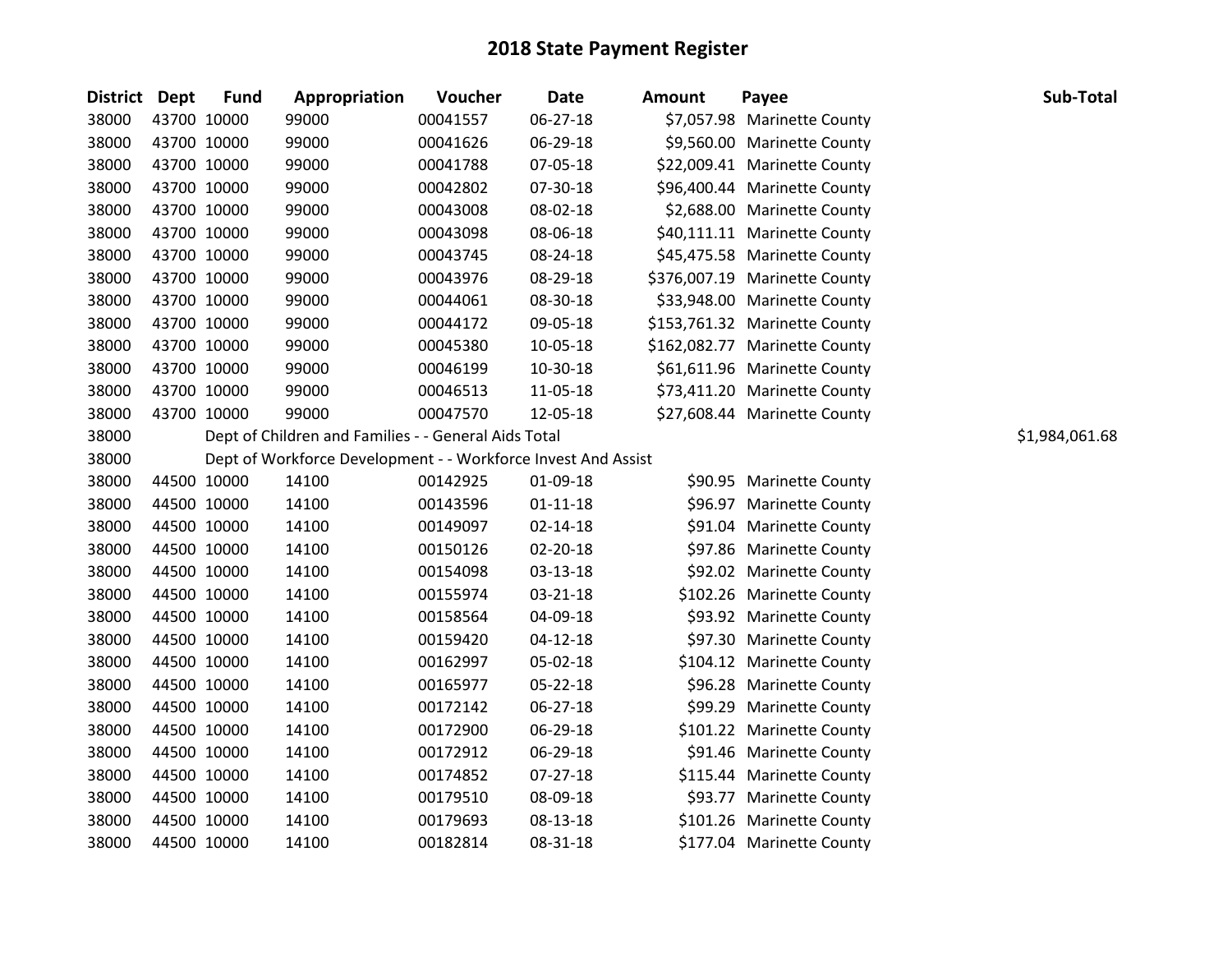| <b>District</b> | Dept | <b>Fund</b> | Appropriation                                                         | Voucher  | Date           | <b>Amount</b> | Payee                       | Sub-Total  |
|-----------------|------|-------------|-----------------------------------------------------------------------|----------|----------------|---------------|-----------------------------|------------|
| 38000           |      | 44500 10000 | 14100                                                                 | 00188517 | $10-02-18$     |               | \$96.95 Marinette County    |            |
| 38000           |      | 44500 10000 | 14100                                                                 | 00195727 | 11-09-18       |               | \$91.71 Marinette County    |            |
| 38000           |      | 44500 10000 | 14100                                                                 | 00196350 | 11-13-18       |               | \$99.21 Marinette County    |            |
| 38000           |      | 44500 10000 | 14100                                                                 | 00197579 | $11 - 21 - 18$ |               | \$98.49 Marinette County    |            |
| 38000           |      | 44500 10000 | 14100                                                                 | 00202519 | 12-21-18       |               | \$96.48 Marinette County    |            |
| 38000           |      |             | Dept of Workforce Development - - Workforce Invest And Assist Total   |          |                |               |                             | \$2,225.04 |
| 38000           |      |             | Dept of Workforce Development - - Ui Admin Fed                        |          |                |               |                             |            |
| 38000           |      | 44500 10000 | 15100                                                                 | 00142137 | 01-03-18       |               | \$25.00 Marinette County    |            |
| 38000           |      | 44500 10000 | 15100                                                                 | 00146816 | 02-02-18       |               | \$35.00 Marinette County    |            |
| 38000           |      | 44500 10000 | 15100                                                                 | 00152402 | 03-02-18       |               | \$20.00 Marinette County    |            |
| 38000           |      | 44500 10000 | 15100                                                                 | 00157713 | 04-03-18       |               | \$50.00 Marinette County    |            |
| 38000           |      | 44500 10000 | 15100                                                                 | 00163032 | 05-02-18       |               | \$70.00 Marinette County    |            |
| 38000           |      | 44500 10000 | 15100                                                                 | 00168108 | 06-04-18       |               | \$25.00 Marinette County    |            |
| 38000           |      | 44500 10000 | 15100                                                                 | 00172329 | 06-28-18       |               | \$3.00 Marinette County     |            |
| 38000           |      | 44500 10000 | 15100                                                                 | 00173111 | 07-03-18       |               | \$70.00 Marinette County    |            |
| 38000           |      | 44500 10000 | 15100                                                                 | 00178357 | 08-02-18       |               | \$25.00 Marinette County    |            |
| 38000           |      | 44500 10000 | 15100                                                                 | 00183414 | 09-05-18       |               | \$65.00 Marinette County    |            |
| 38000           |      | 44500 10000 | 15100                                                                 | 00188560 | $10-02-18$     |               | \$75.00 Marinette County    |            |
| 38000           |      | 44500 10000 | 15100                                                                 | 00194623 | 11-02-18       |               | \$20.00 Marinette County    |            |
| 38000           |      | 44500 10000 | 15100                                                                 | 00199604 | 12-04-18       |               | \$70.00 Marinette County    |            |
| 38000           |      |             | Dept of Workforce Development - - Ui Admin Fed Total                  |          |                |               |                             | \$553.00   |
| 38000           |      |             | Dept of Workforce Development - - Wc Ops Uninsured Emplyr Admin       |          |                |               |                             |            |
| 38000           |      | 44500 22700 | 17700                                                                 | 00150140 | 02-20-18       |               | \$20.00 Marinette County    |            |
| 38000           |      | 44500 22700 | 17700                                                                 | 00150142 | 02-20-18       |               | \$10.00 Marinette County    |            |
| 38000           |      | 44500 22700 | 17700                                                                 | 00195332 | 11-07-18       |               | \$35.00 Marinette County    |            |
| 38000           |      | 44500 22700 | 17700                                                                 | 00195349 | 11-07-18       |               | \$5.00 Marinette County     |            |
| 38000           |      |             | Dept of Workforce Development - - Wc Ops Uninsured Emplyr Admin Total |          |                |               |                             | \$70.00    |
| 38000           |      |             | Department of Justice - - Crime Laboratories, Dna                     |          |                |               |                             |            |
| 38000           |      | 45500 10000 | 22100                                                                 | 00048999 | 07-19-18       |               | \$2,490.00 Marinette County |            |
| 38000           |      |             | Department of Justice - - Crime Laboratories, Dna Total               |          |                |               |                             | \$2,490.00 |
| 38000           |      |             | Department of Justice - - Law Enforcement Train, Local                |          |                |               |                             |            |
| 38000           |      | 45500 10000 | 23100                                                                 | 00041085 | 02-01-18       |               | \$2,883.15 Marinette County |            |
| 38000           |      | 45500 10000 | 23100                                                                 | 00052717 | 10-04-18       |               | \$8,640.00 Marinette County |            |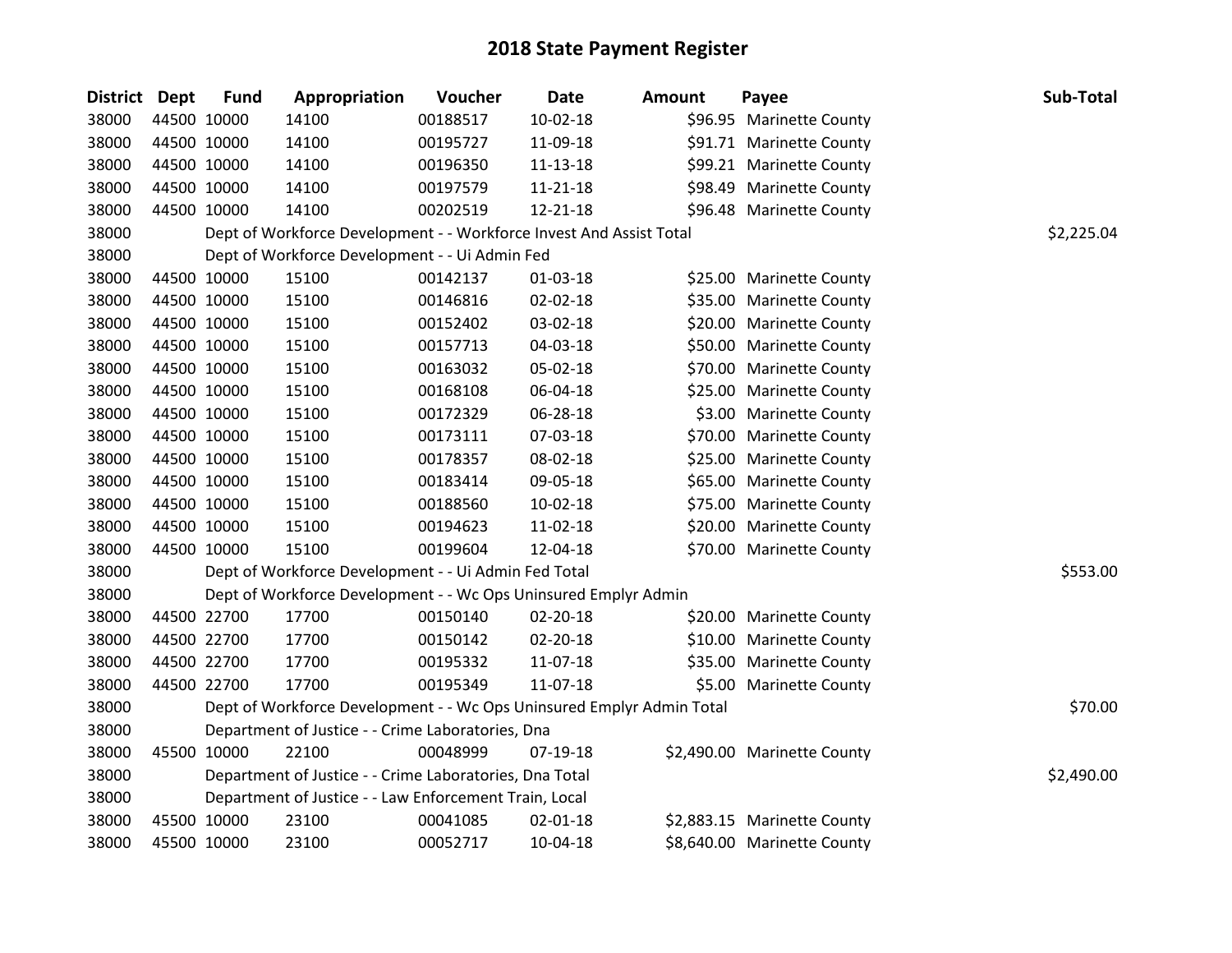| District Dept |             | <b>Fund</b> | Appropriation                                                          | Voucher  | <b>Date</b>    | <b>Amount</b> | Payee                        | Sub-Total    |
|---------------|-------------|-------------|------------------------------------------------------------------------|----------|----------------|---------------|------------------------------|--------------|
| 38000         |             |             | Department of Justice - - Law Enforcement Train, Local Total           |          |                |               |                              | \$11,523.15  |
| 38000         |             |             | Department of Justice - - Federal Aid, Local Assistance                |          |                |               |                              |              |
| 38000         | 45500 10000 |             | 25100                                                                  | 00040317 | 01-09-18       |               | \$779.23 Marinette County    |              |
| 38000         | 45500 10000 |             | 25100                                                                  | 00041310 | 02-01-18       |               | \$128.75 Marinette County    |              |
| 38000         | 45500 10000 |             | 25100                                                                  | 00042801 | 03-01-18       |               | \$513.84 Marinette County    |              |
| 38000         | 45500 10000 |             | 25100                                                                  | 00042972 | 03-08-18       |               | \$451.62 Marinette County    |              |
| 38000         | 45500 10000 |             | 25100                                                                  | 00044276 | 04-06-18       |               | \$2,835.90 Marinette County  |              |
| 38000         | 45500 10000 |             | 25100                                                                  | 00047525 | 06-25-18       |               | \$480.19 Marinette County    |              |
| 38000         | 45500 10000 |             | 25100                                                                  | 00048439 | 07-09-18       |               | \$4,185.89 Marinette County  |              |
| 38000         | 45500 10000 |             | 25100                                                                  | 00049725 | 08-02-18       |               | \$883.25 Marinette County    |              |
| 38000         | 45500 10000 |             | 25100                                                                  | 00051980 | 09-25-18       |               | \$259.38 Marinette County    |              |
| 38000         | 45500 10000 |             | 25100                                                                  | 00056077 | 11-30-18       |               | \$2,210.61 Marinette County  |              |
| 38000         | 45500 10000 |             | 25100                                                                  | 00057575 | 12-27-18       |               | \$1,219.24 Marinette County  |              |
| 38000         |             |             | Department of Justice - - Federal Aid, Local Assistance Total          |          |                |               |                              | \$13,947.90  |
| 38000         |             |             | Department of Justice - - Alt Prosecution Alcohol Drugs                |          |                |               |                              |              |
| 38000         | 45500 10000 |             | 27100                                                                  | 00041626 | $02 - 12 - 18$ |               | \$31,594.27 Marinette County |              |
| 38000         | 45500 10000 |             | 27100                                                                  | 00044918 | 04-30-18       |               | \$35,483.98 Marinette County |              |
| 38000         | 45500 10000 |             | 27100                                                                  | 00051700 | 09-21-18       |               | \$24,253.80 Marinette County |              |
| 38000         | 45500 10000 |             | 27100                                                                  | 00054765 | 11-05-18       |               | \$26,753.68 Marinette County |              |
| 38000         |             |             | Department of Justice - - Alt Prosecution Alcohol Drugs Total          |          |                |               |                              | \$118,085.73 |
| 38000         |             |             | Department of Justice - - Crime Victim Witness Assist                  |          |                |               |                              |              |
| 38000         | 45500 10000 |             | 53200                                                                  | 00043059 | 03-06-18       |               | \$16,677.76 Marinette County |              |
| 38000         | 45500 10000 |             | 53200                                                                  | 00049118 | 07-19-18       |               | \$14,011.99 Marinette County |              |
| 38000         |             |             | Department of Justice - - Crime Victim Witness Assist Total            |          |                |               |                              | \$30,689.75  |
| 38000         |             |             | Department of Military Affairs - - Emergency Response Equipment        |          |                |               |                              |              |
| 38000         | 46500 10000 |             | 30800                                                                  | 00039038 | $02 - 13 - 18$ |               | \$202.80 Marinette County    |              |
| 38000         |             |             | Department of Military Affairs - - Emergency Response Equipment Total  |          |                |               |                              | \$202.80     |
| 38000         |             |             | Department of Military Affairs - - Local Emer Planning Grants          |          |                |               |                              |              |
| 38000         | 46500 10000 |             | 33700                                                                  | 00045724 | 07-02-18       |               | \$7,829.02 Marinette County  |              |
| 38000         |             |             | Department of Military Affairs - - Local Emer Planning Grants Total    |          |                |               |                              | \$7,829.02   |
| 38000         |             |             | Department of Military Affairs - - Federal Aid, State Operations       |          |                |               |                              |              |
| 38000         | 46500 10000 |             | 34100                                                                  | 00052000 | $11 - 16 - 18$ |               | \$164.00 Marinette County    |              |
| 38000         |             |             | Department of Military Affairs - - Federal Aid, State Operations Total |          |                |               |                              | \$164.00     |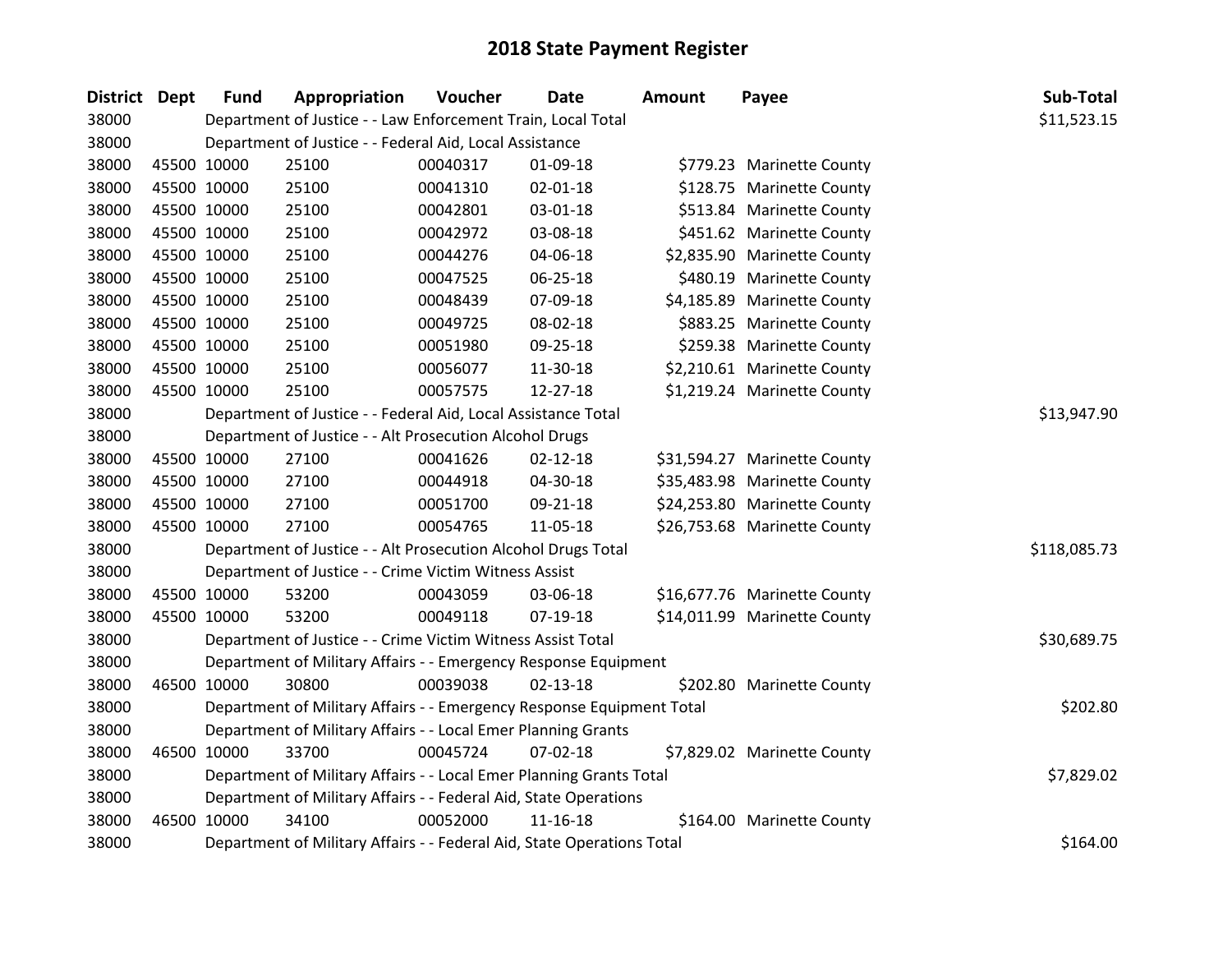| District Dept |             | <b>Fund</b> | Appropriation                                                           | Voucher  | <b>Date</b>    | <b>Amount</b> | Payee                        | Sub-Total   |
|---------------|-------------|-------------|-------------------------------------------------------------------------|----------|----------------|---------------|------------------------------|-------------|
| 38000         |             |             | Department of Military Affairs - - Federal Aid, Local Assistance        |          |                |               |                              |             |
| 38000         | 46500 10000 |             | 34200                                                                   | 00038088 | 01-30-18       |               | \$25,201.24 Marinette County |             |
| 38000         | 46500 10000 |             | 34200                                                                   | 00048199 | 08-29-18       |               | \$25,087.22 Marinette County |             |
| 38000         | 46500 10000 |             | 34200                                                                   | 00048411 | 08-29-18       |               | \$950.00 Marinette County    |             |
| 38000         |             | 46500 10000 | 34200                                                                   | 00048412 | 08-29-18       |               | \$1,250.00 Marinette County  |             |
| 38000         |             |             | Department of Military Affairs - - Federal Aid, Local Assistance Total  |          |                |               |                              | \$52,488.46 |
| 38000         |             |             | Department of Military Affairs - - St Emerg Response Bd Grant Pif       |          |                |               |                              |             |
| 38000         |             | 46500 27200 | 36400                                                                   | 00038427 | $01-30-18$     |               | \$7,909.69 Marinette County  |             |
| 38000         |             |             | Department of Military Affairs - - St Emerg Response Bd Grant Pif Total |          |                |               |                              | \$7,909.69  |
| 38000         |             |             | Department of Veterans Affairs - - Grants To Counties                   |          |                |               |                              |             |
| 38000         |             | 48500 15200 | 12700                                                                   | 00043046 | $02 - 16 - 18$ |               | \$1,000.00 Marinette County  |             |
| 38000         |             |             | Department of Veterans Affairs - - Grants To Counties Total             |          |                |               |                              | \$1,000.00  |
| 38000         |             |             | Department of Veterans Affairs - - County Grants                        |          |                |               |                              |             |
| 38000         |             | 48500 58200 | 26700                                                                   | 00043046 | $02 - 16 - 18$ |               | \$4,500.00 Marinette County  |             |
| 38000         |             |             | Department of Veterans Affairs - - County Grants Total                  |          | \$4,500.00     |               |                              |             |
| 38000         |             |             | Department of Veterans Affairs - - Veterans Transportation Grant        |          |                |               |                              |             |
| 38000         |             | 48500 58200 | 28000                                                                   | 00056411 | $11 - 16 - 18$ |               | \$2,788.43 Marinette County  |             |
| 38000         |             |             | Department of Veterans Affairs - - Veterans Transportation Grant Total  |          |                |               |                              | \$2,788.43  |
| 38000         |             |             | Department of Veterans Affairs - - County Grants                        |          |                |               |                              |             |
| 38000         |             | 48500 58300 | 37000                                                                   | 00043046 | $02 - 16 - 18$ |               | \$4,500.00 Marinette County  |             |
| 38000         |             |             | Department of Veterans Affairs - - County Grants Total                  |          |                |               |                              | \$4,500.00  |
| 38000         |             |             | Department of Administration - - Federal Aid, Local Assistance          |          |                |               |                              |             |
| 38000         |             | 50500 10000 | 15500                                                                   | 00071341 | 01-30-18       |               | \$19,932.00 Marinette County |             |
| 38000         |             | 50500 10000 | 15500                                                                   | 00073906 | 03-01-18       |               | \$5,790.00 Marinette County  |             |
| 38000         |             | 50500 10000 | 15500                                                                   | 00075146 | 03-15-18       |               | \$3,486.00 Marinette County  |             |
| 38000         |             | 50500 10000 | 15500                                                                   | 00076269 | 03-29-18       |               | \$13,857.00 Marinette County |             |
| 38000         |             | 50500 10000 | 15500                                                                   | 00079085 | 05-01-18       |               | \$5,701.00 Marinette County  |             |
| 38000         |             | 50500 10000 | 15500                                                                   | 00081312 | 05-30-18       |               | \$4,018.00 Marinette County  |             |
| 38000         |             | 50500 10000 | 15500                                                                   | 00083948 | 06-29-18       |               | \$3,216.00 Marinette County  |             |
| 38000         |             | 50500 10000 | 15500                                                                   | 00092885 | 11-29-18       |               | \$14,983.00 Marinette County |             |
| 38000         | 50500 10000 |             | 15500                                                                   | 00093780 | 12-17-18       |               | \$14,686.00 Marinette County |             |
| 38000         |             |             | Department of Administration - - Federal Aid, Local Assistance Total    |          |                |               |                              | \$85,669.00 |
| 38000         |             |             | Department of Administration - - Low-Income Assistance Grants           |          |                |               |                              |             |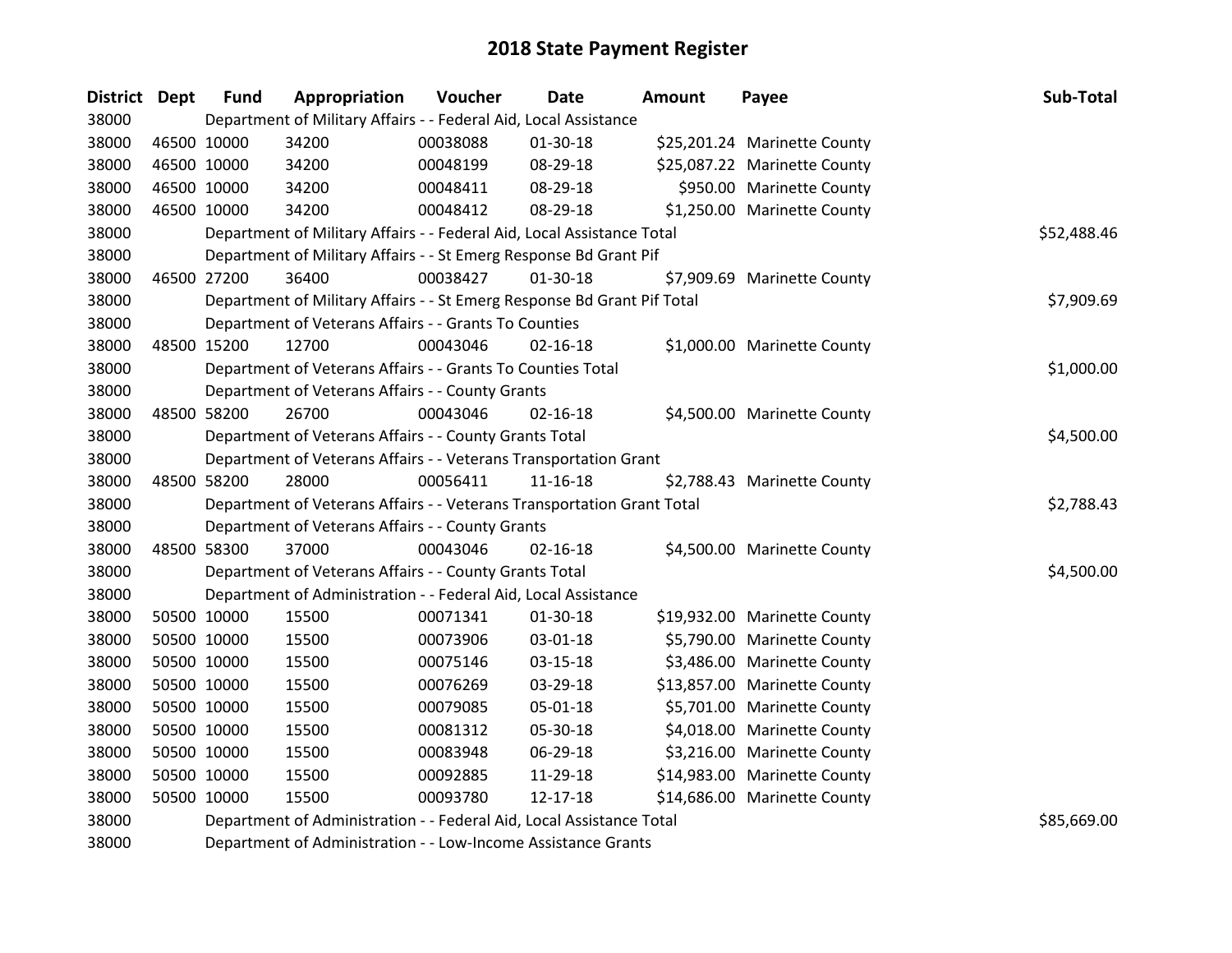| District Dept | <b>Fund</b> | Appropriation                                                          | Voucher  | <b>Date</b>    | <b>Amount</b> | Payee                        | Sub-Total   |
|---------------|-------------|------------------------------------------------------------------------|----------|----------------|---------------|------------------------------|-------------|
| 38000         | 50500 23500 | 37100                                                                  | 00071341 | 01-30-18       |               | \$13,786.00 Marinette County |             |
| 38000         | 50500 23500 | 37100                                                                  | 00073906 | 03-01-18       |               | \$6,213.00 Marinette County  |             |
| 38000         | 50500 23500 | 37100                                                                  | 00076269 | 03-29-18       |               | \$7,594.00 Marinette County  |             |
| 38000         | 50500 23500 | 37100                                                                  | 00079085 | 05-01-18       |               | \$5,778.00 Marinette County  |             |
| 38000         | 50500 23500 | 37100                                                                  | 00092885 | 11-29-18       |               | \$9,883.00 Marinette County  |             |
| 38000         | 50500 23500 | 37100                                                                  | 00093780 | 12-17-18       |               | \$9,790.00 Marinette County  |             |
| 38000         |             | Department of Administration - - Low-Income Assistance Grants Total    |          |                |               |                              | \$53,044.00 |
| 38000         |             | Department of Administration - - Land                                  |          |                |               |                              |             |
| 38000         | 50500 26900 | 16600                                                                  | 00077178 | $04 - 11 - 18$ |               | \$25,000.00 Marinette County |             |
| 38000         |             | Department of Administration - - Land Total                            |          |                |               |                              | \$25,000.00 |
| 38000         |             | Department of Administration - - Land Information Program; Loca        |          |                |               |                              |             |
| 38000         | 50500 26900 | 17300                                                                  | 00073052 | 02-22-18       |               | \$1,000.00 Marinette County  |             |
| 38000         | 50500 26900 | 17300                                                                  | 00075529 | 03-20-18       |               | \$19,768.00 Marinette County |             |
| 38000         | 50500 26900 | 17300                                                                  | 00081372 | 05-31-18       |               | \$25,000.00 Marinette County |             |
| 38000         | 50500 26900 | 17300                                                                  | 00092280 | 11-20-18       |               | \$25,000.00 Marinette County |             |
| 38000         |             | Department of Administration - - Land Information Program; Loca Total  |          | \$70,768.00    |               |                              |             |
| 38000         |             | Commissioners of Public Lands - - Trust Lands And Investments --       |          |                |               |                              |             |
| 38000         | 50700 10000 | 12800                                                                  | 00001754 | 03-14-18       |               | \$3.00 Marinette County      |             |
| 38000         |             | Commissioners of Public Lands - - Trust Lands And Investments -- Total |          |                |               |                              | \$3.00      |
| 38000         |             | Public Defender Board - - Transcript, Discovery And Int                |          |                |               |                              |             |
| 38000         | 55000 10000 | 10600                                                                  | 00127091 | 02-05-18       |               | \$4.40 Marinette County      |             |
| 38000         | 55000 10000 | 10600                                                                  | 00131615 | 03-07-18       |               | \$1,353.15 Marinette County  |             |
| 38000         | 55000 10000 | 10600                                                                  | 00135327 | 04-04-18       |               | \$1.80 Marinette County      |             |
| 38000         | 55000 10000 | 10600                                                                  | 00139648 | 04-30-18       |               | \$1,403.60 Marinette County  |             |
| 38000         | 55000 10000 | 10600                                                                  | 00139649 | 04-30-18       |               | \$14.80 Marinette County     |             |
| 38000         | 55000 10000 | 10600                                                                  | 00141061 | 05-08-18       |               | \$15.40 Marinette County     |             |
| 38000         | 55000 10000 | 10600                                                                  | 00147521 | $06 - 15 - 18$ |               | \$11.40 Marinette County     |             |
| 38000         | 55000 10000 | 10600                                                                  | 00151465 | $07-17-18$     |               | \$6.40 Marinette County      |             |
| 38000         | 55000 10000 | 10600                                                                  | 00153515 | 07-30-18       |               | \$1,477.15 Marinette County  |             |
| 38000         | 55000 10000 | 10600                                                                  | 00159546 | 09-04-18       |               | \$43.40 Marinette County     |             |
| 38000         | 55000 10000 | 10600                                                                  | 00167498 | 11-07-18       |               | \$2,080.52 Marinette County  |             |
| 38000         | 55000 10000 | 10600                                                                  | 00168476 | $11 - 16 - 18$ |               | \$19.05 Marinette County     |             |
| 38000         |             | Public Defender Board - - Transcript, Discovery And Int Total          |          |                |               |                              | \$6,431.07  |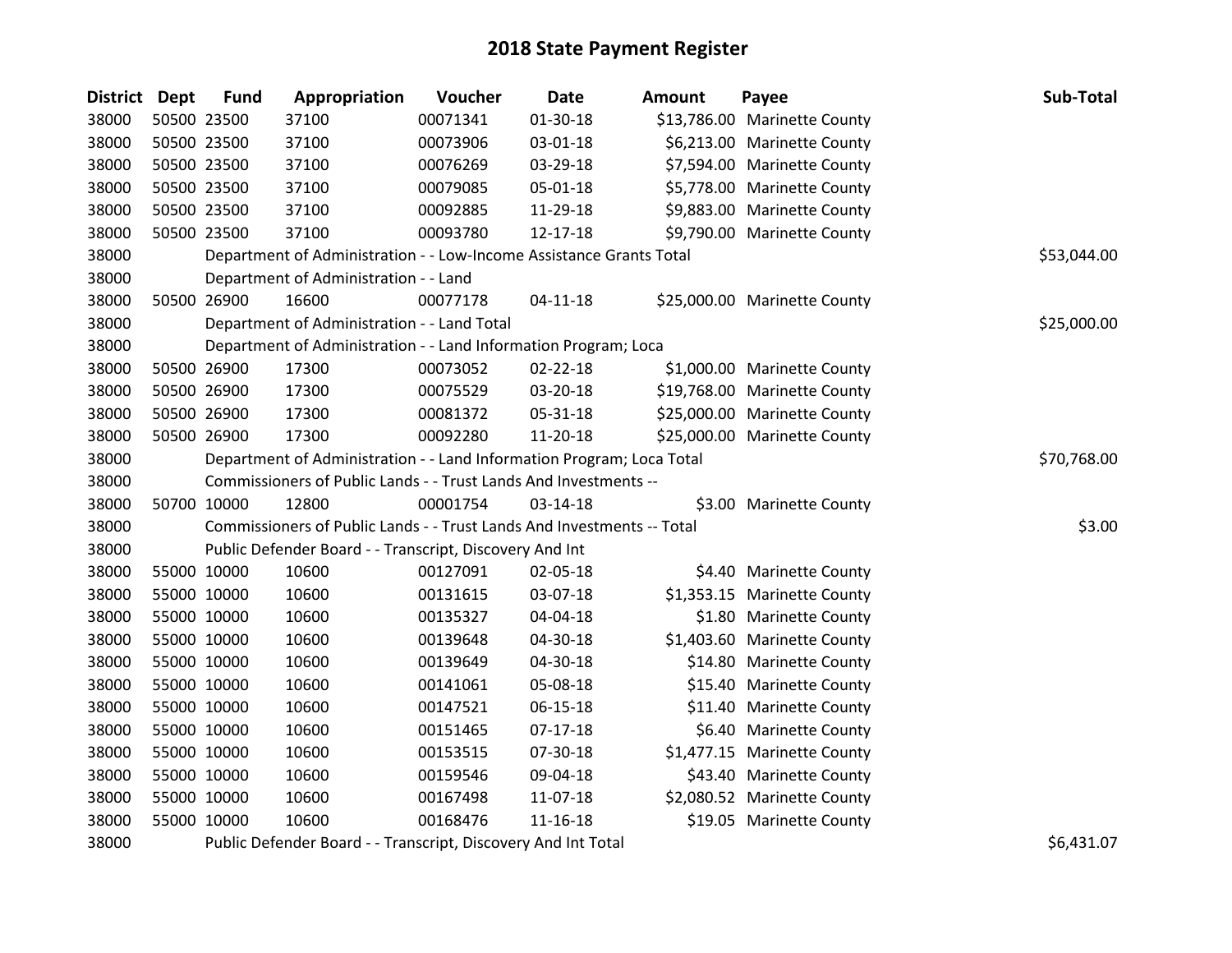| <b>District</b> | <b>Dept</b> | <b>Fund</b> | Appropriation                                                    | Voucher  | Date           | Amount | Payee                           | Sub-Total    |
|-----------------|-------------|-------------|------------------------------------------------------------------|----------|----------------|--------|---------------------------------|--------------|
| 38000           |             |             | Department of Revenue - - General Program Operations             |          |                |        |                                 |              |
| 38000           | 56600 10000 |             | 10100                                                            | 00082266 | $01 - 25 - 18$ |        | \$230.00 Marinette County       |              |
| 38000           | 56600 10000 |             | 10100                                                            | 00085752 | 02-23-18       |        | \$421.00 Marinette County       |              |
| 38000           | 56600 10000 |             | 10100                                                            | 00092844 | 04-18-18       |        | \$43.00 Marinette County        |              |
| 38000           | 56600 10000 |             | 10100                                                            | 00097558 | 05-16-18       |        | \$48.00 Marinette County        |              |
| 38000           | 56600 10000 |             | 10100                                                            | 00103868 | 06-29-18       |        | \$180.00 Marinette County       |              |
| 38000           | 56600 10000 |             | 10100                                                            | 00106453 | 07-19-18       |        | \$275.00 Marinette County       |              |
| 38000           | 56600 10000 |             | 10100                                                            | 00107433 | 08-24-18       |        | \$210.50 Marinette County       |              |
| 38000           | 56600 10000 |             | 10100                                                            | 00114754 | $11 - 23 - 18$ |        | \$230.00 Marinette County       |              |
| 38000           |             |             | Department of Revenue - - General Program Operations Total       |          |                |        |                                 | \$1,637.50   |
| 38000           |             |             | Circuit Courts - - Circuit Court Costs                           |          |                |        |                                 |              |
| 38000           | 62500 10000 |             | 10500                                                            | 00000503 | 01-09-18       |        | \$73,145.00 Marinette County    |              |
| 38000           | 62500 10000 |             | 10500                                                            | 00000715 | 04-26-18       |        | \$702.64 Marinette County       |              |
| 38000           | 62500 10000 |             | 10500                                                            | 00000977 | 08-24-18       |        | \$113,652.72 Marinette County   |              |
| 38000           |             |             | Circuit Courts - - Circuit Court Costs Total                     |          |                |        |                                 | \$187,500.36 |
| 38000           |             |             | Circuit Courts - - Court Interpreters                            |          |                |        |                                 |              |
| 38000           | 62500 10000 |             | 12100                                                            | 00000585 | $02 - 01 - 18$ |        | \$588.19 Marinette County       |              |
| 38000           | 62500 10000 |             | 12100                                                            | 00001117 | $10 - 25 - 18$ |        | \$438.24 Marinette County       |              |
| 38000           |             |             | Circuit Courts - - Court Interpreters Total                      |          |                |        |                                 | \$1,026.43   |
| 38000           |             |             | Shared Revenue and Tax Relief - - County And Municipal Aid       |          |                |        |                                 |              |
| 38000           | 83500 10000 |             | 10500                                                            | 00033631 | $07 - 23 - 18$ |        | \$148,882.14 Marinette County   |              |
| 38000           | 83500 10000 |             | 10500                                                            | 00036517 | 11-19-18       |        | \$843,665.47 Marinette County   |              |
| 38000           |             |             | Shared Revenue and Tax Relief - - County And Municipal Aid Total |          |                |        |                                 | \$992,547.61 |
| 38000           |             |             | Shared Revenue and Tax Relief - - Exempt Computer Aid            |          |                |        |                                 |              |
| 38000           | 83500 10000 |             | 10900                                                            | 00029907 | 07-23-18       |        | \$25,735.84 Marinette County    |              |
| 38000           |             |             | Shared Revenue and Tax Relief - - Exempt Computer Aid Total      |          |                |        |                                 | \$25,735.84  |
| 38000           |             |             | Shared Revenue and Tax Relief - - Utility Aid                    |          |                |        |                                 |              |
| 38000           | 83500 10000 |             | 11000                                                            | 00033631 | 07-23-18       |        | \$96,170.51 Marinette County    |              |
| 38000           | 83500 10000 |             | 11000                                                            | 00036517 | 11-19-18       |        | \$727,554.94 Marinette County   |              |
| 38000           |             |             | Shared Revenue and Tax Relief - - Utility Aid Total              |          |                |        |                                 | \$823,725.45 |
| 38000           |             |             | Shared Revenue and Tax Relief - - School Lvy Tx/First Dollar Cr  |          |                |        |                                 |              |
| 38000           | 83500 10000 |             | 30200                                                            | 00029631 | $07 - 23 - 18$ |        | \$1,771,705.53 Marinette County |              |
| 38000           | 83500 10000 |             | 30200                                                            | 00029779 | 07-23-18       |        | \$6,379,546.86 Marinette County |              |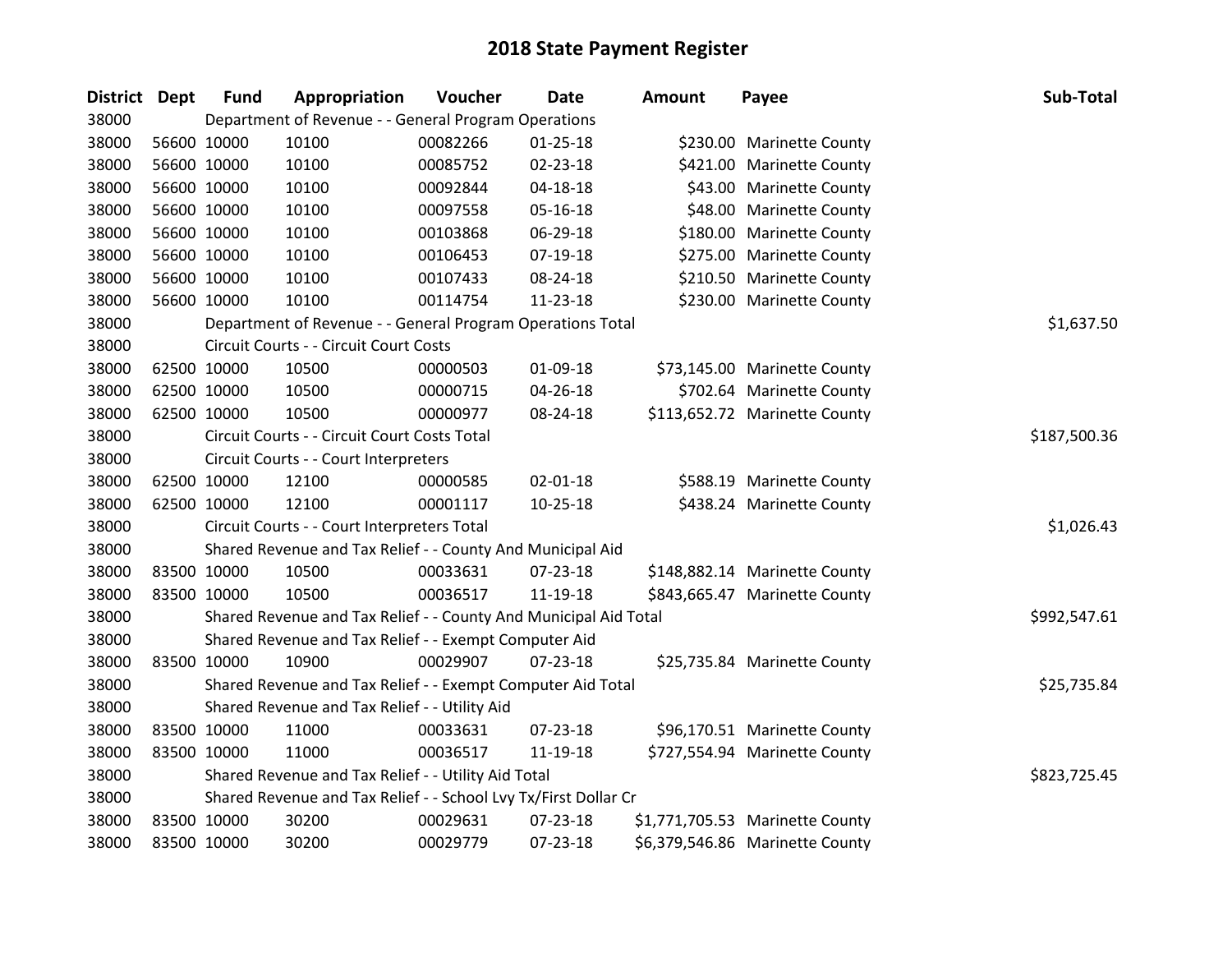| District Dept |                                                           | Fund        | Appropriation                                                         | <b>Voucher</b> | Date     | <b>Amount</b> | Pavee                           | Sub-Total       |
|---------------|-----------------------------------------------------------|-------------|-----------------------------------------------------------------------|----------------|----------|---------------|---------------------------------|-----------------|
| 38000         |                                                           |             | Shared Revenue and Tax Relief - - School Lvy Tx/First Dollar Cr Total |                |          |               |                                 | \$8,151,252.39  |
| 38000         | Shared Revenue and Tax Relief - - Lottery & Gaming Credit |             |                                                                       |                |          |               |                                 |                 |
| 38000         |                                                           | 83500 52100 | 36300                                                                 | 00027146       | 03-26-18 |               | \$1,250,664.87 Marinette County |                 |
| 38000         |                                                           |             | Shared Revenue and Tax Relief - - Lottery & Gaming Credit Total       |                |          |               |                                 | \$1,250,664.87  |
| 38000 Total   |                                                           |             |                                                                       |                |          |               |                                 | \$22,131,427.57 |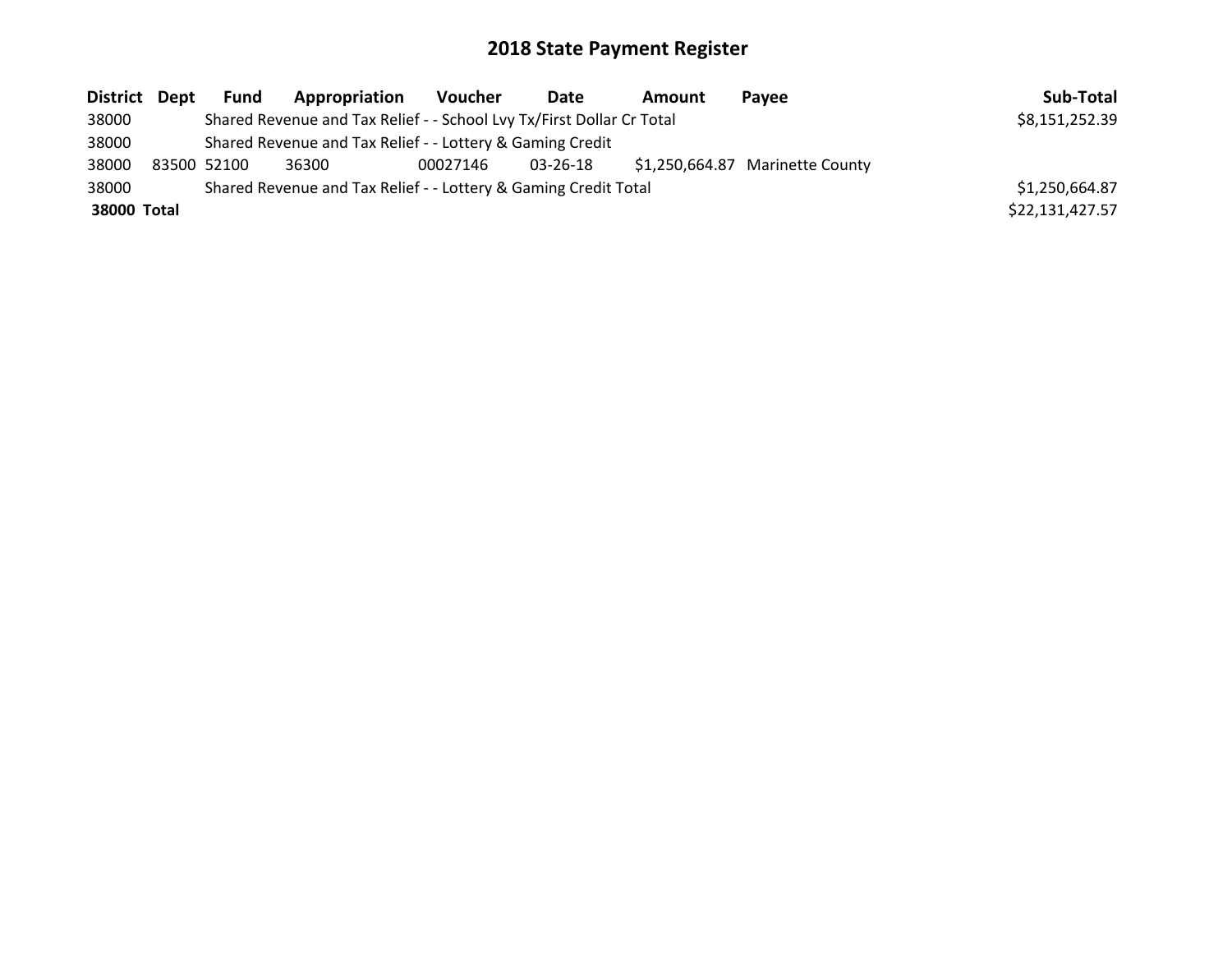| District Dept |             | <b>Fund</b> | Appropriation                                                      | Voucher  | <b>Date</b>    | Amount | Payee                      | Sub-Total   |
|---------------|-------------|-------------|--------------------------------------------------------------------|----------|----------------|--------|----------------------------|-------------|
| 38002         |             |             | Dept of Safety & Prof Services - - Fire Dues Distribution          |          |                |        |                            |             |
| 38002         | 16500 10000 |             | 22500                                                              | 00022064 | $07 - 26 - 18$ |        | \$2,648.20 Town Of Amberg  |             |
| 38002         |             |             | Dept of Safety & Prof Services - - Fire Dues Distribution Total    |          |                |        |                            | \$2,648.20  |
| 38002         |             |             | Dept of Natural Resources - - Aids In Lieu Of Taxes - Gener        |          |                |        |                            |             |
| 38002         |             | 37000 10000 | 50300                                                              | 00212039 | 02-05-18       |        | \$5,342.57 Town Of Amberg  |             |
| 38002         |             | 37000 10000 | 50300                                                              | 00212040 | 02-05-18       |        | \$32,058.83 Town Of Amberg |             |
| 38002         |             | 37000 10000 | 50300                                                              | 00212041 | 02-05-18       |        | \$1,005.22 Town Of Amberg  |             |
| 38002         | 37000 10000 |             | 50300                                                              | 00212042 | 02-05-18       |        | \$6,769.20 Town Of Amberg  |             |
| 38002         | 37000 10000 |             | 50300                                                              | 00228971 | 04-20-18       |        | \$39.25 Town Of Amberg     |             |
| 38002         |             | 37000 10000 | 50300                                                              | 00228975 | 04-20-18       |        | \$1,485.79 Town Of Amberg  |             |
| 38002         |             | 37000 10000 | 50300                                                              | 00228976 | 04-20-18       |        | \$8.74 Town Of Amberg      |             |
| 38002         |             |             | Dept of Natural Resources - - Aids In Lieu Of Taxes - Gener Total  |          |                |        |                            | \$46,709.60 |
| 38002         |             |             | Dept of Natural Resources - - General Program Operations --        |          |                |        |                            |             |
| 38002         |             | 37000 21200 | 25400                                                              | 00237904 | 05-22-18       |        | \$230.00 Town Of Amberg    |             |
| 38002         |             | 37000 21200 | 25400                                                              | 00238149 | 05-23-18       |        | \$285.00 Town Of Amberg    |             |
| 38002         |             | 37000 21200 | 25400                                                              | 00240184 | 05-30-18       |        | \$240.00 Town Of Amberg    |             |
| 38002         |             | 37000 21200 | 25400                                                              | 00240298 | 05-30-18       |        | \$760.00 Town Of Amberg    |             |
| 38002         |             |             | Dept of Natural Resources - - General Program Operations -- Total  |          |                |        |                            | \$1,515.00  |
| 38002         |             |             | Dept of Natural Resources - - Resaids - Cnty Forst, Cl & Mfl       |          |                |        |                            |             |
| 38002         | 37000 21200 |             | 57100                                                              | 00247769 | 06-28-18       |        | \$4,539.86 Town Of Amberg  |             |
| 38002         |             |             | Dept of Natural Resources - - Resaids - Cnty Forst, CI & Mfl Total |          |                |        |                            | \$4,539.86  |
| 38002         |             |             | Dept of Natural Resources - - Aids In Lieu Of Taxes - Sum S        |          |                |        |                            |             |
| 38002         |             | 37000 21200 | 57900                                                              | 00228972 | 04-20-18       |        | \$0.80 Town Of Amberg      |             |
| 38002         |             | 37000 21200 | 57900                                                              | 00228973 | 04-20-18       |        | \$890.43 Town Of Amberg    |             |
| 38002         | 37000 21200 |             | 57900                                                              | 00228974 | 04-20-18       |        | \$425.95 Town Of Amberg    |             |
| 38002         |             |             | Dept of Natural Resources - - Aids In Lieu Of Taxes - Sum S Total  |          |                |        |                            | \$1,317.18  |
| 38002         |             |             | Dept of Natural Resources - - Fin Asst For Responsible Units       |          |                |        |                            |             |
| 38002         |             | 37000 27400 | 67000                                                              | 00235194 | 05-11-18       |        | \$3,279.23 Town Of Amberg  |             |
| 38002         |             |             | Dept of Natural Resources - - Fin Asst For Responsible Units Total |          |                |        |                            | \$3,279.23  |
| 38002         |             |             | WI Dept of Transportation - - Trns Aids To Mnc.-Sf                 |          |                |        |                            |             |
| 38002         | 39500 21100 |             | 19100                                                              | 00204647 | $01 - 02 - 18$ |        | \$50,312.34 Town Of Amberg |             |
| 38002         |             | 39500 21100 | 19100                                                              | 00235155 | 04-02-18       |        | \$50,312.34 Town Of Amberg |             |
| 38002         |             | 39500 21100 | 19100                                                              | 00268854 | 07-02-18       |        | \$50,312.34 Town Of Amberg |             |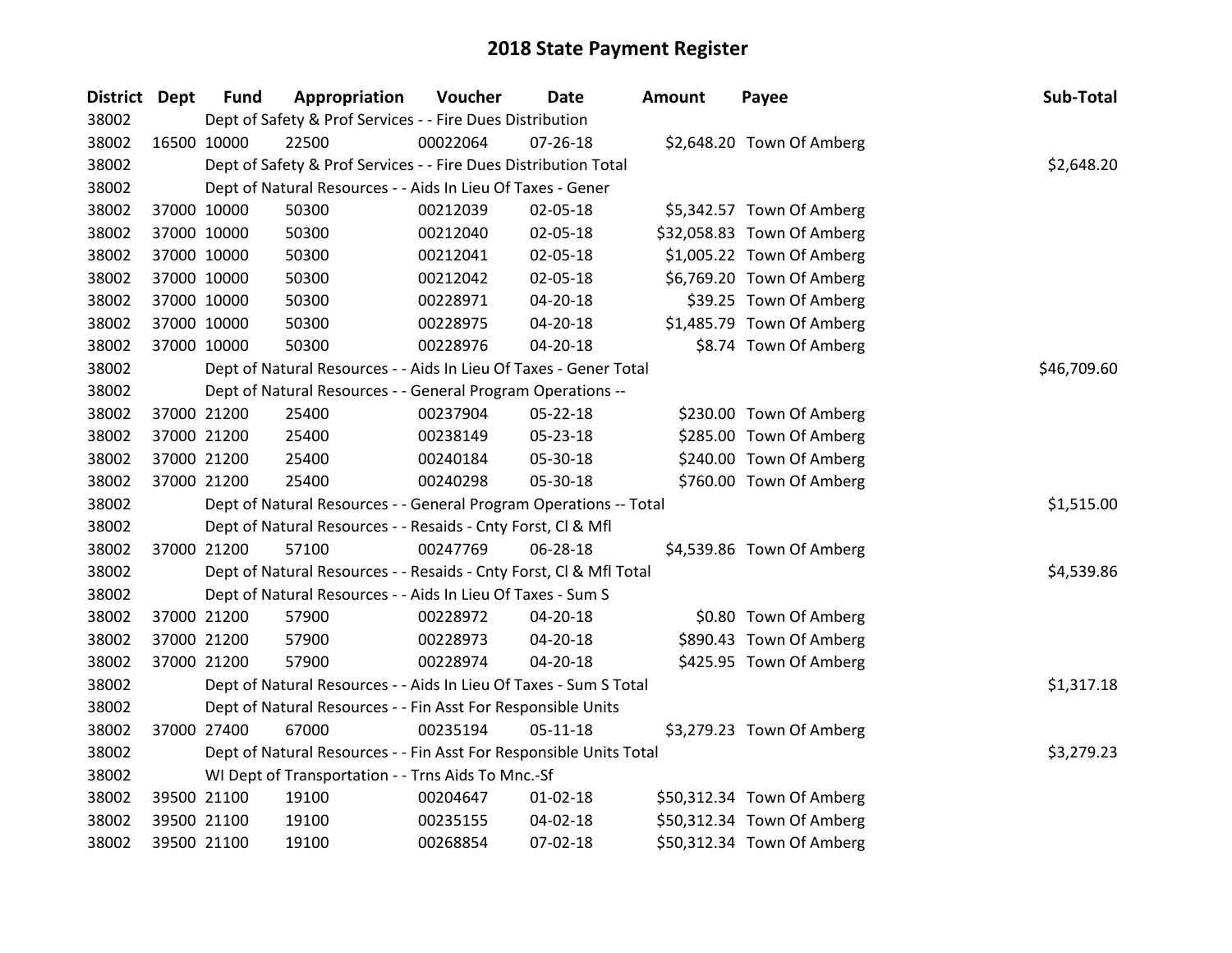| <b>District</b> | Dept  | <b>Fund</b> | Appropriation                                                    | <b>Voucher</b> | Date           | <b>Amount</b> | Payee                       | Sub-Total    |
|-----------------|-------|-------------|------------------------------------------------------------------|----------------|----------------|---------------|-----------------------------|--------------|
| 38002           |       | 39500 21100 | 19100                                                            | 00302906       | $10-01-18$     |               | \$50,312.34 Town Of Amberg  |              |
| 38002           |       |             | WI Dept of Transportation - - Trns Aids To Mnc.-Sf Total         |                |                |               |                             | \$201,249.36 |
| 38002           |       |             | Shared Revenue and Tax Relief - - County And Municipal Aid       |                |                |               |                             |              |
| 38002           | 83500 | 10000       | 10500                                                            | 00033606       | $07 - 23 - 18$ |               | \$4,711.84 Town Of Amberg   |              |
| 38002           |       | 83500 10000 | 10500                                                            | 00036492       | 11-19-18       |               | \$26,700.41 Town Of Amberg  |              |
| 38002           |       |             | Shared Revenue and Tax Relief - - County And Municipal Aid Total | \$31,412.25    |                |               |                             |              |
| 38002           |       |             | Shared Revenue and Tax Relief - - Exempt Computer Aid            |                |                |               |                             |              |
| 38002           | 83500 | 10000       | 10900                                                            | 00030852       | $07 - 23 - 18$ |               | \$27.40 Town Of Amberg      |              |
| 38002           |       |             | Shared Revenue and Tax Relief - - Exempt Computer Aid Total      |                |                |               |                             | \$27.40      |
| 38002           |       |             | Shared Revenue and Tax Relief - - Utility Aid                    |                |                |               |                             |              |
| 38002           |       | 83500 10000 | 11000                                                            | 00033606       | $07 - 23 - 18$ |               | \$3,365.79 Town Of Amberg   |              |
| 38002           |       | 83500 10000 | 11000                                                            | 00036492       | 11-19-18       |               | \$102,467.61 Town Of Amberg |              |
| 38002           |       |             | Shared Revenue and Tax Relief - - Utility Aid Total              |                |                |               |                             | \$105,833.40 |
| 38002 Total     |       |             |                                                                  |                |                |               |                             | \$398,531.48 |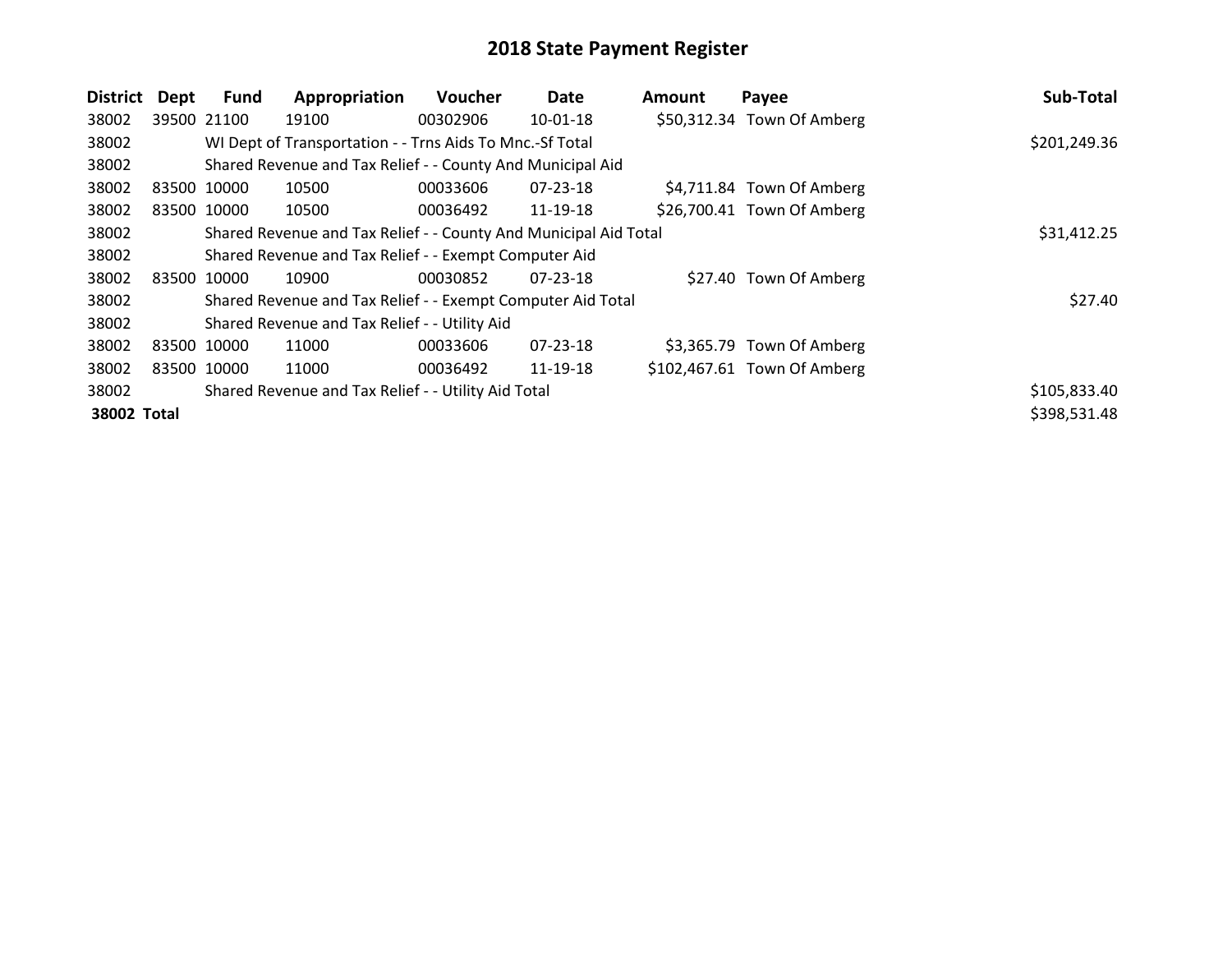| District Dept |             | <b>Fund</b> | Appropriation                                                      | Voucher  | <b>Date</b>    | <b>Amount</b> | Payee                          | Sub-Total    |
|---------------|-------------|-------------|--------------------------------------------------------------------|----------|----------------|---------------|--------------------------------|--------------|
| 38004         |             |             | Dept of Safety & Prof Services - - Fire Dues Distribution          |          |                |               |                                |              |
| 38004         |             | 16500 10000 | 22500                                                              | 00022065 | $07 - 24 - 18$ |               | \$3,509.73 Town Of Athelstane  |              |
| 38004         |             |             | Dept of Safety & Prof Services - - Fire Dues Distribution Total    |          |                |               |                                | \$3,509.73   |
| 38004         |             |             | Dept of Natural Resources - - Aids In Lieu Of Taxes - Gener        |          |                |               |                                |              |
| 38004         |             | 37000 10000 | 50300                                                              | 00212047 | 02-05-18       |               | \$1,265.68 Town Of Athelstane  |              |
| 38004         |             | 37000 10000 | 50300                                                              | 00212048 | 02-05-18       |               | \$11,125.04 Town Of Athelstane |              |
| 38004         |             | 37000 10000 | 50300                                                              | 00229003 | 04-20-18       |               | \$137.39 Town Of Athelstane    |              |
| 38004         |             | 37000 10000 | 50300                                                              | 00229004 | 04-20-18       |               | \$11.70 Town Of Athelstane     |              |
| 38004         |             | 37000 10000 | 50300                                                              | 00229006 | 04-20-18       |               | \$187.40 Town Of Athelstane    |              |
| 38004         |             |             | Dept of Natural Resources - - Aids In Lieu Of Taxes - Gener Total  |          |                |               |                                | \$12,727.21  |
| 38004         |             |             | Dept of Natural Resources - - Resaids - Cnty Forst, Cl & Mfl       |          |                |               |                                |              |
| 38004         |             | 37000 21200 | 57100                                                              | 00247770 | 06-28-18       |               | \$13,388.94 Town Of Athelstane |              |
| 38004         |             |             | Dept of Natural Resources - - Resaids - Cnty Forst, CI & Mfl Total |          |                |               |                                | \$13,388.94  |
| 38004         |             |             | Dept of Natural Resources - - Aids In Lieu Of Taxes - Sum S        |          |                |               |                                |              |
| 38004         |             | 37000 21200 | 57900                                                              | 00229005 | 04-20-18       |               | \$826.24 Town Of Athelstane    |              |
| 38004         |             | 37000 21200 | 57900                                                              | 00229007 | 04-20-18       |               | \$49.35 Town Of Athelstane     |              |
| 38004         |             |             | Dept of Natural Resources - - Aids In Lieu Of Taxes - Sum S Total  |          |                |               |                                | \$875.59     |
| 38004         |             |             | Dept of Natural Resources - - Rec & Resource Aids, Fed             |          |                |               |                                |              |
| 38004         |             | 37000 21200 | 58300                                                              | 00262096 | 08-27-18       |               | \$1,949.35 Town Of Athelstane  |              |
| 38004         |             |             | Dept of Natural Resources - - Rec & Resource Aids, Fed Total       |          |                |               |                                | \$1,949.35   |
| 38004         |             |             | WI Dept of Transportation - - Trns Aids To Mnc.-Sf                 |          |                |               |                                |              |
| 38004         |             | 39500 21100 | 19100                                                              | 00204648 | $01 - 02 - 18$ |               | \$59,342.76 Town Of Athelstane |              |
| 38004         |             | 39500 21100 | 19100                                                              | 00235156 | 04-02-18       |               | \$59,342.76 Town Of Athelstane |              |
| 38004         |             | 39500 21100 | 19100                                                              | 00268855 | 07-02-18       |               | \$59,342.76 Town Of Athelstane |              |
| 38004         |             | 39500 21100 | 19100                                                              | 00302907 | $10 - 01 - 18$ |               | \$59,342.76 Town Of Athelstane |              |
| 38004         |             |             | WI Dept of Transportation - - Trns Aids To Mnc.-Sf Total           |          |                |               |                                | \$237,371.04 |
| 38004         |             |             | Shared Revenue and Tax Relief - - County And Municipal Aid         |          |                |               |                                |              |
| 38004         |             | 83500 10000 | 10500                                                              | 00033607 | 07-23-18       |               | \$2,020.95 Town Of Athelstane  |              |
| 38004         |             | 83500 10000 | 10500                                                              | 00036493 | 11-19-18       |               | \$11,452.14 Town Of Athelstane |              |
| 38004         |             |             | Shared Revenue and Tax Relief - - County And Municipal Aid Total   |          |                |               |                                | \$13,473.09  |
| 38004         |             |             | Shared Revenue and Tax Relief - - Exempt Computer Aid              |          |                |               |                                |              |
| 38004         | 83500 10000 |             | 10900                                                              | 00030853 | 07-23-18       |               | \$2.03 Town Of Athelstane      |              |
| 38004         |             |             | Shared Revenue and Tax Relief - - Exempt Computer Aid Total        |          |                |               |                                | \$2.03       |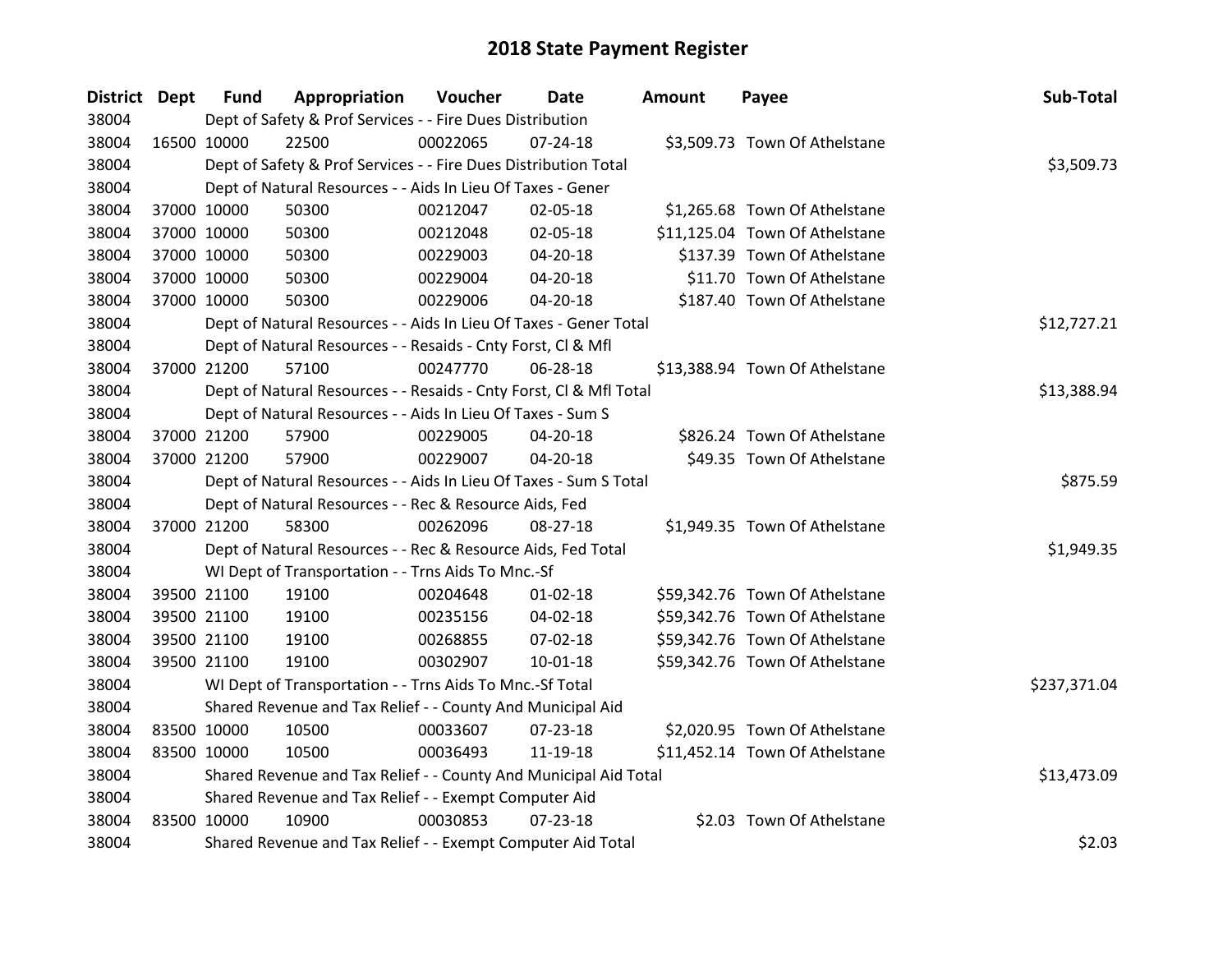| District Dept Fund | <b>Appropriation</b> | Voucher | <b>Date</b> | Amount | Payee | Sub-Total    |
|--------------------|----------------------|---------|-------------|--------|-------|--------------|
| 38004 Total        |                      |         |             |        |       | \$283,296.98 |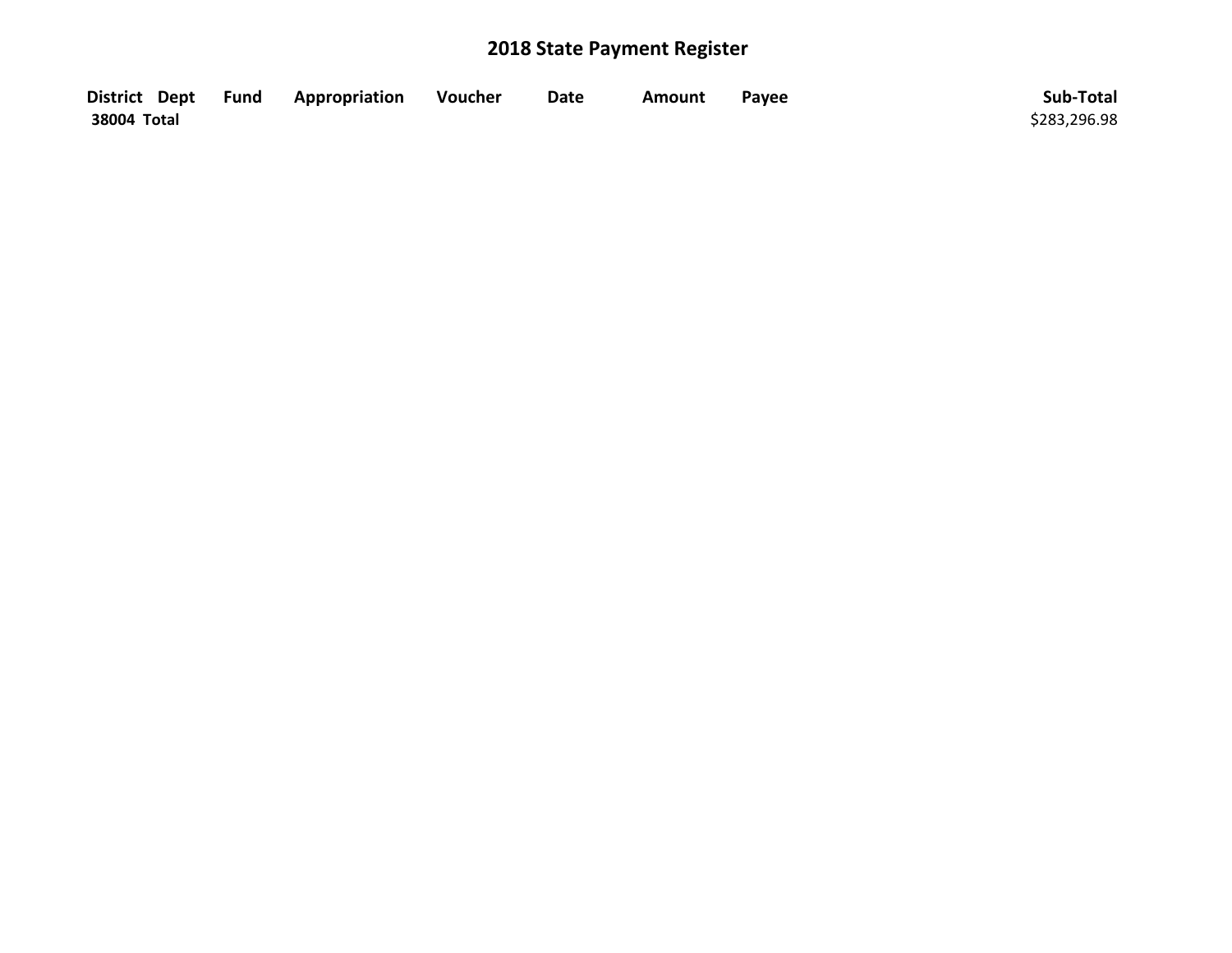| District Dept |             | <b>Fund</b> | Appropriation                                                      | <b>Voucher</b> | Date           | Amount | Payee                      | Sub-Total    |
|---------------|-------------|-------------|--------------------------------------------------------------------|----------------|----------------|--------|----------------------------|--------------|
| 38006         |             |             | Dept of Safety & Prof Services - - Fire Dues Distribution          |                |                |        |                            |              |
| 38006         | 16500 10000 |             | 22500                                                              | 00022066       | 07-25-18       |        | \$5,130.62 Town Of Beaver  |              |
| 38006         |             |             | Dept of Safety & Prof Services - - Fire Dues Distribution Total    |                |                |        |                            | \$5,130.62   |
| 38006         |             |             | Dept of Natural Resources - - Aids In Lieu Of Taxes - Gener        |                |                |        |                            |              |
| 38006         |             | 37000 10000 | 50300                                                              | 00212033       | 02-05-18       |        | \$6,656.67 Town Of Beaver  |              |
| 38006         | 37000 10000 |             | 50300                                                              | 00228934       | 04-20-18       |        | \$291.52 Town Of Beaver    |              |
| 38006         |             |             | Dept of Natural Resources - - Aids In Lieu Of Taxes - Gener Total  |                |                |        |                            | \$6,948.19   |
| 38006         |             |             | Dept of Natural Resources - - Resaids - Cnty Forst, Cl & Mfl       |                |                |        |                            |              |
| 38006         | 37000 21200 |             | 57100                                                              | 00247771       | 06-28-18       |        | \$478.31 Town Of Beaver    |              |
| 38006         |             |             | Dept of Natural Resources - - Resaids - Cnty Forst, CI & Mfl Total |                |                |        |                            | \$478.31     |
| 38006         |             |             | Dept of Natural Resources - - Aids In Lieu Of Taxes - Sum S        |                |                |        |                            |              |
| 38006         | 37000 21200 |             | 57900                                                              | 00228933       | 04-20-18       |        | \$660.79 Town Of Beaver    |              |
| 38006         |             |             | Dept of Natural Resources - - Aids In Lieu Of Taxes - Sum S Total  |                |                |        |                            | \$660.79     |
| 38006         |             |             | Dept of Natural Resources - - Fin Asst For Responsible Units       |                |                |        |                            |              |
| 38006         | 37000 27400 |             | 67000                                                              | 00235597       | 05-11-18       |        | \$6,251.65 Town Of Beaver  |              |
| 38006         |             |             | Dept of Natural Resources - - Fin Asst For Responsible Units Total |                |                |        |                            | \$6,251.65   |
| 38006         |             |             | WI Dept of Transportation - - Trns Aids To Mnc.-Sf                 |                |                |        |                            |              |
| 38006         |             | 39500 21100 | 19100                                                              | 00204649       | $01 - 02 - 18$ |        | \$47,738.19 Town Of Beaver |              |
| 38006         |             | 39500 21100 | 19100                                                              | 00235157       | 04-02-18       |        | \$47,738.19 Town Of Beaver |              |
| 38006         |             | 39500 21100 | 19100                                                              | 00268856       | 07-02-18       |        | \$47,738.19 Town Of Beaver |              |
| 38006         |             | 39500 21100 | 19100                                                              | 00302908       | $10 - 01 - 18$ |        | \$47,738.20 Town Of Beaver |              |
| 38006         |             |             | WI Dept of Transportation - - Trns Aids To Mnc.-Sf Total           |                |                |        |                            | \$190,952.77 |
| 38006         |             |             | Shared Revenue and Tax Relief - - County And Municipal Aid         |                |                |        |                            |              |
| 38006         |             | 83500 10000 | 10500                                                              | 00033608       | 07-23-18       |        | \$4,467.25 Town Of Beaver  |              |
| 38006         | 83500 10000 |             | 10500                                                              | 00036494       | 11-19-18       |        | \$25,314.40 Town Of Beaver |              |
| 38006         |             |             | Shared Revenue and Tax Relief - - County And Municipal Aid Total   |                |                |        |                            | \$29,781.65  |
| 38006         |             |             | Shared Revenue and Tax Relief - - Exempt Computer Aid              |                |                |        |                            |              |
| 38006         | 83500 10000 |             | 10900                                                              | 00030854       | $07 - 23 - 18$ |        | \$119.73 Town Of Beaver    |              |
| 38006         |             |             | Shared Revenue and Tax Relief - - Exempt Computer Aid Total        |                |                |        |                            | \$119.73     |
| 38006         |             |             | Shared Revenue and Tax Relief - - Utility Aid                      |                |                |        |                            |              |
| 38006         | 83500 10000 |             | 11000                                                              | 00033608       | 07-23-18       |        | \$1,430.93 Town Of Beaver  |              |
| 38006         | 83500 10000 |             | 11000                                                              | 00036494       | 11-19-18       |        | \$7,949.71 Town Of Beaver  |              |
| 38006         |             |             | Shared Revenue and Tax Relief - - Utility Aid Total                |                |                |        |                            | \$9,380.64   |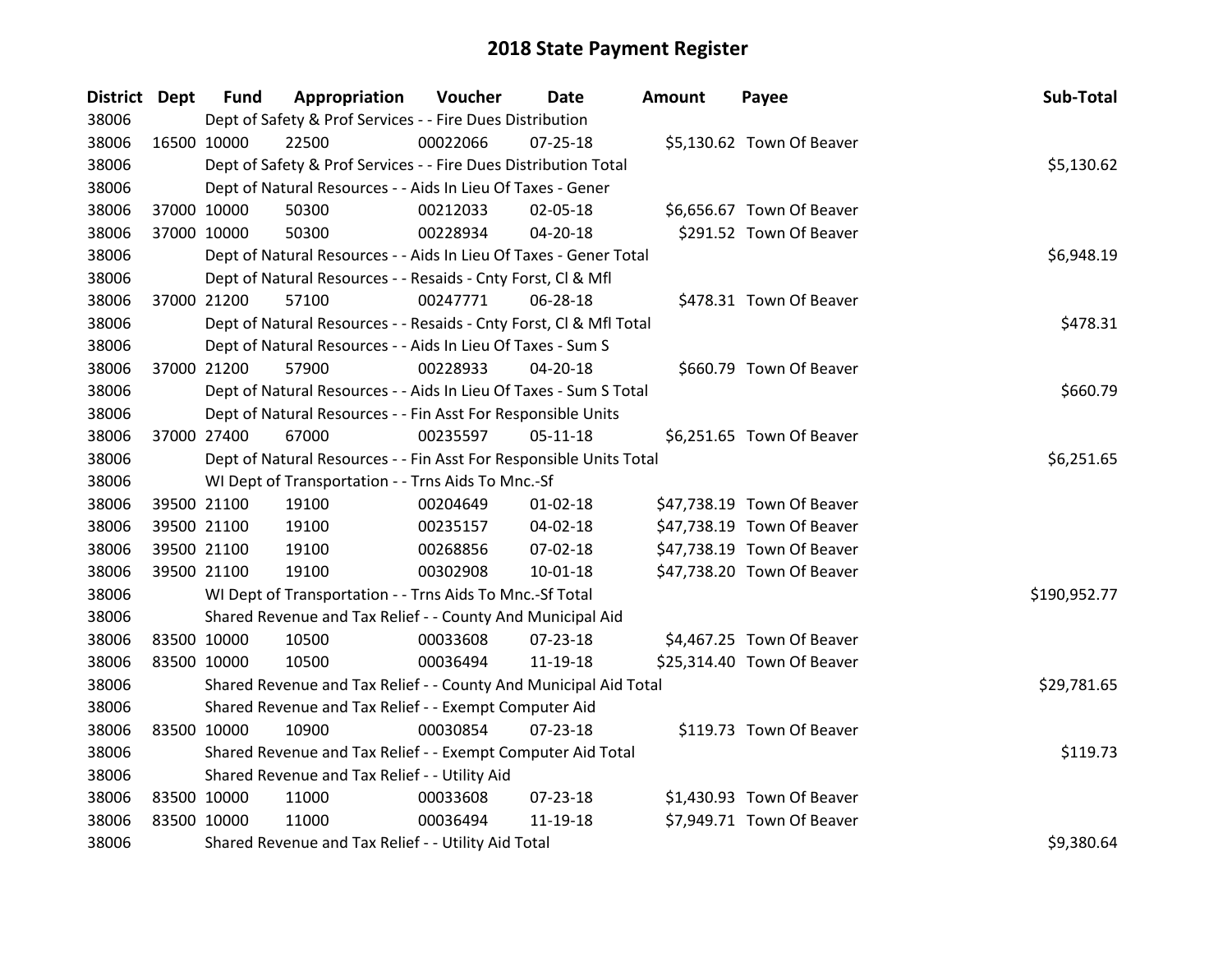|             | District Dept Fund Appropriation | Voucher | <b>Date</b> | Amount | Payee | Sub-Total    |
|-------------|----------------------------------|---------|-------------|--------|-------|--------------|
| 38006 Total |                                  |         |             |        |       | \$249,704.35 |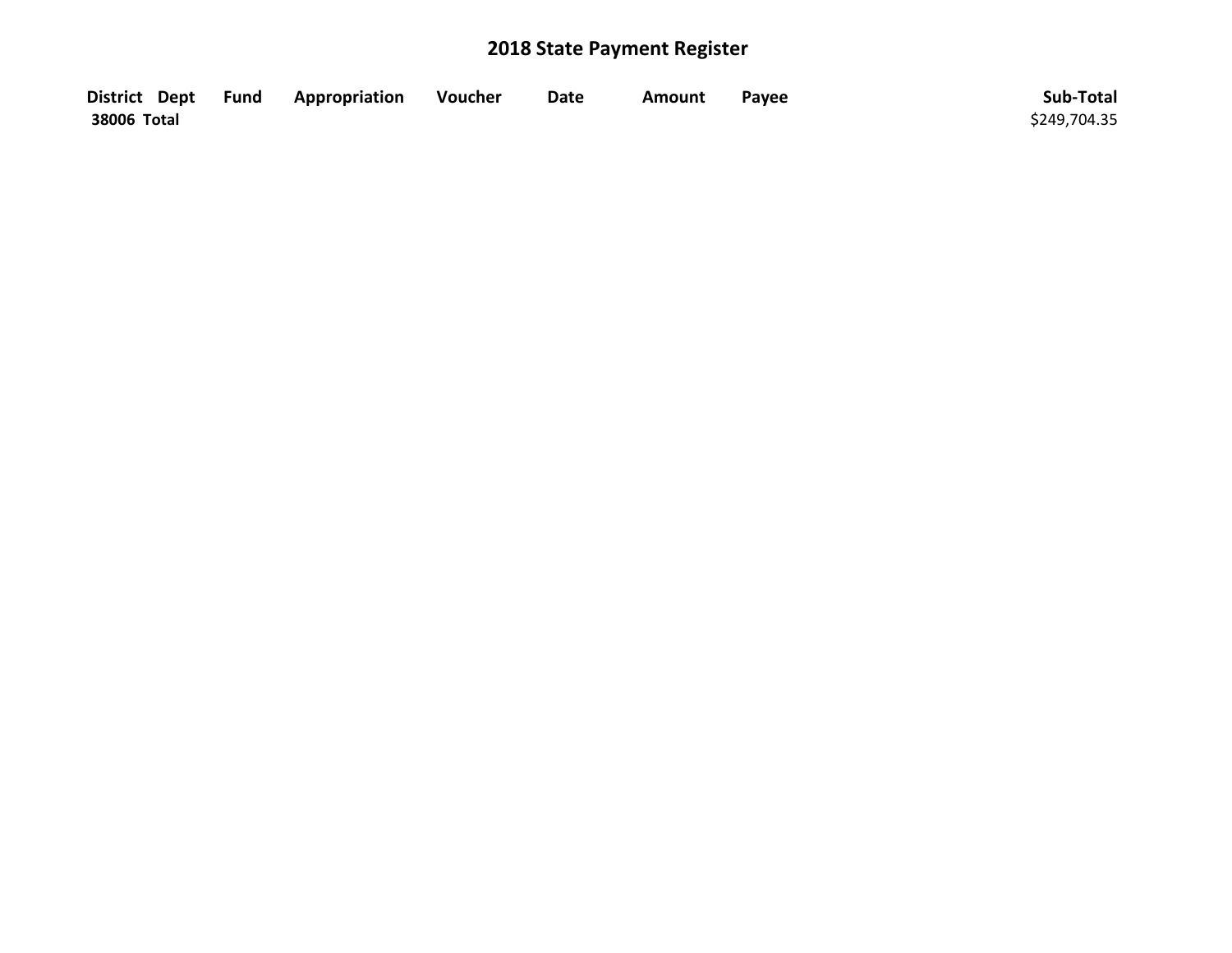| <b>District Dept</b> |             | <b>Fund</b> | Appropriation                                                       | Voucher  | <b>Date</b>    | Amount | Payee                       | Sub-Total    |
|----------------------|-------------|-------------|---------------------------------------------------------------------|----------|----------------|--------|-----------------------------|--------------|
| 38008                |             |             | Dept of Safety & Prof Services - - Fire Dues Distribution           |          |                |        |                             |              |
| 38008                | 16500 10000 |             | 22500                                                               | 00022067 | 07-24-18       |        | \$3,132.63 Town Of Beecher  |              |
| 38008                |             |             | Dept of Safety & Prof Services - - Fire Dues Distribution Total     |          |                |        |                             | \$3,132.63   |
| 38008                |             |             | Dept of Natural Resources - - Aids In Lieu Of Taxes - Gener         |          |                |        |                             |              |
| 38008                |             | 37000 10000 | 50300                                                               | 00212196 | 02-05-18       |        | \$3,239.87 Town Of Beecher  |              |
| 38008                |             | 37000 10000 | 50300                                                               | 00212197 | 02-05-18       |        | \$19,675.74 Town Of Beecher |              |
| 38008                |             | 37000 10000 | 50300                                                               | 00212198 | 02-05-18       |        | \$5,360.24 Town Of Beecher  |              |
| 38008                |             | 37000 10000 | 50300                                                               | 00212199 | 02-05-18       |        | \$15,041.81 Town Of Beecher |              |
| 38008                |             | 37000 10000 | 50300                                                               | 00229873 | 04-20-18       |        | \$233.68 Town Of Beecher    |              |
| 38008                |             |             | Dept of Natural Resources - - Aids In Lieu Of Taxes - Gener Total   |          |                |        |                             | \$43,551.34  |
| 38008                |             |             | Dept of Natural Resources - - Resaids - Cnty Forst, Cl & Mfl        |          |                |        |                             |              |
| 38008                |             | 37000 21200 | 57100                                                               | 00247772 | 06-28-18       |        | \$3,645.56 Town Of Beecher  |              |
| 38008                |             |             | Dept of Natural Resources - - Resaids - Cnty Forst, Cl & Mfl Total  |          |                |        |                             | \$3,645.56   |
| 38008                |             |             | Dept of Natural Resources - - Aids In Lieu Of Taxes - Sum S         |          |                |        |                             |              |
| 38008                |             | 37000 21200 | 57900                                                               | 00229872 | 04-20-18       |        | \$558.79 Town Of Beecher    |              |
| 38008                |             | 37000 21200 | 57900                                                               | 00229874 | 04-20-18       |        | \$122.31 Town Of Beecher    |              |
| 38008                |             |             | Dept of Natural Resources - - Aids In Lieu Of Taxes - Sum S Total   |          |                |        |                             | \$681.10     |
| 38008                |             |             | Dept of Natural Resources - - Fin Asst For Responsible Units        |          |                |        |                             |              |
| 38008                |             | 37000 27400 | 67000                                                               | 00235171 | $05-11-18$     |        | \$2,455.06 Town Of Beecher  |              |
| 38008                |             |             | Dept of Natural Resources - - Fin Asst For Responsible Units Total  |          |                |        |                             | \$2,455.06   |
| 38008                |             |             | WI Dept of Transportation - - Trns Aids To Mnc.-Sf                  |          |                |        |                             |              |
| 38008                |             | 39500 21100 | 19100                                                               | 00204650 | $01 - 02 - 18$ |        | \$33,453.38 Town Of Beecher |              |
| 38008                |             | 39500 21100 | 19100                                                               | 00235158 | 04-02-18       |        | \$33,453.38 Town Of Beecher |              |
| 38008                |             | 39500 21100 | 19100                                                               | 00268857 | 07-02-18       |        | \$33,453.38 Town Of Beecher |              |
| 38008                |             | 39500 21100 | 19100                                                               | 00302909 | 10-01-18       |        | \$33,453.38 Town Of Beecher |              |
| 38008                |             |             | WI Dept of Transportation - - Trns Aids To Mnc.-Sf Total            |          |                |        |                             | \$133,813.52 |
| 38008                |             |             | Department of Military Affairs - - Major Disaster Assist; Pif       |          |                |        |                             |              |
| 38008                |             | 46500 27200 | 36500                                                               | 00047080 | $07 - 31 - 18$ |        | \$2,996.07 Town Of Beecher  |              |
| 38008                |             |             | Department of Military Affairs - - Major Disaster Assist; Pif Total |          |                |        |                             | \$2,996.07   |
| 38008                |             |             | Department of Revenue - - Payments For Municipal Svcs               |          |                |        |                             |              |
| 38008                |             | 56600 10000 | 50100                                                               | 00026839 | $01 - 31 - 18$ |        | \$51.90 Town Of Beecher     |              |
| 38008                |             |             | Department of Revenue - - Payments For Municipal Svcs Total         |          |                |        |                             | \$51.90      |
| 38008                |             |             | Shared Revenue and Tax Relief - - County And Municipal Aid          |          |                |        |                             |              |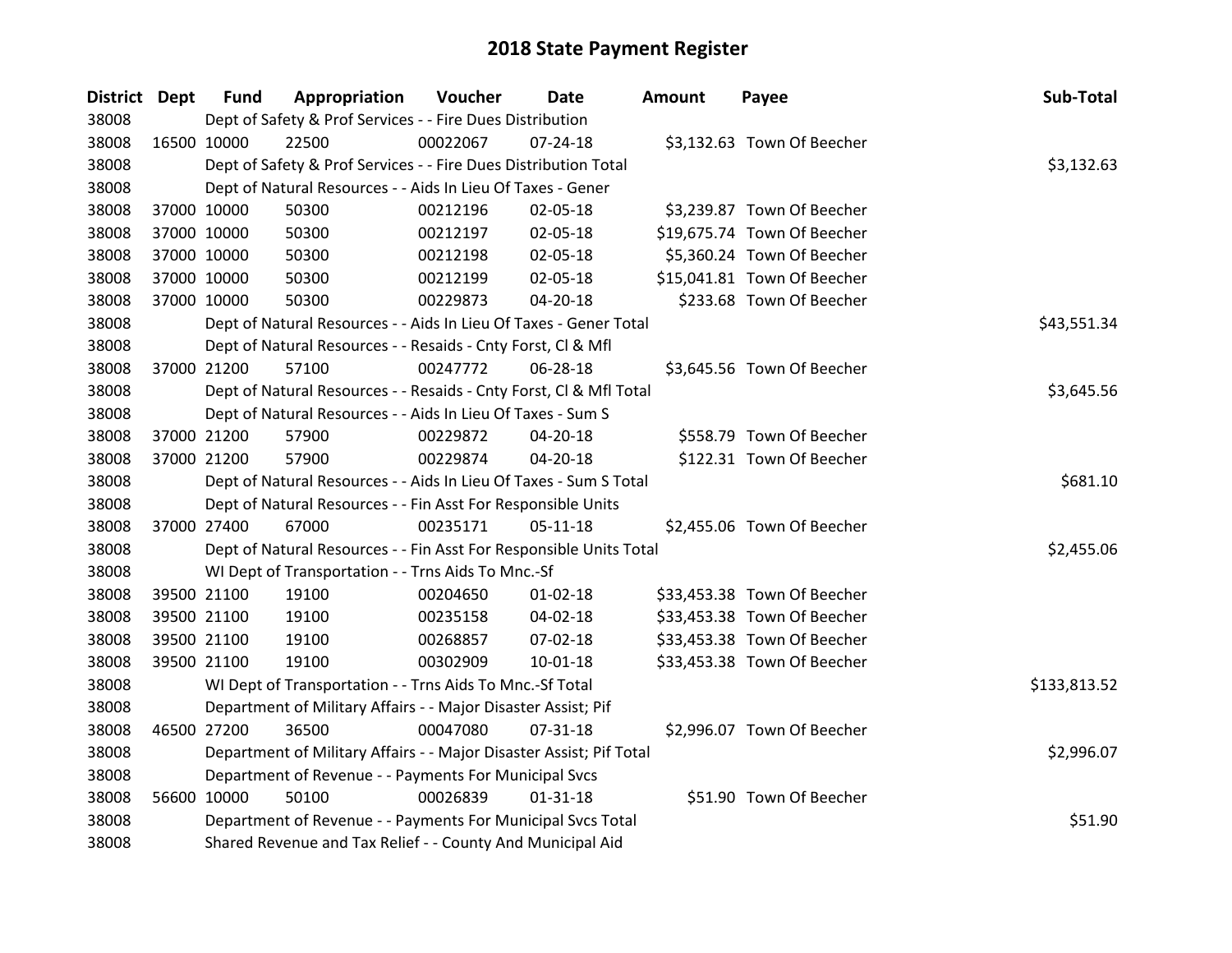| District           | <b>Dept</b> | <b>Fund</b> | Appropriation                                                    | Voucher  | Date           | Amount | Payee                       | Sub-Total    |
|--------------------|-------------|-------------|------------------------------------------------------------------|----------|----------------|--------|-----------------------------|--------------|
| 38008              |             | 83500 10000 | 10500                                                            | 00033609 | $07 - 23 - 18$ |        | \$1,956.27 Town Of Beecher  |              |
| 38008              |             | 83500 10000 | 10500                                                            | 00036495 | 11-19-18       |        | \$11,085.54 Town Of Beecher |              |
| 38008              |             |             | Shared Revenue and Tax Relief - - County And Municipal Aid Total |          |                |        |                             | \$13,041.81  |
| 38008              |             |             | Shared Revenue and Tax Relief - - Exempt Computer Aid            |          |                |        |                             |              |
| 38008              | 83500       | 10000       | 10900                                                            | 00030855 | $07 - 23 - 18$ |        | \$6.09 Town Of Beecher      |              |
| 38008              |             |             | Shared Revenue and Tax Relief - - Exempt Computer Aid Total      |          |                |        |                             | \$6.09       |
| 38008              |             |             | Shared Revenue and Tax Relief - - Utility Aid                    |          |                |        |                             |              |
| 38008              |             | 83500 10000 | 11000                                                            | 00033609 | $07 - 23 - 18$ |        | \$4.48 Town Of Beecher      |              |
| 38008              |             |             | Shared Revenue and Tax Relief - - Utility Aid Total              |          |                |        |                             | \$4.48       |
| <b>38008 Total</b> |             |             |                                                                  |          |                |        |                             | \$203,379.56 |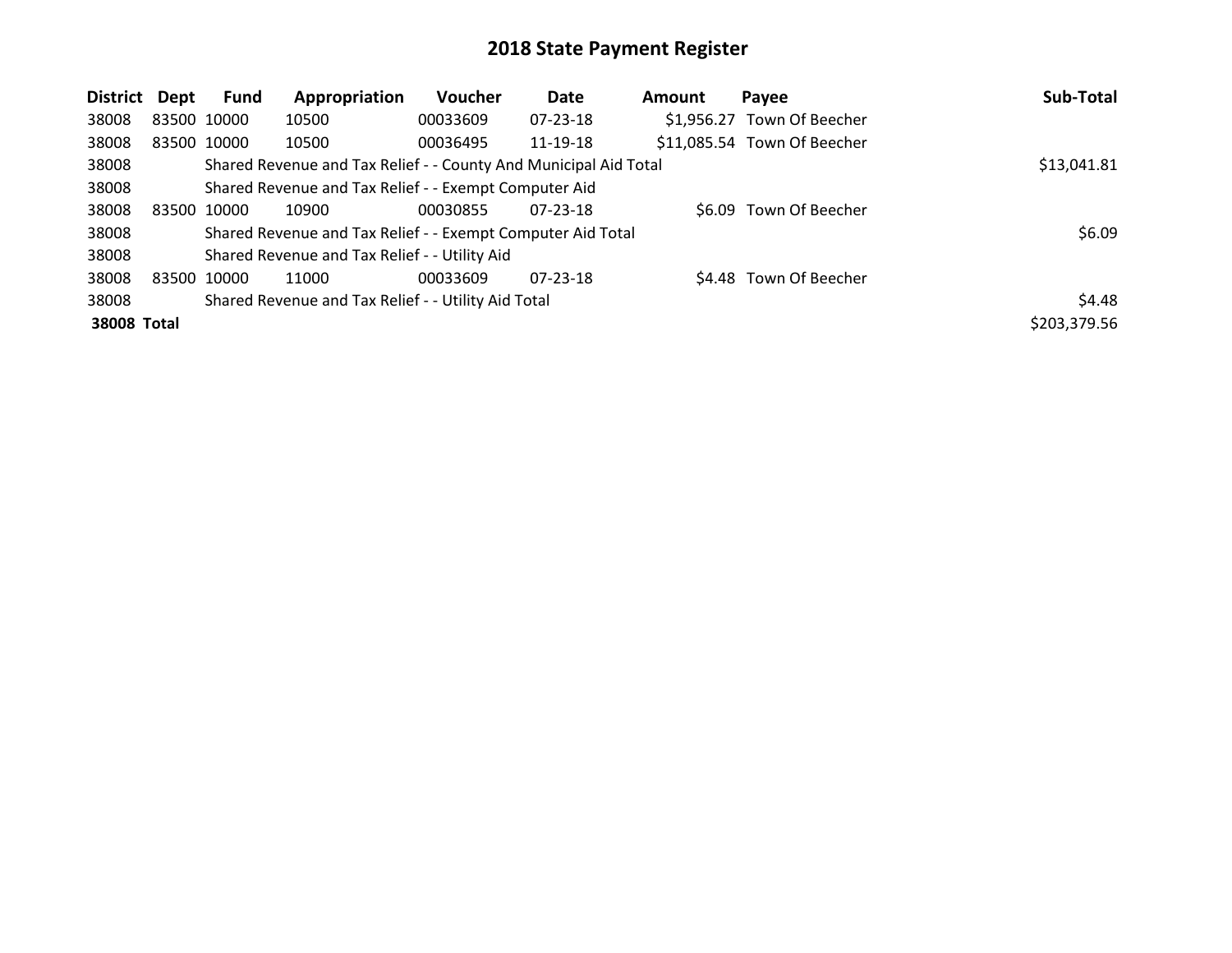| <b>District Dept</b> |             | <b>Fund</b> | Appropriation                                                      | Voucher  | Date           | Amount | Payee                      | Sub-Total    |
|----------------------|-------------|-------------|--------------------------------------------------------------------|----------|----------------|--------|----------------------------|--------------|
| 38010                |             |             | Dept of Safety & Prof Services - - Fire Dues Distribution          |          |                |        |                            |              |
| 38010                |             | 16500 10000 | 22500                                                              | 00022068 | $07 - 25 - 18$ |        | \$2,054.75 Town Of Dunbar  |              |
| 38010                |             |             | Dept of Safety & Prof Services - - Fire Dues Distribution Total    |          |                |        |                            | \$2,054.75   |
| 38010                |             |             | Dept of Natural Resources - - Aids In Lieu Of Taxes - Gener        |          |                |        |                            |              |
| 38010                |             | 37000 10000 | 50300                                                              | 00212254 | 02-05-18       |        | \$769.52 Town Of Dunbar    |              |
| 38010                |             | 37000 10000 | 50300                                                              | 00212255 | 02-05-18       |        | \$61,754.83 Town Of Dunbar |              |
| 38010                |             | 37000 10000 | 50300                                                              | 00212256 | 02-05-18       |        | \$2,114.69 Town Of Dunbar  |              |
| 38010                |             | 37000 10000 | 50300                                                              | 00230411 | 04-20-18       |        | \$130.59 Town Of Dunbar    |              |
| 38010                |             | 37000 10000 | 50300                                                              | 00230413 | 04-20-18       |        | \$242.28 Town Of Dunbar    |              |
| 38010                |             |             | Dept of Natural Resources - - Aids In Lieu Of Taxes - Gener Total  |          |                |        |                            | \$65,011.91  |
| 38010                |             |             | Dept of Natural Resources - - Resaids - Cnty Forst, CI & Mfl       |          |                |        |                            |              |
| 38010                |             | 37000 21200 | 57100                                                              | 00247773 | 06-28-18       |        | \$14,220.23 Town Of Dunbar |              |
| 38010                |             |             | Dept of Natural Resources - - Resaids - Cnty Forst, CI & Mfl Total |          |                |        |                            | \$14,220.23  |
| 38010                |             |             | Dept of Natural Resources - - Aids In Lieu Of Taxes - Sum S        |          |                |        |                            |              |
| 38010                |             | 37000 21200 | 57900                                                              | 00230412 | 04-20-18       |        | \$570.70 Town Of Dunbar    |              |
| 38010                |             |             | Dept of Natural Resources - - Aids In Lieu Of Taxes - Sum S Total  |          |                |        |                            | \$570.70     |
| 38010                |             |             | Dept of Natural Resources - - Fin Asst For Responsible Units       |          |                |        |                            |              |
| 38010                |             | 37000 27400 | 67000                                                              | 00235460 | $05 - 11 - 18$ |        | \$3,786.99 Town Of Dunbar  |              |
| 38010                |             |             | Dept of Natural Resources - - Fin Asst For Responsible Units Total |          |                |        |                            | \$3,786.99   |
| 38010                |             |             | WI Dept of Transportation - - Trns Aids To Mnc.-Sf                 |          |                |        |                            |              |
| 38010                |             | 39500 21100 | 19100                                                              | 00204651 | $01 - 02 - 18$ |        | \$49,844.49 Town Of Dunbar |              |
| 38010                |             | 39500 21100 | 19100                                                              | 00235159 | 04-02-18       |        | \$49,844.49 Town Of Dunbar |              |
| 38010                |             | 39500 21100 | 19100                                                              | 00268858 | 07-02-18       |        | \$49,844.49 Town Of Dunbar |              |
| 38010                |             | 39500 21100 | 19100                                                              | 00302910 | 10-01-18       |        | \$49,844.51 Town Of Dunbar |              |
| 38010                |             |             | WI Dept of Transportation - - Trns Aids To Mnc.-Sf Total           |          |                |        |                            | \$199,377.98 |
| 38010                |             |             | Shared Revenue and Tax Relief - - County And Municipal Aid         |          |                |        |                            |              |
| 38010                | 83500 10000 |             | 10500                                                              | 00033610 | 07-23-18       |        | \$3,400.11 Town Of Dunbar  |              |
| 38010                |             | 83500 10000 | 10500                                                              | 00036496 | 11-19-18       |        | \$19,267.28 Town Of Dunbar |              |
| 38010                |             |             | Shared Revenue and Tax Relief - - County And Municipal Aid Total   |          |                |        |                            | \$22,667.39  |
| 38010                |             |             | Shared Revenue and Tax Relief - - Exempt Computer Aid              |          |                |        |                            |              |
| 38010                | 83500 10000 |             | 10900                                                              | 00030856 | $07 - 23 - 18$ |        | \$2.03 Town Of Dunbar      |              |
| 38010                |             |             | Shared Revenue and Tax Relief - - Exempt Computer Aid Total        |          |                |        |                            | \$2.03       |
| 38010 Total          |             |             |                                                                    |          |                |        |                            | \$307,691.98 |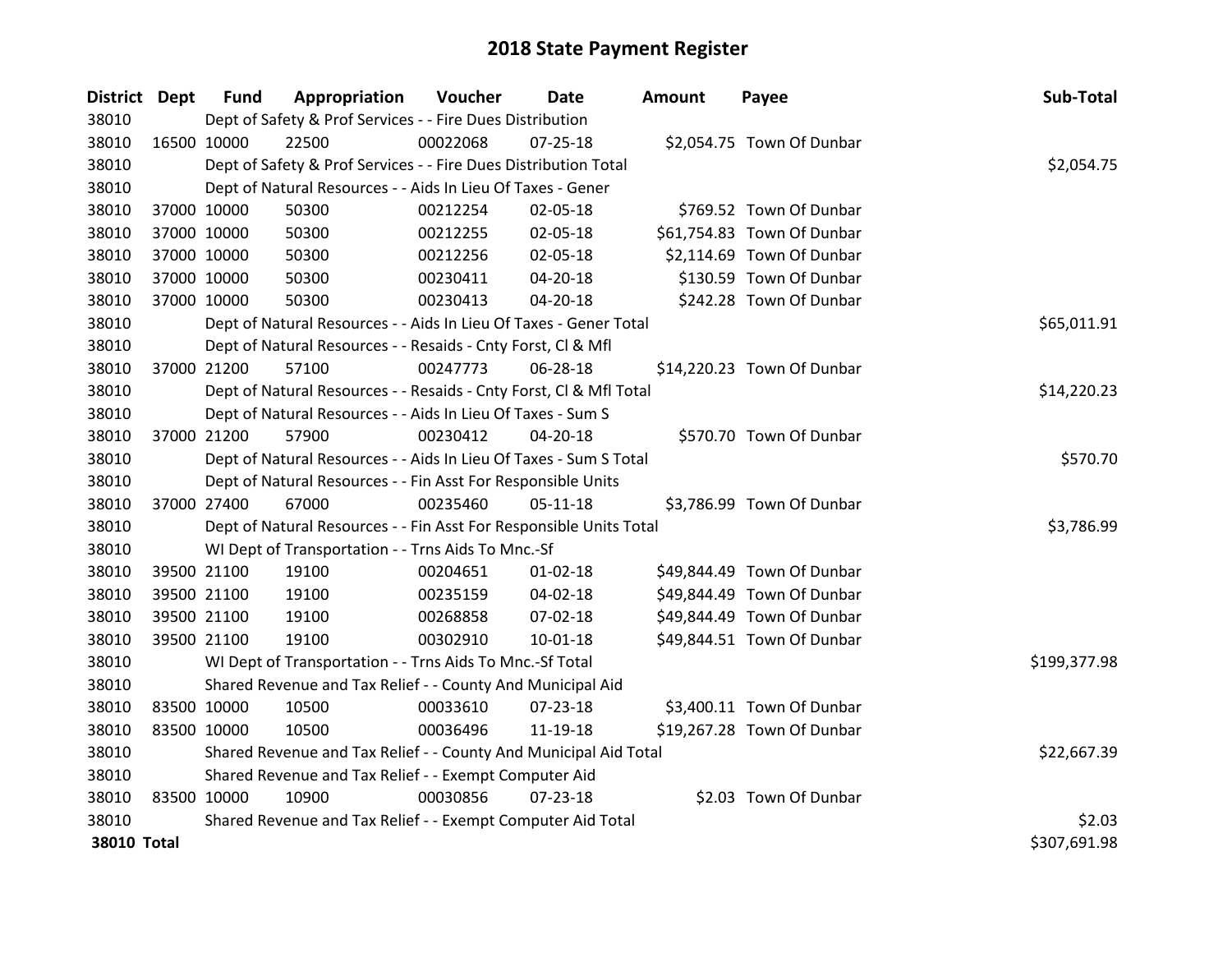| District Dept |             | <b>Fund</b> | Appropriation                                                      | Voucher  | Date           | Amount | Payee                       | Sub-Total    |
|---------------|-------------|-------------|--------------------------------------------------------------------|----------|----------------|--------|-----------------------------|--------------|
| 38012         |             |             | Dept of Safety & Prof Services - - Fire Dues Distribution          |          |                |        |                             |              |
| 38012         | 16500 10000 |             | 22500                                                              | 00022069 | $07 - 25 - 18$ |        | \$2,358.51 Town Of Goodman  |              |
| 38012         |             |             | Dept of Safety & Prof Services - - Fire Dues Distribution Total    |          |                |        |                             | \$2,358.51   |
| 38012         |             |             | Dept of Natural Resources - - Aids In Lieu Of Taxes - Gener        |          |                |        |                             |              |
| 38012         |             | 37000 10000 | 50300                                                              | 00212211 | 02-05-18       |        | \$1,121.50 Town Of Goodman  |              |
| 38012         |             | 37000 10000 | 50300                                                              | 00230003 | 04-20-18       |        | \$678.61 Town Of Goodman    |              |
| 38012         |             |             | Dept of Natural Resources - - Aids In Lieu Of Taxes - Gener Total  |          |                |        |                             | \$1,800.11   |
| 38012         |             |             | Dept of Natural Resources - - Resaids - Cnty Forst, Cl & Mfl       |          |                |        |                             |              |
| 38012         | 37000 21200 |             | 57100                                                              | 00247774 | 06-28-18       |        | \$13,977.89 Town Of Goodman |              |
| 38012         |             |             | Dept of Natural Resources - - Resaids - Cnty Forst, Cl & Mfl Total |          |                |        |                             | \$13,977.89  |
| 38012         |             |             | Dept of Natural Resources - - Aids In Lieu Of Taxes - Sum S        |          |                |        |                             |              |
| 38012         |             | 37000 21200 | 57900                                                              | 00230002 | 04-20-18       |        | \$3.37 Town Of Goodman      |              |
| 38012         |             |             | Dept of Natural Resources - - Aids In Lieu Of Taxes - Sum S Total  |          |                |        |                             | \$3.37       |
| 38012         |             |             | Dept of Natural Resources - - Fin Asst For Responsible Units       |          |                |        |                             |              |
| 38012         | 37000 27400 |             | 67000                                                              | 00235784 | $05 - 11 - 18$ |        | \$972.36 Town Of Goodman    |              |
| 38012         |             |             | Dept of Natural Resources - - Fin Asst For Responsible Units Total |          |                |        |                             | \$972.36     |
| 38012         |             |             | WI Dept of Transportation - - Trns Aids To Mnc.-Sf                 |          |                |        |                             |              |
| 38012         |             | 39500 21100 | 19100                                                              | 00204652 | $01 - 02 - 18$ |        | \$30,161.12 Town Of Goodman |              |
| 38012         |             | 39500 21100 | 19100                                                              | 00235160 | 04-02-18       |        | \$30,161.12 Town Of Goodman |              |
| 38012         |             | 39500 21100 | 19100                                                              | 00268859 | 07-02-18       |        | \$30,161.12 Town Of Goodman |              |
| 38012         | 39500 21100 |             | 19100                                                              | 00302911 | $10 - 01 - 18$ |        | \$30,161.14 Town Of Goodman |              |
| 38012         |             |             | WI Dept of Transportation - - Trns Aids To Mnc.-Sf Total           |          |                |        |                             | \$120,644.50 |
| 38012         |             |             | WI Dept of Transportation - - Loc Rd Imp Prg St Fd                 |          |                |        |                             |              |
| 38012         | 39500 21100 |             | 27800                                                              | 00306436 | 10-03-18       |        | \$26,113.02 Town Of Goodman |              |
| 38012         |             |             | WI Dept of Transportation - - Loc Rd Imp Prg St Fd Total           |          |                |        |                             | \$26,113.02  |
| 38012         |             |             | Shared Revenue and Tax Relief - - County And Municipal Aid         |          |                |        |                             |              |
| 38012         | 83500 10000 |             | 10500                                                              | 00033611 | 07-23-18       |        | \$4,679.09 Town Of Goodman  |              |
| 38012         | 83500 10000 |             | 10500                                                              | 00036497 | 11-19-18       |        | \$26,514.86 Town Of Goodman |              |
| 38012         |             |             | Shared Revenue and Tax Relief - - County And Municipal Aid Total   |          |                |        |                             | \$31,193.95  |
| 38012         |             |             | Shared Revenue and Tax Relief - - Exempt Computer Aid              |          |                |        |                             |              |
| 38012         | 83500 10000 |             | 10900                                                              | 00030857 | $07 - 23 - 18$ |        | \$63.93 Town Of Goodman     |              |
| 38012         |             |             | Shared Revenue and Tax Relief - - Exempt Computer Aid Total        |          |                |        |                             | \$63.93      |
| 38012         |             |             | Shared Revenue and Tax Relief - - Utility Aid                      |          |                |        |                             |              |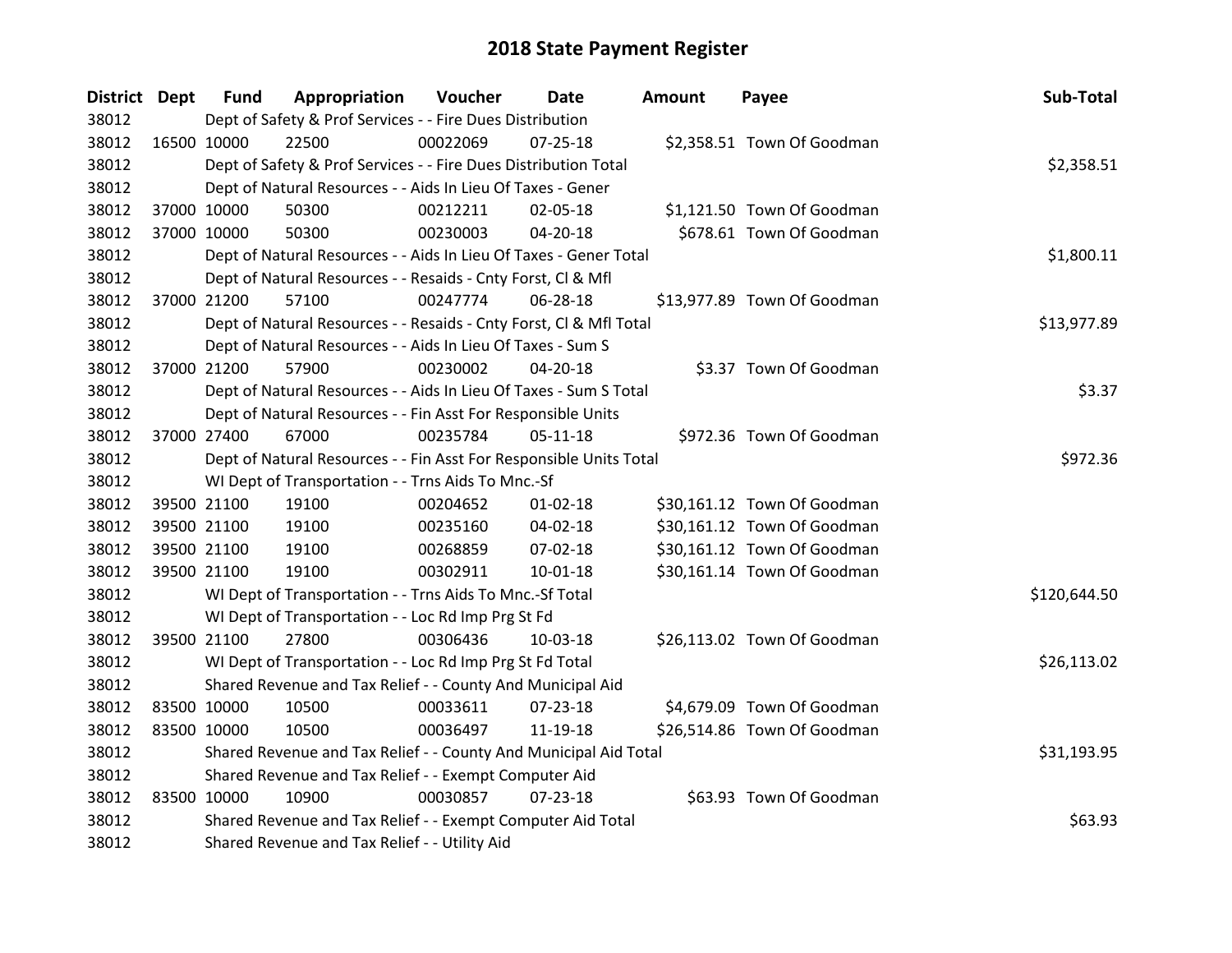|                   | District Dept Fund | <b>Appropriation</b>                                | Voucher  | Date     | Amount | Pavee                    | Sub-Total    |
|-------------------|--------------------|-----------------------------------------------------|----------|----------|--------|--------------------------|--------------|
| 38012 83500 10000 |                    | 11000                                               | 00033611 | 07-23-18 |        | \$114.42 Town Of Goodman |              |
| 38012             | 83500 10000        | 11000                                               | 00036497 | 11-19-18 |        | \$662.12 Town Of Goodman |              |
| 38012             |                    | Shared Revenue and Tax Relief - - Utility Aid Total |          |          |        |                          | \$776.54     |
| 38012 Total       |                    |                                                     |          |          |        |                          | \$197,904.18 |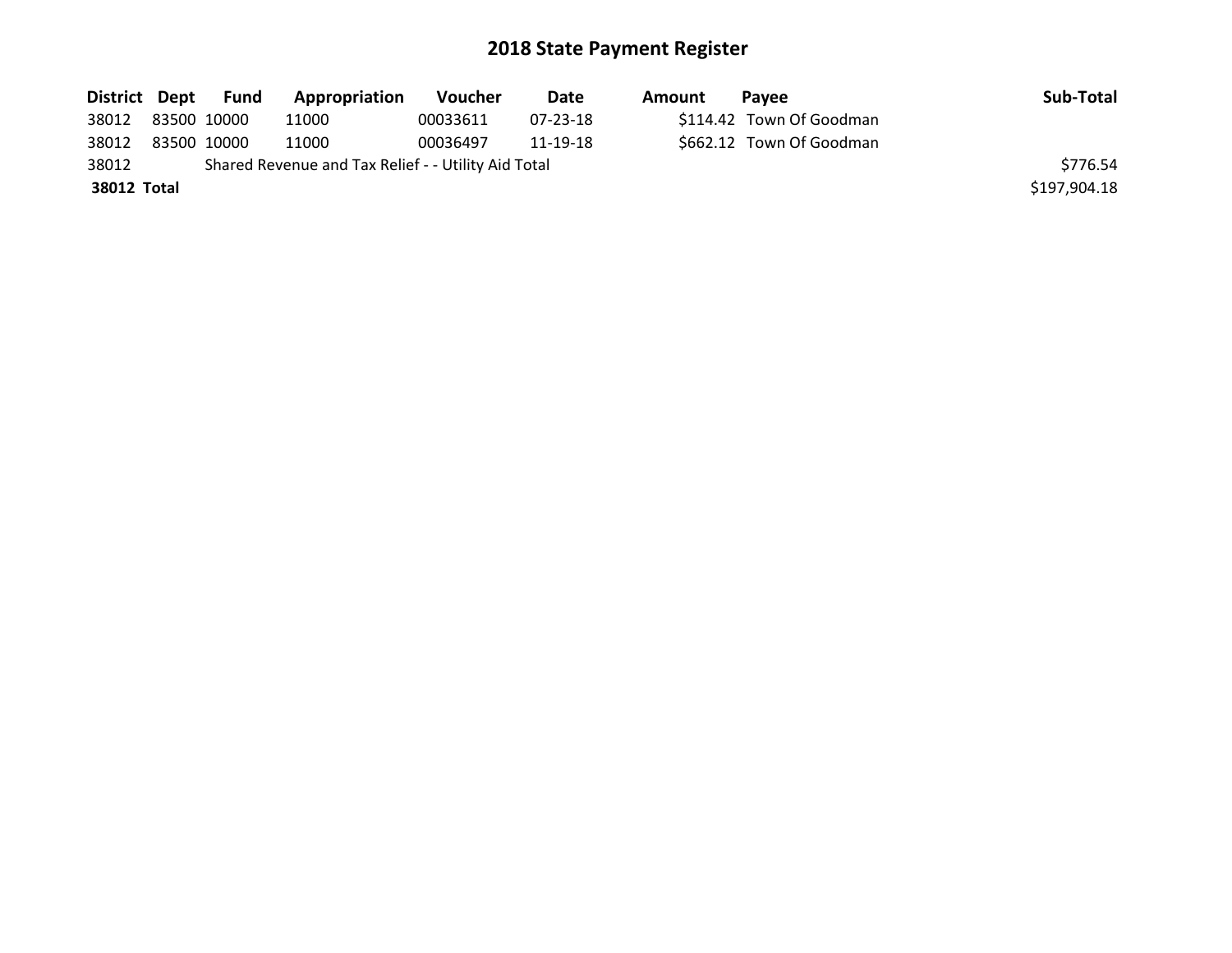| District Dept      |             | <b>Fund</b>                                         | Appropriation                                                      | Voucher  | Date           | <b>Amount</b> | Payee                      | Sub-Total    |
|--------------------|-------------|-----------------------------------------------------|--------------------------------------------------------------------|----------|----------------|---------------|----------------------------|--------------|
| 38014              |             |                                                     | Dept of Safety & Prof Services - - Fire Dues Distribution          |          |                |               |                            |              |
| 38014              |             | 16500 10000                                         | 22500                                                              | 00022070 | $07 - 24 - 18$ |               | \$4,738.35 Town Of Grover  |              |
| 38014              |             |                                                     | Dept of Safety & Prof Services - - Fire Dues Distribution Total    |          |                |               |                            | \$4,738.35   |
| 38014              |             |                                                     | Dept of Natural Resources - - Resaids - Cnty Forst, Cl & Mfl       |          |                |               |                            |              |
| 38014              |             | 37000 21200                                         | 57100                                                              | 00247775 | 06-28-18       |               | \$866.54 Town Of Grover    |              |
| 38014              |             |                                                     | Dept of Natural Resources - - Resaids - Cnty Forst, Cl & Mfl Total |          | \$866.54       |               |                            |              |
| 38014              |             |                                                     | Dept of Natural Resources - - Fin Asst For Responsible Units       |          |                |               |                            |              |
| 38014              |             | 37000 27400                                         | 67000                                                              | 00235769 | $05-11-18$     |               | \$9,157.97 Town Of Grover  |              |
| 38014              |             |                                                     | Dept of Natural Resources - - Fin Asst For Responsible Units Total |          |                |               |                            | \$9,157.97   |
| 38014              |             |                                                     | WI Dept of Transportation - - Trns Aids To Mnc.-Sf                 |          |                |               |                            |              |
| 38014              |             | 39500 21100                                         | 19100                                                              | 00204653 | $01 - 02 - 18$ |               | \$54,140.71 Town Of Grover |              |
| 38014              |             | 39500 21100                                         | 19100                                                              | 00235161 | 04-02-18       |               | \$54,140.71 Town Of Grover |              |
| 38014              |             | 39500 21100                                         | 19100                                                              | 00268860 | 07-02-18       |               | \$54,140.71 Town Of Grover |              |
| 38014              |             | 39500 21100                                         | 19100                                                              | 00302912 | $10-01-18$     |               | \$54,140.72 Town Of Grover |              |
| 38014              |             |                                                     | WI Dept of Transportation - - Trns Aids To Mnc.-Sf Total           |          |                |               |                            | \$216,562.85 |
| 38014              |             |                                                     | Shared Revenue and Tax Relief - - County And Municipal Aid         |          |                |               |                            |              |
| 38014              |             | 83500 10000                                         | 10500                                                              | 00033612 | $07 - 23 - 18$ |               | \$10,397.74 Town Of Grover |              |
| 38014              |             | 83500 10000                                         | 10500                                                              | 00036498 | 11-19-18       |               | \$58,920.53 Town Of Grover |              |
| 38014              |             |                                                     | Shared Revenue and Tax Relief - - County And Municipal Aid Total   |          |                |               |                            | \$69,318.27  |
| 38014              |             |                                                     | Shared Revenue and Tax Relief - - Exempt Computer Aid              |          |                |               |                            |              |
| 38014              |             | 83500 10000                                         | 10900                                                              | 00030858 | 07-23-18       |               | \$128.87 Town Of Grover    |              |
| 38014              |             |                                                     | Shared Revenue and Tax Relief - - Exempt Computer Aid Total        |          |                |               |                            | \$128.87     |
| 38014              |             |                                                     | Shared Revenue and Tax Relief - - Utility Aid                      |          |                |               |                            |              |
| 38014              |             | 83500 10000                                         | 11000                                                              | 00033612 | $07 - 23 - 18$ |               | \$17.08 Town Of Grover     |              |
| 38014              | 83500 10000 |                                                     | 11000                                                              | 00036498 | 11-19-18       |               | \$98.08 Town Of Grover     |              |
| 38014              |             | Shared Revenue and Tax Relief - - Utility Aid Total |                                                                    | \$115.16 |                |               |                            |              |
| <b>38014 Total</b> |             |                                                     |                                                                    |          |                |               |                            | \$300,888.01 |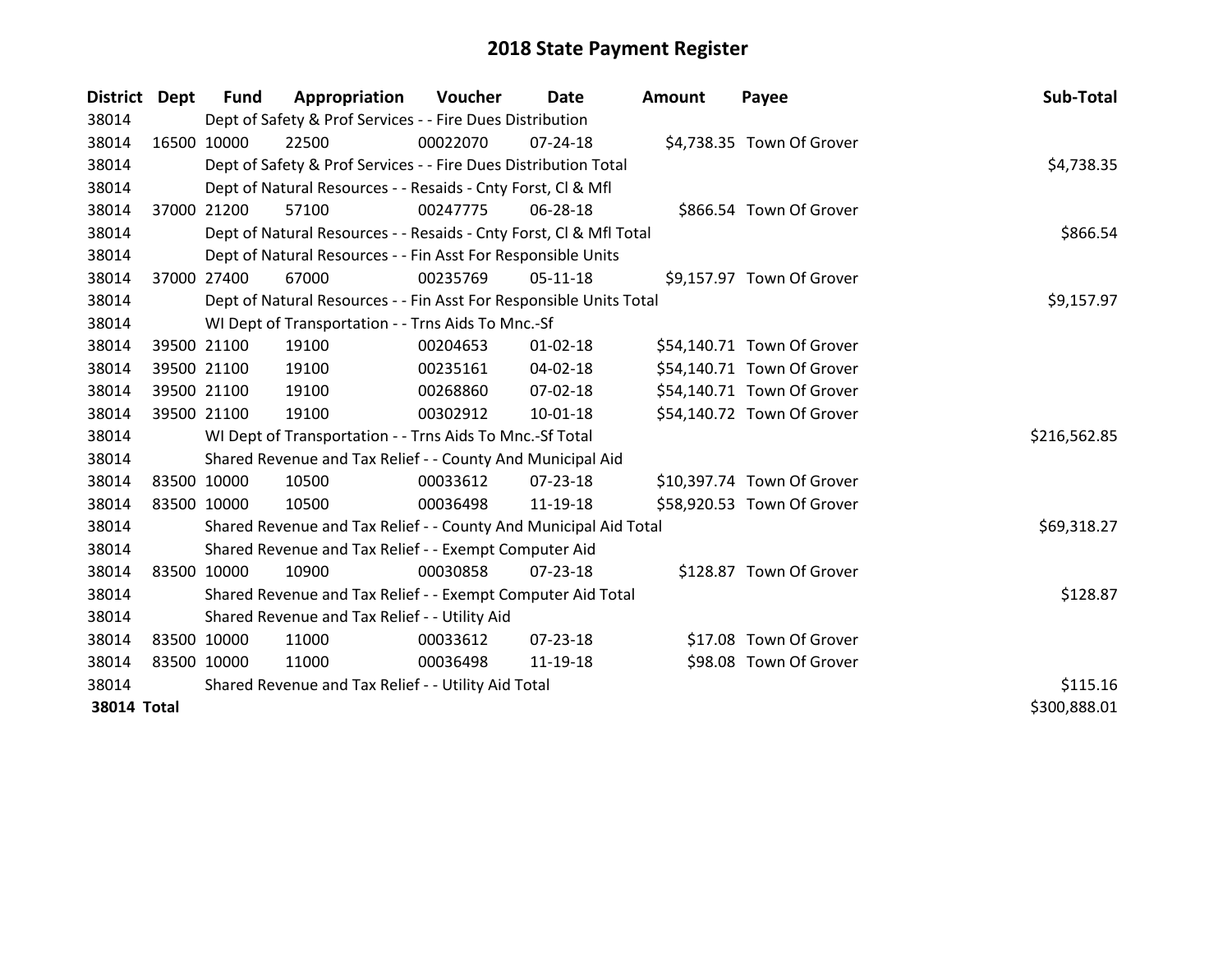| <b>District</b> | Dept  | <b>Fund</b> | Appropriation                                                      | Voucher  | Date           | <b>Amount</b> | Payee                    | Sub-Total    |
|-----------------|-------|-------------|--------------------------------------------------------------------|----------|----------------|---------------|--------------------------|--------------|
| 38016           |       |             | Dept of Safety & Prof Services - - Fire Dues Distribution          |          |                |               |                          |              |
| 38016           | 16500 | 10000       | 22500                                                              | 00022071 | $07 - 24 - 18$ |               | \$4,788.64 Town Of Lake  |              |
| 38016           |       |             | Dept of Safety & Prof Services - - Fire Dues Distribution Total    |          |                |               |                          | \$4,788.64   |
| 38016           |       |             | Dept of Natural Resources - - Resaids - Cnty Forst, CI & Mfl       |          |                |               |                          |              |
| 38016           | 37000 | 21200       | 57100                                                              | 00247776 | 06-28-18       |               | \$1,630.70 Town Of Lake  |              |
| 38016           |       |             | Dept of Natural Resources - - Resaids - Cnty Forst, CI & Mfl Total |          |                |               |                          | \$1,630.70   |
| 38016           |       |             | Dept of Natural Resources - - Aids In Lieu Of Taxes - Sum S        |          |                |               |                          |              |
| 38016           | 37000 | 21200       | 57900                                                              | 00230617 | 04-20-18       |               | \$1,144.34 Town Of Lake  |              |
| 38016           |       |             | Dept of Natural Resources - - Aids In Lieu Of Taxes - Sum S Total  |          |                |               |                          | \$1,144.34   |
| 38016           |       |             | WI Dept of Transportation - - Trns Aids To Mnc.-Sf                 |          |                |               |                          |              |
| 38016           |       | 39500 21100 | 19100                                                              | 00204654 | $01 - 02 - 18$ |               | \$37,077.28 Town Of Lake |              |
| 38016           |       | 39500 21100 | 19100                                                              | 00235162 | 04-02-18       |               | \$37,077.28 Town Of Lake |              |
| 38016           |       | 39500 21100 | 19100                                                              | 00268861 | 07-02-18       |               | \$37,077.28 Town Of Lake |              |
| 38016           |       | 39500 21100 | 19100                                                              | 00302913 | $10 - 01 - 18$ |               | \$37,077.28 Town Of Lake |              |
| 38016           |       |             | WI Dept of Transportation - - Trns Aids To Mnc.-Sf Total           |          |                |               |                          | \$148,309.12 |
| 38016           |       |             | Shared Revenue and Tax Relief - - County And Municipal Aid         |          |                |               |                          |              |
| 38016           |       | 83500 10000 | 10500                                                              | 00033613 | 07-23-18       |               | \$3,951.25 Town Of Lake  |              |
| 38016           |       | 83500 10000 | 10500                                                              | 00036499 | 11-19-18       |               | \$22,390.40 Town Of Lake |              |
| 38016           |       |             | Shared Revenue and Tax Relief - - County And Municipal Aid Total   |          |                |               |                          | \$26,341.65  |
| 38016           |       |             | Shared Revenue and Tax Relief - - Exempt Computer Aid              |          |                |               |                          |              |
| 38016           |       | 83500 10000 | 10900                                                              | 00030859 | $07 - 23 - 18$ |               | \$27.40 Town Of Lake     |              |
| 38016           |       |             | Shared Revenue and Tax Relief - - Exempt Computer Aid Total        |          |                |               |                          | \$27.40      |
| 38016 Total     |       |             |                                                                    |          |                |               |                          | \$182,241.85 |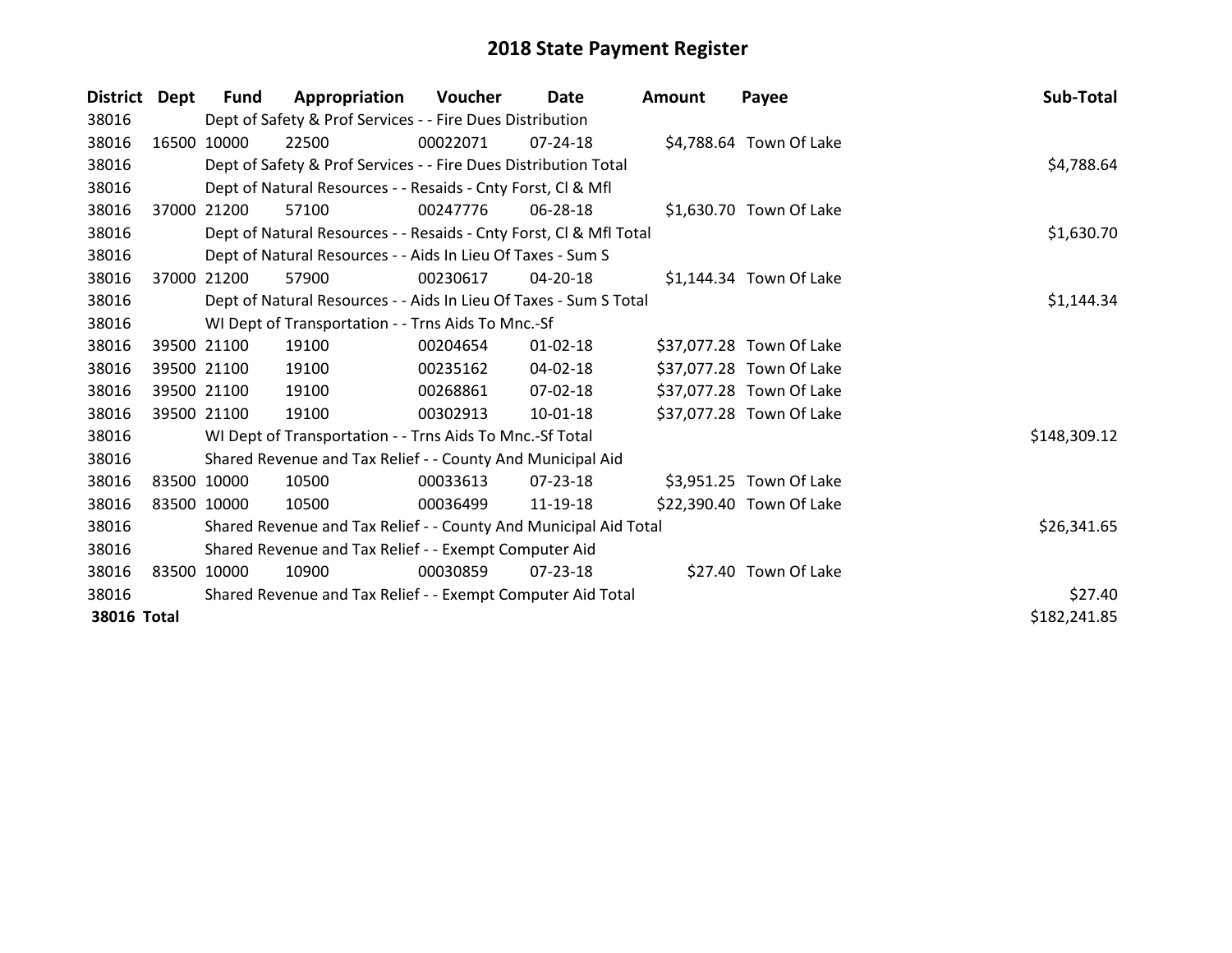| <b>District</b>    | Dept        | Fund                                                        | Appropriation                                                      | Voucher  | Date           | Amount | Payee                            | Sub-Total    |
|--------------------|-------------|-------------------------------------------------------------|--------------------------------------------------------------------|----------|----------------|--------|----------------------------------|--------------|
| 38018              |             |                                                             | Dept of Safety & Prof Services - - Fire Dues Distribution          |          |                |        |                                  |              |
| 38018              | 16500       | 10000                                                       | 22500                                                              | 00022072 | 07-24-18       |        | \$3,496.16 Town Of Middle Inlet  |              |
| 38018              |             |                                                             | Dept of Safety & Prof Services - - Fire Dues Distribution Total    |          | \$3,496.16     |        |                                  |              |
| 38018              |             |                                                             | Dept of Natural Resources - - Resaids - Cnty Forst, CI & Mfl       |          |                |        |                                  |              |
| 38018              | 37000       | 21200                                                       | 57100                                                              | 00247777 | 06-28-18       |        | \$2,474.60 Town Of Middle Inlet  |              |
| 38018              |             |                                                             | Dept of Natural Resources - - Resaids - Cnty Forst, Cl & Mfl Total |          | \$2,474.60     |        |                                  |              |
| 38018              |             |                                                             | WI Dept of Transportation - - Trns Aids To Mnc.-Sf                 |          |                |        |                                  |              |
| 38018              | 39500 21100 |                                                             | 19100                                                              | 00204655 | $01 - 02 - 18$ |        | \$36,336.69 Town Of Middle Inlet |              |
| 38018              | 39500 21100 |                                                             | 19100                                                              | 00235163 | 04-02-18       |        | \$36,336.69 Town Of Middle Inlet |              |
| 38018              | 39500 21100 |                                                             | 19100                                                              | 00268862 | 07-02-18       |        | \$36,336.69 Town Of Middle Inlet |              |
| 38018              | 39500 21100 |                                                             | 19100                                                              | 00302914 | 10-01-18       |        | \$36,336.69 Town Of Middle Inlet |              |
| 38018              |             |                                                             | WI Dept of Transportation - - Trns Aids To Mnc.-Sf Total           |          |                |        |                                  | \$145,346.76 |
| 38018              |             |                                                             | Shared Revenue and Tax Relief - - County And Municipal Aid         |          |                |        |                                  |              |
| 38018              | 83500 10000 |                                                             | 10500                                                              | 00033614 | $07 - 23 - 18$ |        | \$1,550.85 Town Of Middle Inlet  |              |
| 38018              | 83500 10000 |                                                             | 10500                                                              | 00036500 | 11-19-18       |        | \$8,788.16 Town Of Middle Inlet  |              |
| 38018              |             |                                                             | Shared Revenue and Tax Relief - - County And Municipal Aid Total   |          |                |        |                                  | \$10,339.01  |
| 38018              |             |                                                             | Shared Revenue and Tax Relief - - Exempt Computer Aid              |          |                |        |                                  |              |
| 38018              |             | 83500 10000                                                 | 10900                                                              | 00030860 | 07-23-18       |        | \$9.13 Town Of Middle Inlet      |              |
| 38018              |             | Shared Revenue and Tax Relief - - Exempt Computer Aid Total | \$9.13                                                             |          |                |        |                                  |              |
| <b>38018 Total</b> |             |                                                             |                                                                    |          |                |        |                                  | \$161,665.66 |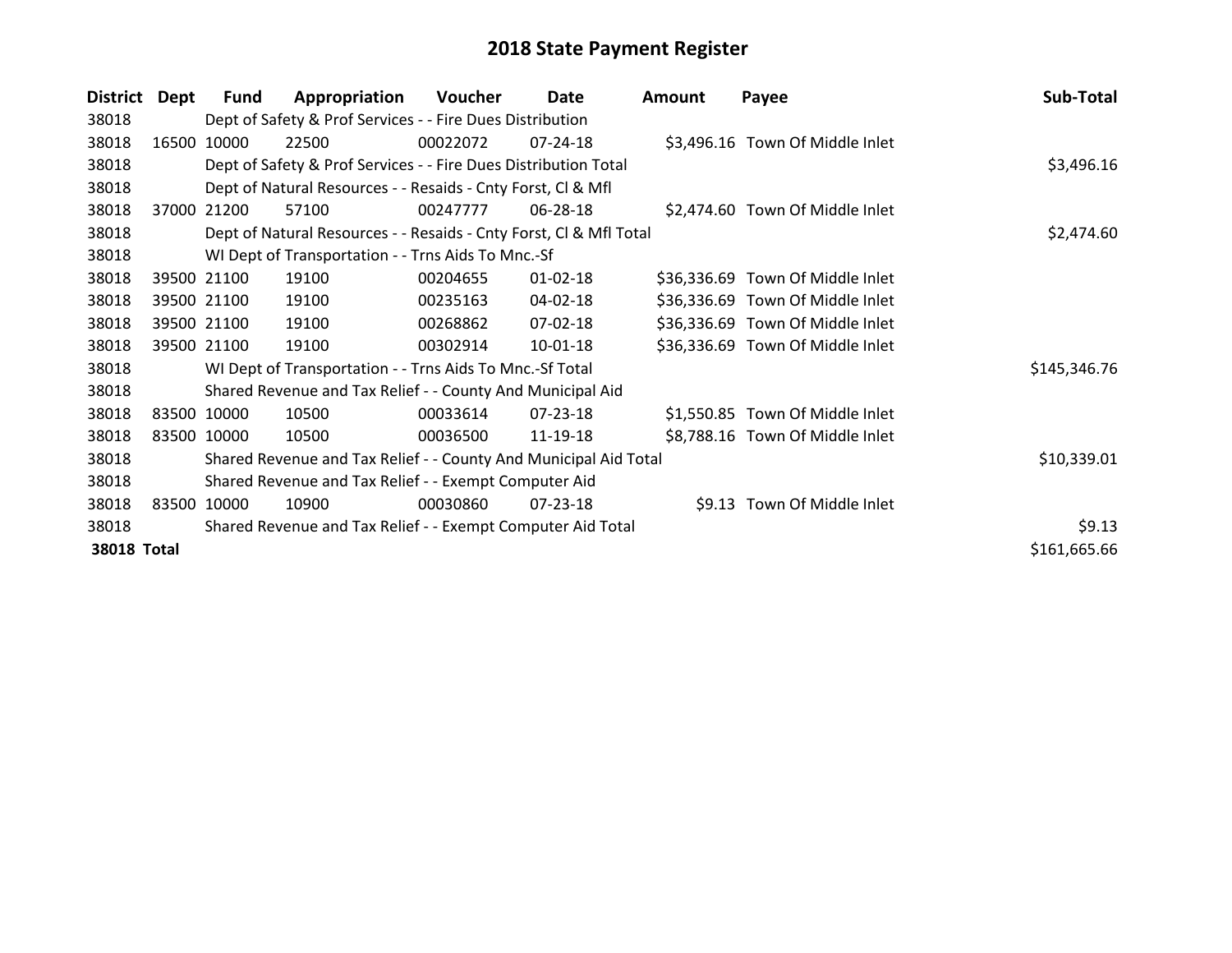| <b>District</b> | Dept | <b>Fund</b>                                   | Appropriation                                                      | Voucher  | Date           | <b>Amount</b> | Payee                       | Sub-Total    |
|-----------------|------|-----------------------------------------------|--------------------------------------------------------------------|----------|----------------|---------------|-----------------------------|--------------|
| 38020           |      |                                               | Dept of Safety & Prof Services - - Fire Dues Distribution          |          |                |               |                             |              |
| 38020           |      | 16500 10000                                   | 22500                                                              | 00022073 | $07 - 25 - 18$ |               | \$2,468.57 Town Of Niagara  |              |
| 38020           |      |                                               | Dept of Safety & Prof Services - - Fire Dues Distribution Total    |          |                |               |                             | \$2,468.57   |
| 38020           |      |                                               | Dept of Natural Resources - - Aids In Lieu Of Taxes - Gener        |          |                |               |                             |              |
| 38020           |      | 37000 10000                                   | 50300                                                              | 00212223 | 02-05-18       |               | \$36,504.57 Town Of Niagara |              |
| 38020           |      |                                               | Dept of Natural Resources - - Aids In Lieu Of Taxes - Gener Total  |          |                |               |                             | \$36,504.57  |
| 38020           |      |                                               | Dept of Natural Resources - - Resaids - Cnty Forst, CI & Mfl       |          |                |               |                             |              |
| 38020           |      | 37000 21200                                   | 57100                                                              | 00247778 | 06-28-18       |               | \$6,849.73 Town Of Niagara  |              |
| 38020           |      |                                               | Dept of Natural Resources - - Resaids - Cnty Forst, CI & Mfl Total |          |                |               |                             | \$6,849.73   |
| 38020           |      |                                               | Dept of Natural Resources - - Fin Asst For Responsible Units       |          |                |               |                             |              |
| 38020           |      | 37000 27400                                   | 67000                                                              | 00235028 | $05-11-18$     |               | \$1,350.00 Town Of Niagara  |              |
| 38020           |      |                                               | Dept of Natural Resources - - Fin Asst For Responsible Units Total |          |                |               |                             | \$1,350.00   |
| 38020           |      |                                               | WI Dept of Transportation - - Trns Aids To Mnc.-Sf                 |          |                |               |                             |              |
| 38020           |      | 39500 21100                                   | 19100                                                              | 00204656 | $01 - 02 - 18$ |               | \$37,244.45 Town Of Niagara |              |
| 38020           |      | 39500 21100                                   | 19100                                                              | 00235164 | 04-02-18       |               | \$37,244.45 Town Of Niagara |              |
| 38020           |      | 39500 21100                                   | 19100                                                              | 00268863 | 07-02-18       |               | \$37,244.45 Town Of Niagara |              |
| 38020           |      | 39500 21100                                   | 19100                                                              | 00302915 | $10 - 01 - 18$ |               | \$37,244.45 Town Of Niagara |              |
| 38020           |      |                                               | WI Dept of Transportation - - Trns Aids To Mnc.-Sf Total           |          |                |               |                             | \$148,977.80 |
| 38020           |      |                                               | Shared Revenue and Tax Relief - - County And Municipal Aid         |          |                |               |                             |              |
| 38020           |      | 83500 10000                                   | 10500                                                              | 00033615 | 07-23-18       |               | \$4,389.74 Town Of Niagara  |              |
| 38020           |      | 83500 10000                                   | 10500                                                              | 00036501 | 11-19-18       |               | \$24,875.18 Town Of Niagara |              |
| 38020           |      |                                               | Shared Revenue and Tax Relief - - County And Municipal Aid Total   |          |                |               |                             | \$29,264.92  |
| 38020           |      |                                               | Shared Revenue and Tax Relief - - Exempt Computer Aid              |          |                |               |                             |              |
| 38020           |      | 83500 10000                                   | 10900                                                              | 00030861 | $07 - 23 - 18$ |               | \$3.04 Town Of Niagara      |              |
| 38020           |      |                                               | Shared Revenue and Tax Relief - - Exempt Computer Aid Total        |          |                |               |                             | \$3.04       |
| 38020           |      | Shared Revenue and Tax Relief - - Utility Aid |                                                                    |          |                |               |                             |              |
| 38020           |      | 83500 10000                                   | 11000                                                              | 00033615 | $07 - 23 - 18$ |               | \$165.32 Town Of Niagara    |              |
| 38020           |      |                                               | Shared Revenue and Tax Relief - - Utility Aid Total                |          |                |               |                             | \$165.32     |
| 38020 Total     |      |                                               |                                                                    |          |                |               |                             | \$225,583.95 |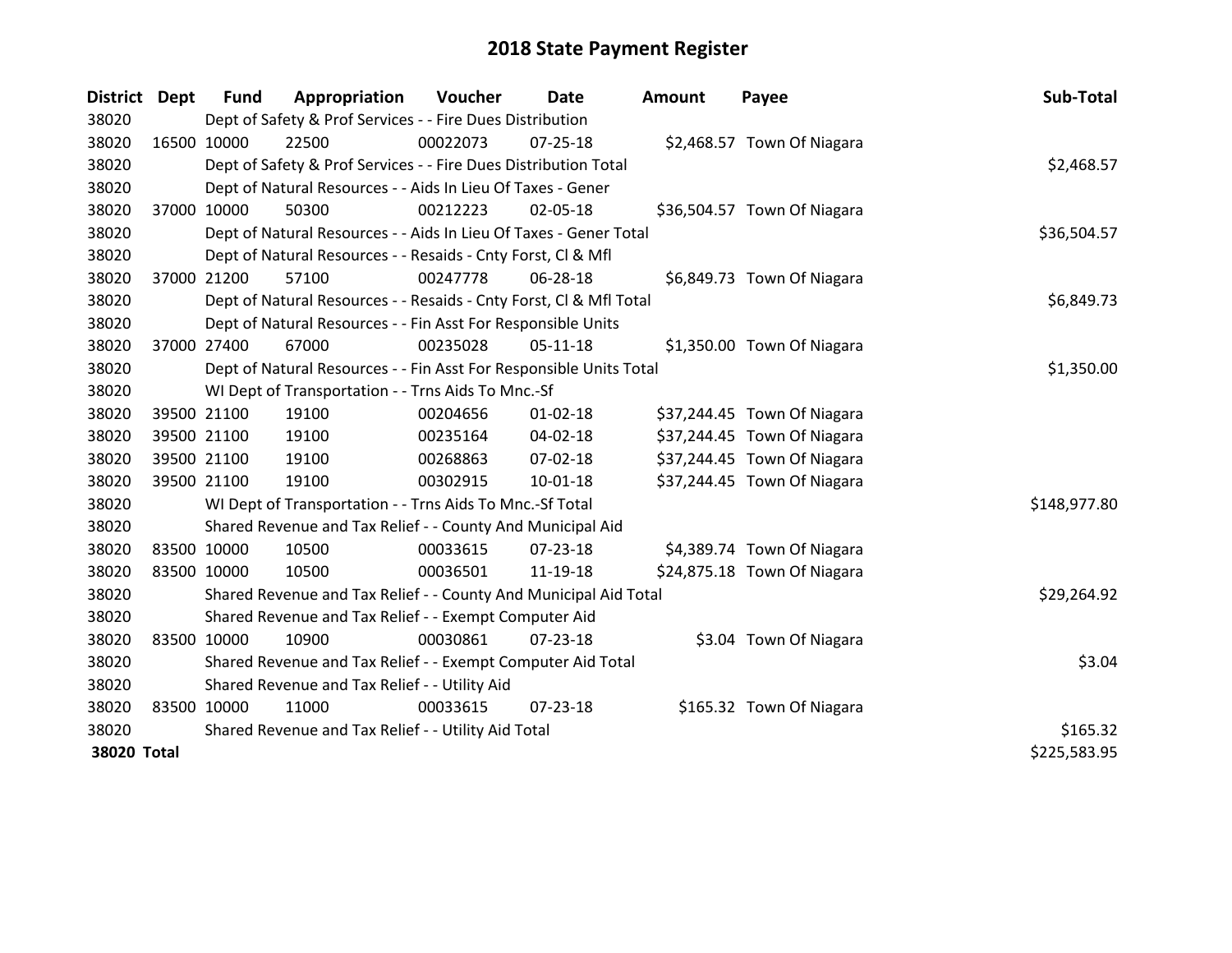| District           | <b>Dept</b> | <b>Fund</b>                                           | Appropriation                                                      | Voucher  | <b>Date</b>    | <b>Amount</b> | Payee                       | Sub-Total    |
|--------------------|-------------|-------------------------------------------------------|--------------------------------------------------------------------|----------|----------------|---------------|-----------------------------|--------------|
| 38022              |             |                                                       | Dept of Safety & Prof Services - - Fire Dues Distribution          |          |                |               |                             |              |
| 38022              | 16500 10000 |                                                       | 22500                                                              | 00022074 | 07-24-18       |               | \$2,948.39 Town Of Pembine  |              |
| 38022              |             |                                                       | Dept of Safety & Prof Services - - Fire Dues Distribution Total    |          |                |               |                             | \$2,948.39   |
| 38022              |             |                                                       | Dept of Natural Resources - - Aids In Lieu Of Taxes - Gener        |          |                |               |                             |              |
| 38022              |             | 37000 10000                                           | 50300                                                              | 00212227 | 02-05-18       |               | \$408.14 Town Of Pembine    |              |
| 38022              |             | 37000 10000                                           | 50300                                                              | 00212228 | 02-05-18       |               | \$4,392.30 Town Of Pembine  |              |
| 38022              |             | 37000 10000                                           | 50300                                                              | 00212229 | 02-05-18       |               | \$44,063.65 Town Of Pembine |              |
| 38022              |             |                                                       | Dept of Natural Resources - - Aids In Lieu Of Taxes - Gener Total  |          | \$48,864.09    |               |                             |              |
| 38022              |             |                                                       | Dept of Natural Resources - - Resaids - Cnty Forst, CI & Mfl       |          |                |               |                             |              |
| 38022              |             | 37000 21200                                           | 57100                                                              | 00247779 | 06-28-18       |               | \$6,428.33 Town Of Pembine  |              |
| 38022              |             |                                                       | Dept of Natural Resources - - Resaids - Cnty Forst, CI & Mfl Total |          |                |               |                             | \$6,428.33   |
| 38022              |             |                                                       | Dept of Natural Resources - - Fin Asst For Responsible Units       |          |                |               |                             |              |
| 38022              |             | 37000 27400                                           | 67000                                                              | 00235149 | $05-11-18$     |               | \$4,316.34 Town Of Pembine  |              |
| 38022              |             |                                                       | Dept of Natural Resources - - Fin Asst For Responsible Units Total |          |                |               |                             | \$4,316.34   |
| 38022              |             |                                                       | WI Dept of Transportation - - Trns Aids To Mnc.-Sf                 |          |                |               |                             |              |
| 38022              |             | 39500 21100                                           | 19100                                                              | 00204657 | $01 - 02 - 18$ |               | \$47,340.46 Town Of Pembine |              |
| 38022              |             | 39500 21100                                           | 19100                                                              | 00235165 | 04-02-18       |               | \$47,340.46 Town Of Pembine |              |
| 38022              |             | 39500 21100                                           | 19100                                                              | 00268864 | 07-02-18       |               | \$47,340.46 Town Of Pembine |              |
| 38022              | 39500 21100 |                                                       | 19100                                                              | 00302916 | $10 - 01 - 18$ |               | \$47,340.49 Town Of Pembine |              |
| 38022              |             |                                                       | WI Dept of Transportation - - Trns Aids To Mnc.-Sf Total           |          |                |               |                             | \$189,361.87 |
| 38022              |             |                                                       | Department of Revenue - - Payments For Municipal Svcs              |          |                |               |                             |              |
| 38022              |             | 56600 10000                                           | 50100                                                              | 00026840 | $01 - 31 - 18$ |               | \$427.18 Town Of Pembine    |              |
| 38022              |             |                                                       | Department of Revenue - - Payments For Municipal Svcs Total        |          |                |               |                             | \$427.18     |
| 38022              |             |                                                       | Shared Revenue and Tax Relief - - County And Municipal Aid         |          |                |               |                             |              |
| 38022              | 83500 10000 |                                                       | 10500                                                              | 00033616 | 07-23-18       |               | \$3,067.64 Town Of Pembine  |              |
| 38022              | 83500 10000 |                                                       | 10500                                                              | 00036502 | 11-19-18       |               | \$17,383.32 Town Of Pembine |              |
| 38022              |             |                                                       | Shared Revenue and Tax Relief - - County And Municipal Aid Total   |          |                |               |                             | \$20,450.96  |
| 38022              |             | Shared Revenue and Tax Relief - - Exempt Computer Aid |                                                                    |          |                |               |                             |              |
| 38022              | 83500 10000 |                                                       | 10900                                                              | 00030862 | $07 - 23 - 18$ |               | \$122.78 Town Of Pembine    |              |
| 38022              |             |                                                       | Shared Revenue and Tax Relief - - Exempt Computer Aid Total        |          |                |               |                             | \$122.78     |
| <b>38022 Total</b> |             |                                                       |                                                                    |          |                |               |                             | \$272,919.94 |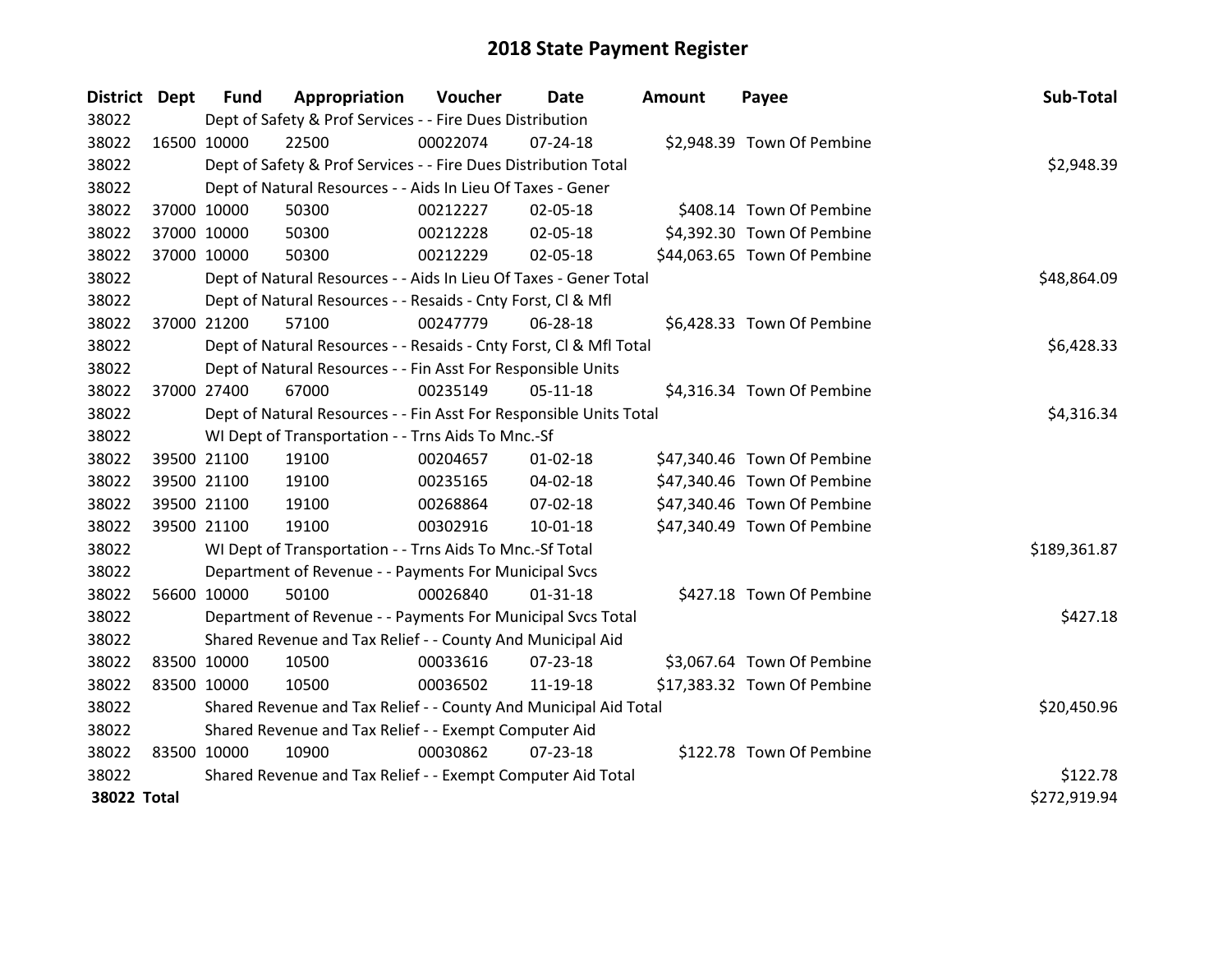| District Dept |             | <b>Fund</b> | Appropriation                                                      | <b>Voucher</b> | <b>Date</b>    | <b>Amount</b> | Payee                         | Sub-Total   |
|---------------|-------------|-------------|--------------------------------------------------------------------|----------------|----------------|---------------|-------------------------------|-------------|
| 38024         |             |             | Dept of Safety & Prof Services - - Fire Dues Distribution          |                |                |               |                               |             |
| 38024         | 16500 10000 |             | 22500                                                              | 00022075       | 07-25-18       |               | \$12,788.48 Peshtigo, Town Of |             |
| 38024         |             |             | Dept of Safety & Prof Services - - Fire Dues Distribution Total    |                |                |               |                               | \$12,788.48 |
| 38024         |             |             | Dept of Natural Resources - - Aids In Lieu Of Taxes - Gener        |                |                |               |                               |             |
| 38024         | 37000 10000 |             | 50300                                                              | 00212166       | 02-05-18       |               | \$5,396.51 Peshtigo, Town Of  |             |
| 38024         | 37000 10000 |             | 50300                                                              | 00212167       | 02-05-18       |               | \$15.48 Peshtigo, Town Of     |             |
| 38024         | 37000 10000 |             | 50300                                                              | 00212168       | 02-05-18       |               | \$14,041.17 Peshtigo, Town Of |             |
| 38024         | 37000 10000 |             | 50300                                                              | 00212169       | 02-05-18       |               | \$27,346.74 Peshtigo, Town Of |             |
| 38024         | 37000 10000 |             | 50300                                                              | 00229701       | 04-20-18       |               | \$73.51 Peshtigo, Town Of     |             |
| 38024         | 37000 10000 |             | 50300                                                              | 00229702       | 04-20-18       |               | \$95.47 Peshtigo, Town Of     |             |
| 38024         | 37000 10000 |             | 50300                                                              | 00229704       | 04-20-18       |               | \$497.39 Peshtigo, Town Of    |             |
| 38024         |             |             | Dept of Natural Resources - - Aids In Lieu Of Taxes - Gener Total  |                |                |               |                               | \$47,466.27 |
| 38024         |             |             | Dept of Natural Resources - - General Program Operations --        |                |                |               |                               |             |
| 38024         | 37000 21200 |             | 25400                                                              | 00243162       | 06-15-18       |               | \$760.00 Peshtigo, Town Of    |             |
| 38024         |             |             | Dept of Natural Resources - - General Program Operations -- Total  |                |                |               |                               | \$760.00    |
| 38024         |             |             | Dept of Natural Resources - - Resaids - Cnty Forst, CI & Mfl       |                |                |               |                               |             |
| 38024         | 37000 21200 |             | 57100                                                              | 00247780       | 06-28-18       |               | \$449.42 Peshtigo, Town Of    |             |
| 38024         |             |             | Dept of Natural Resources - - Resaids - Cnty Forst, Cl & Mfl Total |                |                |               |                               | \$449.42    |
| 38024         |             |             | Dept of Natural Resources - - Aids In Lieu Of Taxes - Sum S        |                |                |               |                               |             |
| 38024         | 37000 21200 |             | 57900                                                              | 00229700       | 04-20-18       |               | \$21.99 Peshtigo, Town Of     |             |
| 38024         |             | 37000 21200 | 57900                                                              | 00229703       | 04-20-18       |               | \$3,169.81 Peshtigo, Town Of  |             |
| 38024         |             |             | Dept of Natural Resources - - Aids In Lieu Of Taxes - Sum S Total  |                |                |               |                               | \$3,191.80  |
| 38024         |             |             | Dept of Natural Resources - - Rec & Resource Aids, Fed             |                |                |               |                               |             |
| 38024         | 37000 21200 |             | 58300                                                              | 00262132       | 08-27-18       |               | \$3,587.15 Peshtigo, Town Of  |             |
| 38024         |             |             | Dept of Natural Resources - - Rec & Resource Aids, Fed Total       |                |                |               |                               | \$3,587.15  |
| 38024         |             |             | Dept of Natural Resources - - Fin Asst For Responsible Units       |                |                |               |                               |             |
| 38024         | 37000 27400 |             | 67000                                                              | 00235408       | $05 - 11 - 18$ |               | \$8,343.89 Peshtigo, Town Of  |             |
| 38024         |             |             | Dept of Natural Resources - - Fin Asst For Responsible Units Total |                |                |               |                               | \$8,343.89  |
| 38024         |             |             | WI Dept of Transportation - - Trns Aids To Mnc.-Sf                 |                |                |               |                               |             |
| 38024         |             | 39500 21100 | 19100                                                              | 00204658       | $01 - 02 - 18$ |               | \$52,169.78 Peshtigo, Town Of |             |
| 38024         | 39500 21100 |             | 19100                                                              | 00235166       | 04-02-18       |               | \$52,169.78 Peshtigo, Town Of |             |
| 38024         | 39500 21100 |             | 19100                                                              | 00268865       | 07-02-18       |               | \$52,169.78 Peshtigo, Town Of |             |
| 38024         | 39500 21100 |             | 19100                                                              | 00302917       | $10 - 01 - 18$ |               | \$52,169.81 Peshtigo, Town Of |             |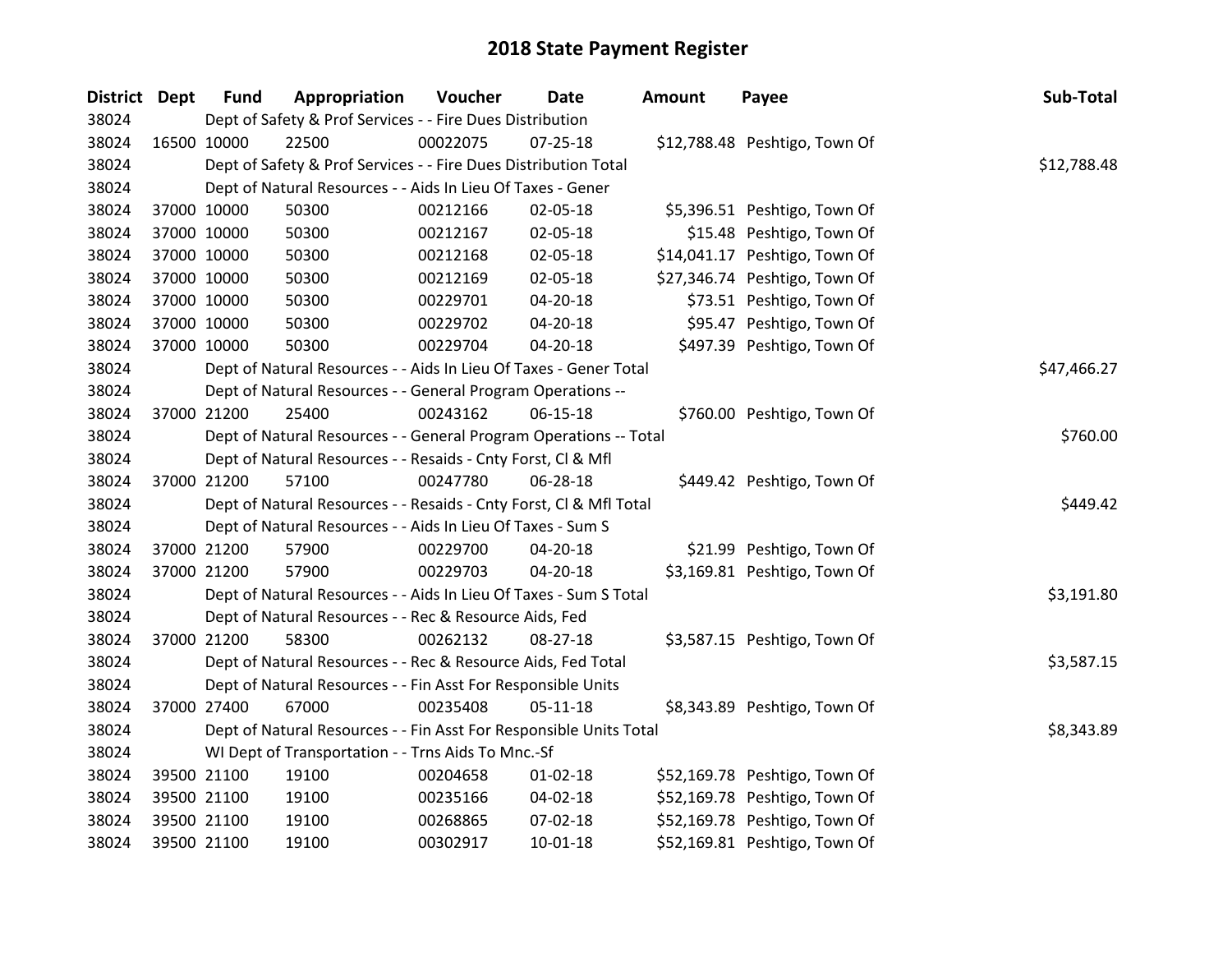| <b>District</b> | Dept        | <b>Fund</b> | Appropriation                                                       | Voucher     | Date           | <b>Amount</b> | Payee                          | Sub-Total    |
|-----------------|-------------|-------------|---------------------------------------------------------------------|-------------|----------------|---------------|--------------------------------|--------------|
| 38024           |             |             | WI Dept of Transportation - - Trns Aids To Mnc.-Sf Total            |             |                |               |                                | \$208,679.15 |
| 38024           |             |             | Department of Military Affairs - - Major Disaster Assist; Pif       |             |                |               |                                |              |
| 38024           | 46500 27200 |             | 36500                                                               | 00047504    | 08-08-18       |               | \$11,036.47 Peshtigo, Town Of  |              |
| 38024           |             |             | Department of Military Affairs - - Major Disaster Assist; Pif Total |             | \$11,036.47    |               |                                |              |
| 38024           |             |             | Shared Revenue and Tax Relief - - County And Municipal Aid          |             |                |               |                                |              |
| 38024           |             | 83500 10000 | 10500                                                               | 00033617    | 07-23-18       |               | \$12,861.15 Peshtigo, Town Of  |              |
| 38024           | 83500 10000 |             | 10500                                                               | 00036503    | 11-19-18       |               | \$72,879.85 Peshtigo, Town Of  |              |
| 38024           |             |             | Shared Revenue and Tax Relief - - County And Municipal Aid Total    | \$85,741.00 |                |               |                                |              |
| 38024           |             |             | Shared Revenue and Tax Relief - - Exempt Computer Aid               |             |                |               |                                |              |
| 38024           | 83500       | 10000       | 10900                                                               | 00030863    | $07 - 23 - 18$ |               | \$128.87 Peshtigo, Town Of     |              |
| 38024           |             |             | Shared Revenue and Tax Relief - - Exempt Computer Aid Total         |             |                |               |                                | \$128.87     |
| 38024           |             |             | Shared Revenue and Tax Relief - - Utility Aid                       |             |                |               |                                |              |
| 38024           | 83500 10000 |             | 11000                                                               | 00033617    | $07 - 23 - 18$ |               | \$37,643.28 Peshtigo, Town Of  |              |
| 38024           | 83500 10000 |             | 11000                                                               | 00036503    | 11-19-18       |               | \$213,247.65 Peshtigo, Town Of |              |
| 38024           |             |             | Shared Revenue and Tax Relief - - Utility Aid Total                 |             |                |               |                                | \$250,890.93 |
| 38024 Total     |             |             |                                                                     |             |                |               |                                | \$633,063.43 |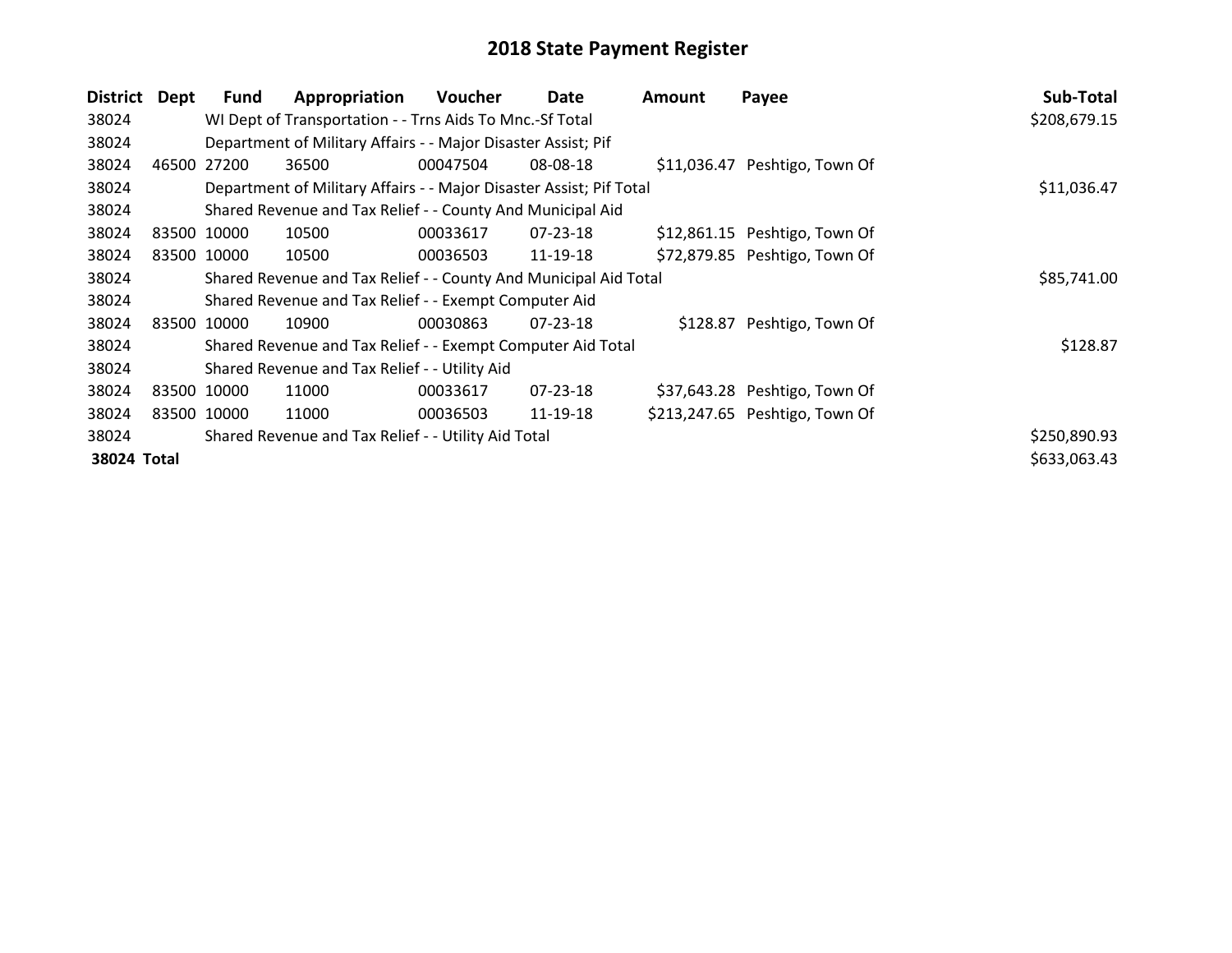| District Dept |             | <b>Fund</b> | Appropriation                                                      | Voucher  | <b>Date</b>    | Amount | Payee                           | Sub-Total    |
|---------------|-------------|-------------|--------------------------------------------------------------------|----------|----------------|--------|---------------------------------|--------------|
| 38026         |             |             | Dept of Safety & Prof Services - - Fire Dues Distribution          |          |                |        |                                 |              |
| 38026         | 16500 10000 |             | 22500                                                              | 00022076 | $07 - 25 - 18$ |        | \$6,177.97 Town Of Porterfield  |              |
| 38026         |             |             | Dept of Safety & Prof Services - - Fire Dues Distribution Total    |          |                |        |                                 | \$6,177.97   |
| 38026         |             |             | Dept of Natural Resources - - Aids In Lieu Of Taxes - Gener        |          |                |        |                                 |              |
| 38026         |             | 37000 10000 | 50300                                                              | 00212080 | 02-05-18       |        | \$48,832.78 Town Of Porterfield |              |
| 38026         |             | 37000 10000 | 50300                                                              | 00229186 | 04-20-18       |        | \$14.57 Town Of Porterfield     |              |
| 38026         |             |             | Dept of Natural Resources - - Aids In Lieu Of Taxes - Gener Total  |          |                |        |                                 | \$48,847.35  |
| 38026         |             |             | Dept of Natural Resources - - Resaids - Cnty Forst, CI & Mfl       |          |                |        |                                 |              |
| 38026         |             | 37000 21200 | 57100                                                              | 00247781 | 06-28-18       |        | \$662.64 Town Of Porterfield    |              |
| 38026         |             |             | Dept of Natural Resources - - Resaids - Cnty Forst, CI & Mfl Total |          |                |        |                                 | \$662.64     |
| 38026         |             |             | Dept of Natural Resources - - Fin Asst For Responsible Units       |          |                |        |                                 |              |
| 38026         |             | 37000 27400 | 67000                                                              | 00235364 | $05-11-18$     |        | \$6,993.88 Town Of Porterfield  |              |
| 38026         |             |             | Dept of Natural Resources - - Fin Asst For Responsible Units Total |          |                |        |                                 | \$6,993.88   |
| 38026         |             |             | Dept of Natural Resources - - Recycling Consolidation Grants       |          |                |        |                                 |              |
| 38026         | 37000 27400 |             | 67300                                                              | 00235364 | $05-11-18$     |        | \$518.08 Town Of Porterfield    |              |
| 38026         |             |             | Dept of Natural Resources - - Recycling Consolidation Grants Total |          |                |        |                                 | \$518.08     |
| 38026         |             |             | WI Dept of Transportation - - Trns Aids To Mnc.-Sf                 |          |                |        |                                 |              |
| 38026         | 39500 21100 |             | 19100                                                              | 00204659 | $01 - 02 - 18$ |        | \$42,518.22 Town Of Porterfield |              |
| 38026         |             | 39500 21100 | 19100                                                              | 00235167 | 04-02-18       |        | \$42,518.22 Town Of Porterfield |              |
| 38026         |             | 39500 21100 | 19100                                                              | 00268866 | 07-02-18       |        | \$42,518.22 Town Of Porterfield |              |
| 38026         |             | 39500 21100 | 19100                                                              | 00302918 | $10 - 01 - 18$ |        | \$42,518.25 Town Of Porterfield |              |
| 38026         |             |             | WI Dept of Transportation - - Trns Aids To Mnc.-Sf Total           |          |                |        |                                 | \$170,072.91 |
| 38026         |             |             | Shared Revenue and Tax Relief - - County And Municipal Aid         |          |                |        |                                 |              |
| 38026         | 83500 10000 |             | 10500                                                              | 00033618 | 07-23-18       |        | \$5,780.34 Town Of Porterfield  |              |
| 38026         | 83500 10000 |             | 10500                                                              | 00036504 | 11-19-18       |        | \$32,755.26 Town Of Porterfield |              |
| 38026         |             |             | Shared Revenue and Tax Relief - - County And Municipal Aid Total   |          |                |        |                                 | \$38,535.60  |
| 38026         |             |             | Shared Revenue and Tax Relief - - Exempt Computer Aid              |          |                |        |                                 |              |
| 38026         | 83500 10000 |             | 10900                                                              | 00030864 | 07-23-18       |        | \$51.75 Town Of Porterfield     |              |
| 38026         |             |             | Shared Revenue and Tax Relief - - Exempt Computer Aid Total        |          |                |        |                                 | \$51.75      |
| 38026         |             |             | Shared Revenue and Tax Relief - - Utility Aid                      |          |                |        |                                 |              |
| 38026         | 83500 10000 |             | 11000                                                              | 00033618 | 07-23-18       |        | \$88.35 Town Of Porterfield     |              |
| 38026         | 83500 10000 |             | 11000                                                              | 00036504 | 11-19-18       |        | \$1,578.61 Town Of Porterfield  |              |
| 38026         |             |             | Shared Revenue and Tax Relief - - Utility Aid Total                |          |                |        |                                 | \$1,666.96   |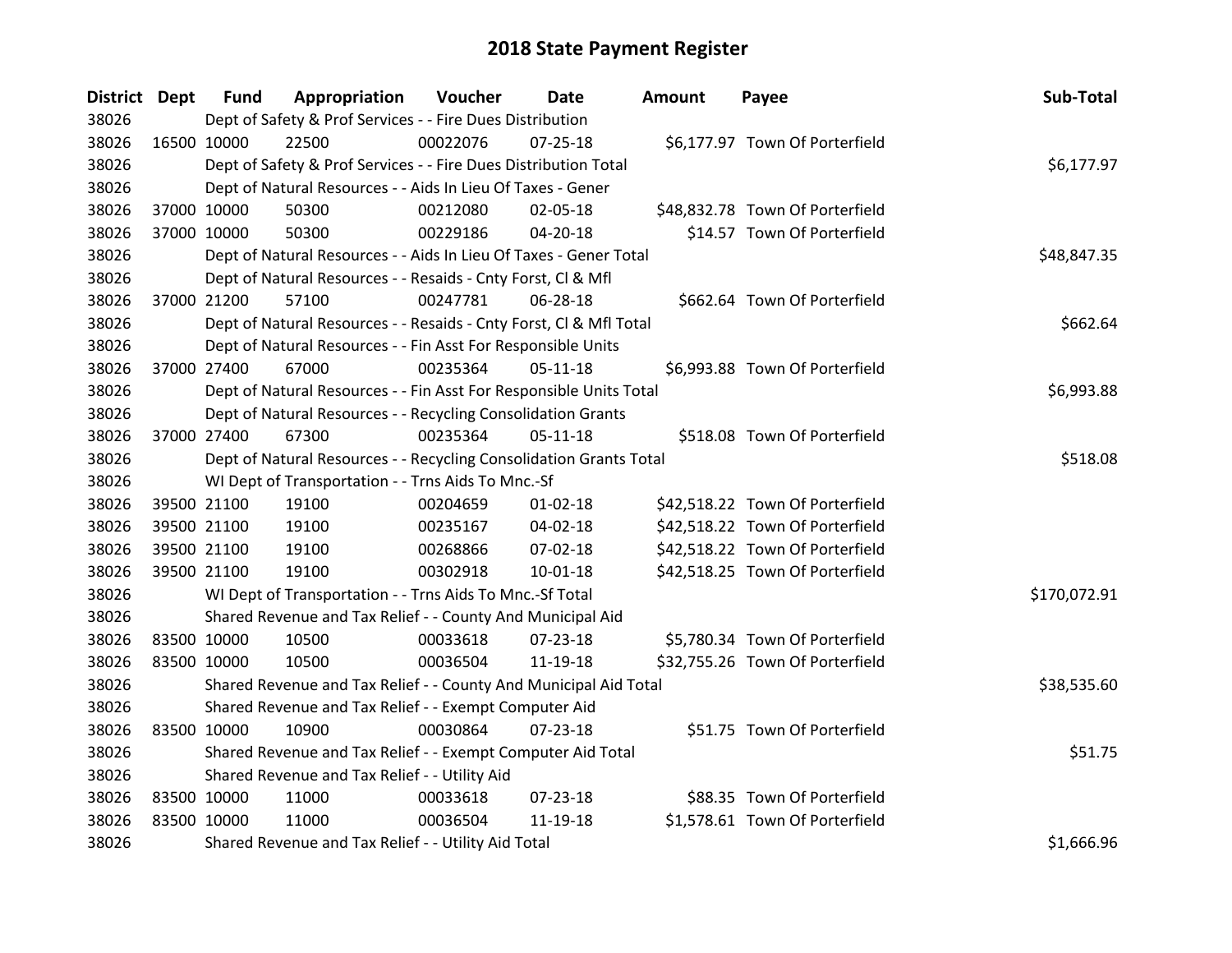| District Dept | Fund        | <b>Appropriation</b>                                            | <b>Voucher</b> | Date     | Amount | Pavee                        | Sub-Total    |
|---------------|-------------|-----------------------------------------------------------------|----------------|----------|--------|------------------------------|--------------|
| 38026         |             | Shared Revenue and Tax Relief - - Lottery & Gaming Credit       |                |          |        |                              |              |
| 38026         | 83500 52100 | 36300                                                           | 00027498       | 03-26-18 |        | \$216.19 Town Of Porterfield |              |
| 38026         |             | Shared Revenue and Tax Relief - - Lottery & Gaming Credit Total |                |          |        |                              | \$216.19     |
| 38026 Total   |             |                                                                 |                |          |        |                              | \$273,743.33 |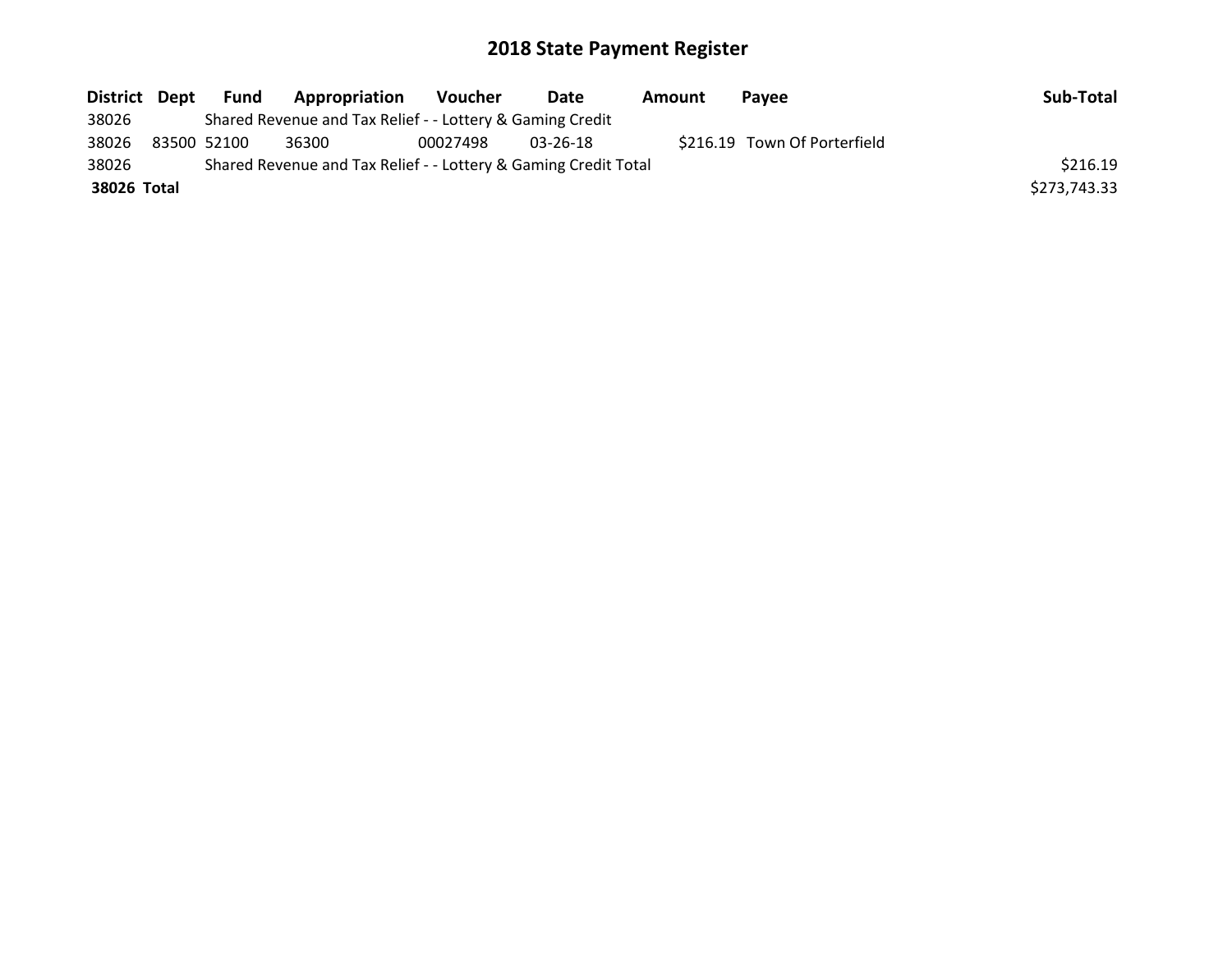| District Dept |             | <b>Fund</b> | Appropriation                                                      | Voucher    | <b>Date</b>    | <b>Amount</b> | Payee                     | Sub-Total    |
|---------------|-------------|-------------|--------------------------------------------------------------------|------------|----------------|---------------|---------------------------|--------------|
| 38028         |             |             | Dept of Safety & Prof Services - - Fire Dues Distribution          |            |                |               |                           |              |
| 38028         | 16500 10000 |             | 22500                                                              | 00022077   | 07-24-18       |               | \$3,680.91 Town Of Pound  |              |
| 38028         |             |             | Dept of Safety & Prof Services - - Fire Dues Distribution Total    |            |                |               |                           | \$3,680.91   |
| 38028         |             |             | Dept of Natural Resources - - Aids In Lieu Of Taxes - Gener        |            |                |               |                           |              |
| 38028         | 37000 10000 |             | 50300                                                              | 00230634   | 04-20-18       |               | \$62.12 Town Of Pound     |              |
| 38028         |             |             | Dept of Natural Resources - - Aids In Lieu Of Taxes - Gener Total  |            |                |               |                           | \$62.12      |
| 38028         |             |             | Dept of Natural Resources - - Resaids - Cnty Forst, Cl & Mfl       |            |                |               |                           |              |
| 38028         | 37000 21200 |             | 57100                                                              | 00247782   | 06-28-18       |               | \$261.26 Town Of Pound    |              |
| 38028         |             |             | Dept of Natural Resources - - Resaids - Cnty Forst, Cl & Mfl Total |            |                |               |                           | \$261.26     |
| 38028         |             |             | Dept of Natural Resources - - Aids In Lieu Of Taxes - Sum S        |            |                |               |                           |              |
| 38028         | 37000 21200 |             | 57900                                                              | 00230635   | 04-20-18       |               | \$30.92 Town Of Pound     |              |
| 38028         |             |             | Dept of Natural Resources - - Aids In Lieu Of Taxes - Sum S Total  |            |                |               |                           | \$30.92      |
| 38028         |             |             | Dept of Natural Resources - - Fin Asst For Responsible Units       |            |                |               |                           |              |
| 38028         | 37000 27400 |             | 67000                                                              | 00235951   | $05-11-18$     |               | \$3,092.92 Town Of Pound  |              |
| 38028         |             |             | Dept of Natural Resources - - Fin Asst For Responsible Units Total | \$3,092.92 |                |               |                           |              |
| 38028         |             |             | WI Dept of Transportation - - Trns Aids To Mnc.-Sf                 |            |                |               |                           |              |
| 38028         | 39500 21100 |             | 19100                                                              | 00204660   | $01 - 02 - 18$ |               | \$40,262.23 Town Of Pound |              |
| 38028         | 39500 21100 |             | 19100                                                              | 00235168   | 04-02-18       |               | \$40,262.23 Town Of Pound |              |
| 38028         | 39500 21100 |             | 19100                                                              | 00268867   | 07-02-18       |               | \$40,262.23 Town Of Pound |              |
| 38028         | 39500 21100 |             | 19100                                                              | 00302919   | $10 - 01 - 18$ |               | \$40,262.24 Town Of Pound |              |
| 38028         |             |             | WI Dept of Transportation - - Trns Aids To Mnc.-Sf Total           |            |                |               |                           | \$161,048.93 |
| 38028         |             |             | Shared Revenue and Tax Relief - - County And Municipal Aid         |            |                |               |                           |              |
| 38028         | 83500 10000 |             | 10500                                                              | 00033619   | 07-23-18       |               | \$9,831.84 Town Of Pound  |              |
| 38028         | 83500 10000 |             | 10500                                                              | 00036505   | 11-19-18       |               | \$55,713.77 Town Of Pound |              |
| 38028         |             |             | Shared Revenue and Tax Relief - - County And Municipal Aid Total   |            |                |               |                           | \$65,545.61  |
| 38028         |             |             | Shared Revenue and Tax Relief - - Exempt Computer Aid              |            |                |               |                           |              |
| 38028         | 83500 10000 |             | 10900                                                              | 00030865   | $07 - 23 - 18$ |               | \$7.10 Town Of Pound      |              |
| 38028         |             |             | Shared Revenue and Tax Relief - - Exempt Computer Aid Total        |            |                |               |                           | \$7.10       |
| 38028         |             |             | Shared Revenue and Tax Relief - - Utility Aid                      |            |                |               |                           |              |
| 38028         | 83500 10000 |             | 11000                                                              | 00033619   | 07-23-18       |               | \$116.49 Town Of Pound    |              |
| 38028         | 83500 10000 |             | 11000                                                              | 00036505   | 11-19-18       |               | \$650.47 Town Of Pound    |              |
| 38028         |             |             | Shared Revenue and Tax Relief - - Utility Aid Total                |            |                |               |                           | \$766.96     |
| 38028 Total   |             |             |                                                                    |            |                |               |                           | \$234,496.73 |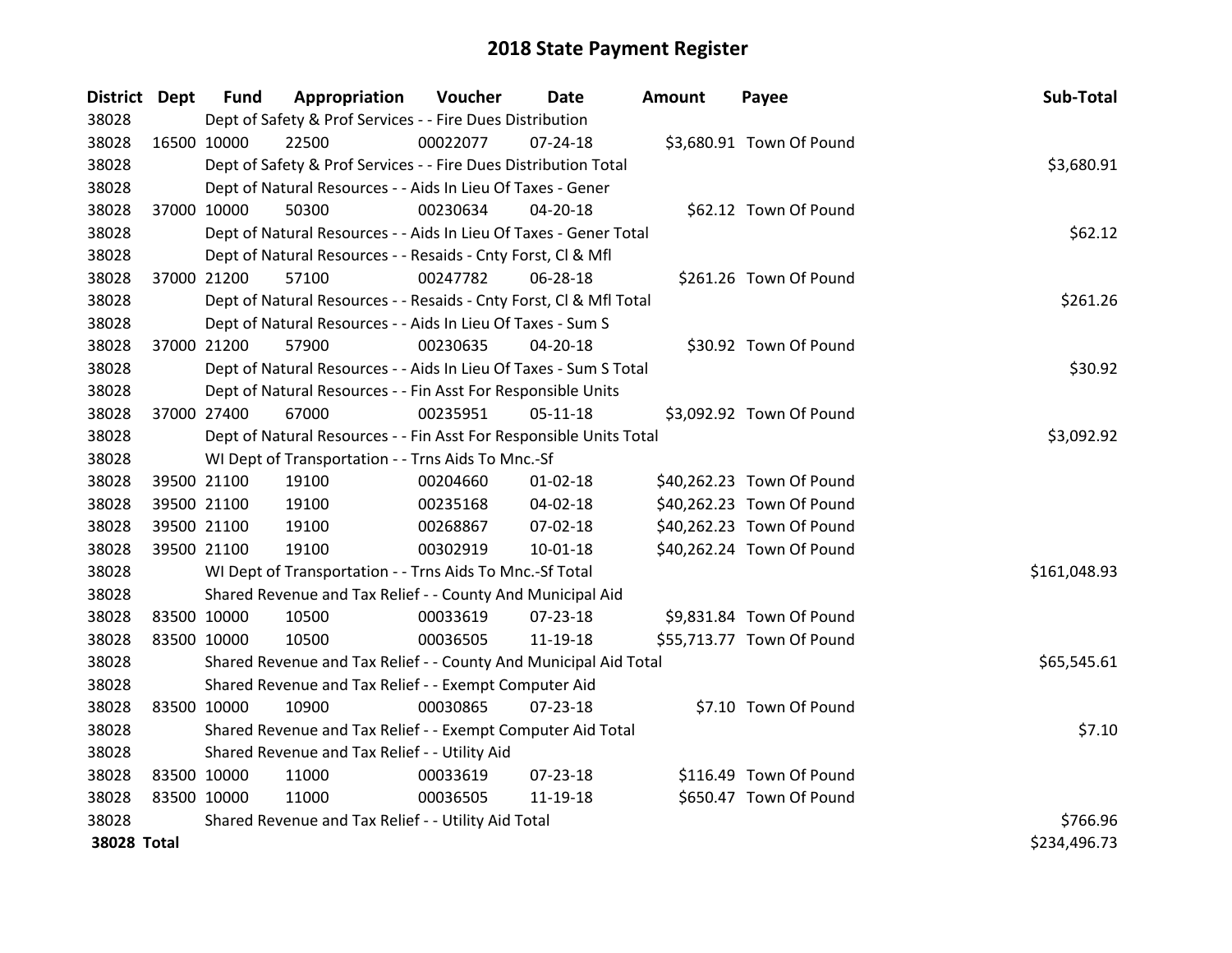| District Dept |             | <b>Fund</b> | Appropriation                                                      | <b>Voucher</b> | Date           | Amount | Payee                            | Sub-Total    |
|---------------|-------------|-------------|--------------------------------------------------------------------|----------------|----------------|--------|----------------------------------|--------------|
| 38030         |             |             | Dept of Safety & Prof Services - - Fire Dues Distribution          |                |                |        |                                  |              |
| 38030         | 16500 10000 |             | 22500                                                              | 00022078       | $07 - 24 - 18$ |        | \$3,639.01 Town Of Silver Cliff  |              |
| 38030         |             |             | Dept of Safety & Prof Services - - Fire Dues Distribution Total    |                |                |        |                                  | \$3,639.01   |
| 38030         |             |             | Dept of Natural Resources - - Aids In Lieu Of Taxes - Gener        |                |                |        |                                  |              |
| 38030         | 37000 10000 |             | 50300                                                              | 00212264       | $02 - 05 - 18$ |        | \$20,526.59 Town Of Silver Cliff |              |
| 38030         |             |             | Dept of Natural Resources - - Aids In Lieu Of Taxes - Gener Total  |                |                |        |                                  | \$20,526.59  |
| 38030         |             |             | Dept of Natural Resources - - Resaids - Cnty Forst, Cl & Mfl       |                |                |        |                                  |              |
| 38030         |             | 37000 21200 | 57100                                                              | 00247783       | 06-28-18       |        | \$13,410.53 Town Of Silver Cliff |              |
| 38030         |             |             | Dept of Natural Resources - - Resaids - Cnty Forst, Cl & Mfl Total |                |                |        |                                  | \$13,410.53  |
| 38030         |             |             | Dept of Natural Resources - - Aids In Lieu Of Taxes - Sum S        |                |                |        |                                  |              |
| 38030         |             | 37000 21200 | 57900                                                              | 00230471       | 04-20-18       |        | \$35.20 Town Of Silver Cliff     |              |
| 38030         | 37000 21200 |             | 57900                                                              | 00230472       | 04-20-18       |        | \$10.84 Town Of Silver Cliff     |              |
| 38030         |             |             | Dept of Natural Resources - - Aids In Lieu Of Taxes - Sum S Total  |                |                |        |                                  | \$46.04      |
| 38030         |             |             | WI Dept of Transportation - - Trns Aids To Mnc.-Sf                 |                |                |        |                                  |              |
| 38030         |             | 39500 21100 | 19100                                                              | 00204661       | 01-02-18       |        | \$48,705.73 Town Of Silver Cliff |              |
| 38030         |             | 39500 21100 | 19100                                                              | 00235169       | 04-02-18       |        | \$48,705.73 Town Of Silver Cliff |              |
| 38030         |             | 39500 21100 | 19100                                                              | 00268868       | 07-02-18       |        | \$48,705.73 Town Of Silver Cliff |              |
| 38030         | 39500 21100 |             | 19100                                                              | 00302920       | $10 - 01 - 18$ |        | \$48,705.76 Town Of Silver Cliff |              |
| 38030         |             |             | WI Dept of Transportation - - Trns Aids To Mnc.-Sf Total           |                |                |        |                                  | \$194,822.95 |
| 38030         |             |             | WI Dept of Transportation - - Veh Insp, Trf EnfSf                  |                |                |        |                                  |              |
| 38030         | 39500 21100 |             | 56400                                                              | 00207768       | $01 - 18 - 18$ |        | \$125.00 Town Of Silver Cliff    |              |
| 38030         |             |             | WI Dept of Transportation - - Veh Insp, Trf Enf Sf Total           |                |                |        |                                  | \$125.00     |
| 38030         |             |             | Department of Revenue - - Payments For Municipal Svcs              |                |                |        |                                  |              |
| 38030         | 56600 10000 |             | 50100                                                              | 00026841       | $01 - 31 - 18$ |        | \$40.95 Town Of Silver Cliff     |              |
| 38030         |             |             | Department of Revenue - - Payments For Municipal Svcs Total        |                |                |        |                                  | \$40.95      |
| 38030         |             |             | Shared Revenue and Tax Relief - - County And Municipal Aid         |                |                |        |                                  |              |
| 38030         | 83500 10000 |             | 10500                                                              | 00033620       | 07-23-18       |        | \$1,364.60 Town Of Silver Cliff  |              |
| 38030         | 83500 10000 |             | 10500                                                              | 00036506       | 11-19-18       |        | \$7,732.76 Town Of Silver Cliff  |              |
| 38030         |             |             | Shared Revenue and Tax Relief - - County And Municipal Aid Total   |                |                |        |                                  | \$9,097.36   |
| 38030         |             |             | Shared Revenue and Tax Relief - - Exempt Computer Aid              |                |                |        |                                  |              |
| 38030         | 83500 10000 |             | 10900                                                              | 00030866       | $07 - 23 - 18$ |        | \$4.06 Town Of Silver Cliff      |              |
| 38030         |             |             | Shared Revenue and Tax Relief - - Exempt Computer Aid Total        |                |                |        |                                  | \$4.06       |
| 38030         |             |             | Shared Revenue and Tax Relief - - Utility Aid                      |                |                |        |                                  |              |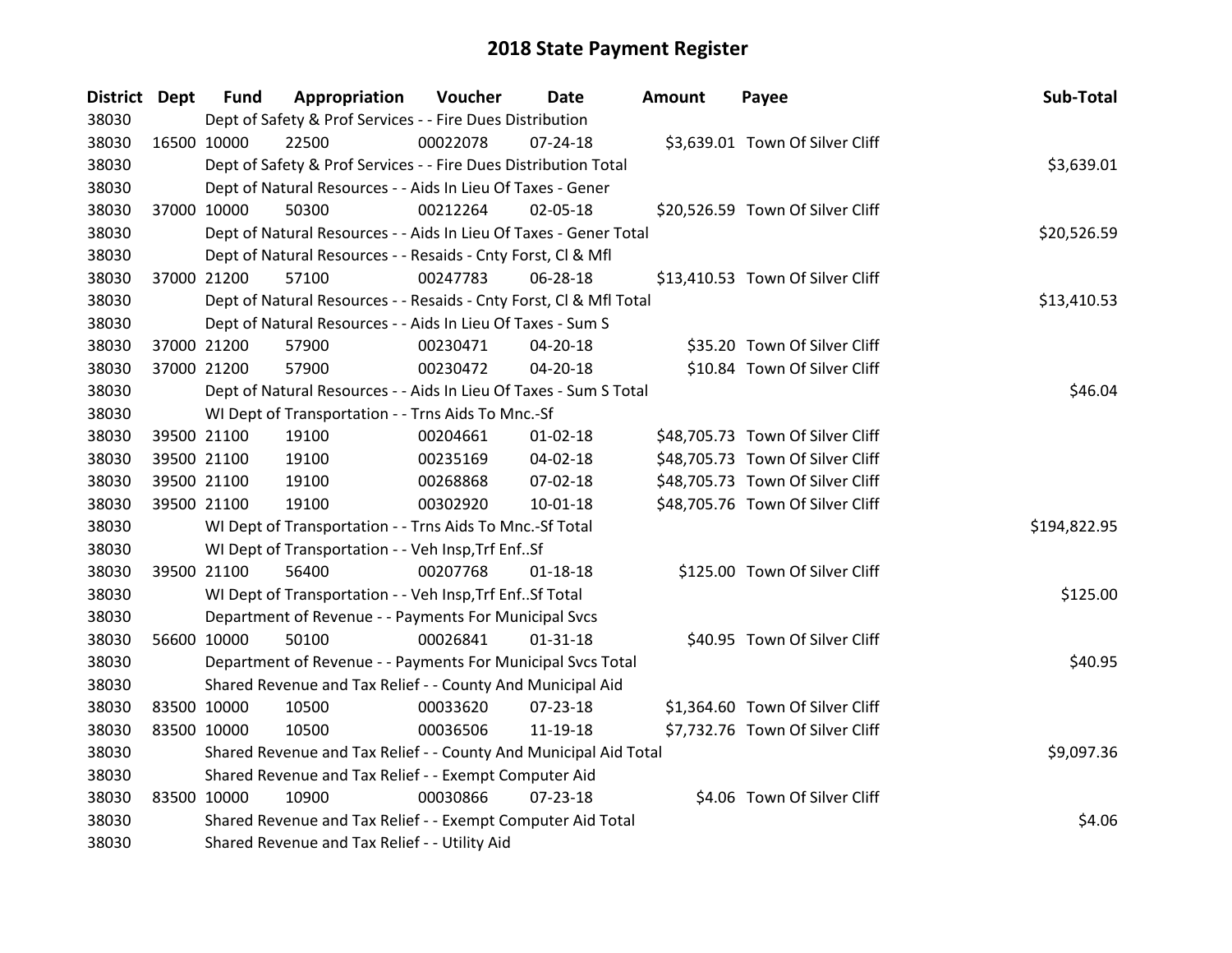|             |             | District Dept Fund | Appropriation                                       | <b>Voucher</b> | Date     | Amount | <b>Pavee</b>                  | Sub-Total    |
|-------------|-------------|--------------------|-----------------------------------------------------|----------------|----------|--------|-------------------------------|--------------|
| 38030       | 83500 10000 |                    | 11000                                               | 00033620       | 07-23-18 |        | \$54.66 Town Of Silver Cliff  |              |
| 38030       | 83500 10000 |                    | 11000                                               | 00036506       | 11-19-18 |        | \$264.34 Town Of Silver Cliff |              |
| 38030       |             |                    | Shared Revenue and Tax Relief - - Utility Aid Total |                |          |        |                               | \$319.00     |
| 38030 Total |             |                    |                                                     |                |          |        |                               | \$242,031.49 |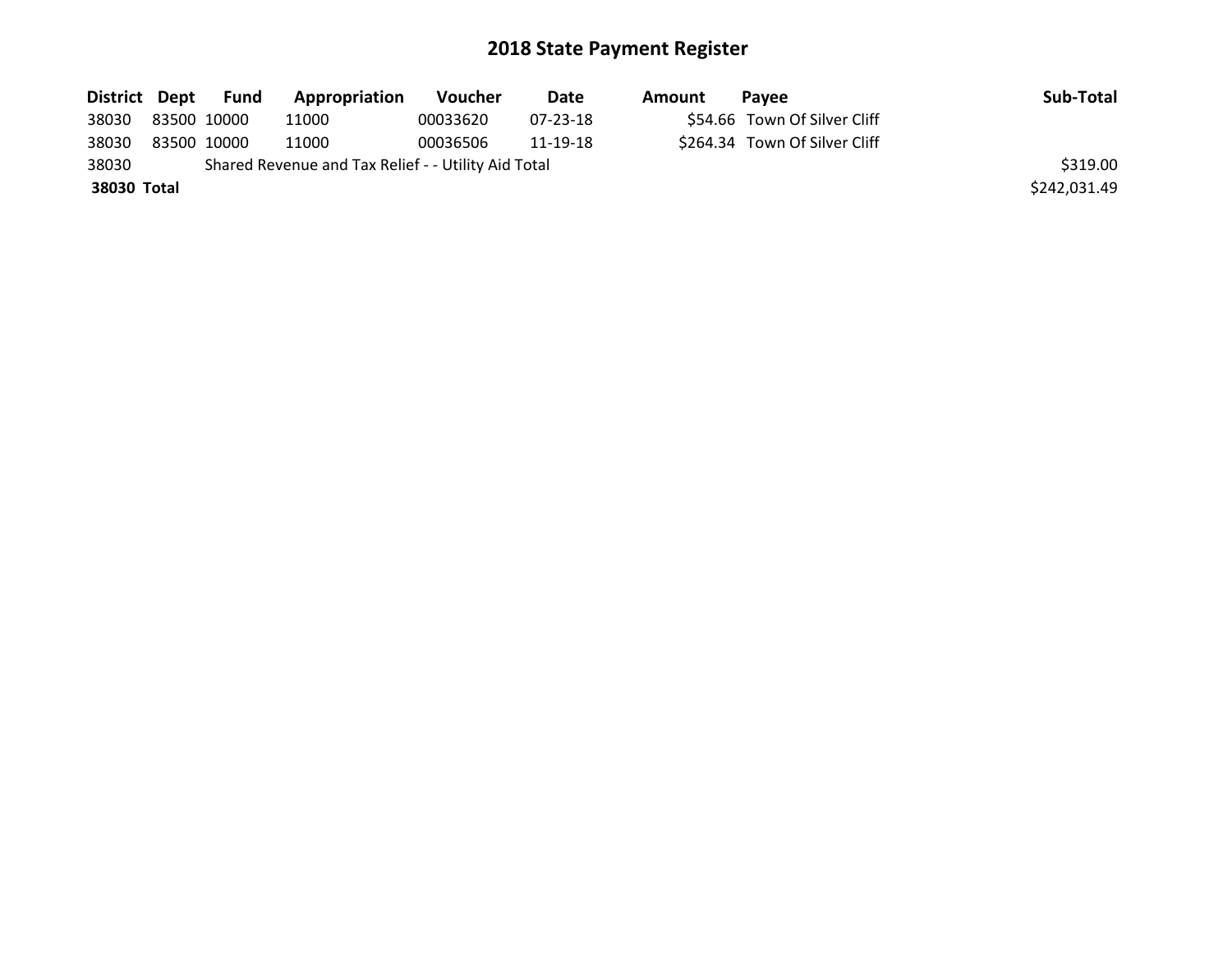| District Dept |             | <b>Fund</b> | Appropriation                                                      | Voucher  | <b>Date</b>    | <b>Amount</b> | Payee                           | Sub-Total    |
|---------------|-------------|-------------|--------------------------------------------------------------------|----------|----------------|---------------|---------------------------------|--------------|
| 38032         |             |             | Dept of Safety & Prof Services - - Fire Dues Distribution          |          |                |               |                                 |              |
| 38032         | 16500 10000 |             | 22500                                                              | 00022079 | $07 - 26 - 18$ |               | \$18,821.55 Town Of Stephenson  |              |
| 38032         |             |             | Dept of Safety & Prof Services - - Fire Dues Distribution Total    |          |                |               |                                 | \$18,821.55  |
| 38032         |             |             | Dept of Natural Resources - - Aids In Lieu Of Taxes - Gener        |          |                |               |                                 |              |
| 38032         | 37000 10000 |             | 50300                                                              | 00212237 | 02-05-18       |               | \$365,773.33 Town Of Stephenson |              |
| 38032         |             | 37000 10000 | 50300                                                              | 00212238 | 02-05-18       |               | \$88,074.47 Town Of Stephenson  |              |
| 38032         |             |             | Dept of Natural Resources - - Aids In Lieu Of Taxes - Gener Total  |          |                |               |                                 | \$453,847.80 |
| 38032         |             |             | Dept of Natural Resources - - General Program Operations --        |          |                |               |                                 |              |
| 38032         |             | 37000 21200 | 25400                                                              | 00246380 | 06-29-18       |               | \$975.00 Town Of Stephenson     |              |
| 38032         |             |             | Dept of Natural Resources - - General Program Operations -- Total  |          |                |               |                                 | \$975.00     |
| 38032         |             |             | Dept of Natural Resources - - Gpo -Federal Funds                   |          |                |               |                                 |              |
| 38032         |             | 37000 21200 | 38100                                                              | 00222266 | 03-23-18       |               | \$1,462.24 Town Of Stephenson   |              |
| 38032         |             |             | Dept of Natural Resources - - Gpo -Federal Funds Total             |          |                |               |                                 | \$1,462.24   |
| 38032         |             |             | Dept of Natural Resources - - Enf A - Boating Enforcement          |          |                |               |                                 |              |
| 38032         | 37000 21200 |             | 55000                                                              | 00222266 | 03-23-18       |               | \$3,208.27 Town Of Stephenson   |              |
| 38032         |             |             | Dept of Natural Resources - - Enf A - Boating Enforcement Total    |          |                |               |                                 | \$3,208.27   |
| 38032         |             |             | Dept of Natural Resources - - Resaids - Cnty Forst, Cl & Mfl       |          |                |               |                                 |              |
| 38032         |             | 37000 21200 | 57100                                                              | 00247784 | 06-28-18       |               | \$7,392.58 Town Of Stephenson   |              |
| 38032         |             |             | Dept of Natural Resources - - Resaids - Cnty Forst, Cl & Mfl Total |          |                |               |                                 | \$7,392.58   |
| 38032         |             |             | Dept of Natural Resources - - Aids In Lieu Of Taxes - Sum S        |          |                |               |                                 |              |
| 38032         |             | 37000 21200 | 57900                                                              | 00230235 | 04-20-18       |               | \$158.40 Town Of Stephenson     |              |
| 38032         |             |             | Dept of Natural Resources - - Aids In Lieu Of Taxes - Sum S Total  |          |                |               |                                 | \$158.40     |
| 38032         |             |             | WI Dept of Transportation - - Trns Aids To Mnc.-Sf                 |          |                |               |                                 |              |
| 38032         |             | 39500 21100 | 19100                                                              | 00204662 | $01 - 02 - 18$ |               | \$126,748.39 Town Of Stephenson |              |
| 38032         |             | 39500 21100 | 19100                                                              | 00235170 | 04-02-18       |               | \$126,748.39 Town Of Stephenson |              |
| 38032         |             | 39500 21100 | 19100                                                              | 00268869 | 07-02-18       |               | \$126,748.39 Town Of Stephenson |              |
| 38032         |             | 39500 21100 | 19100                                                              | 00302921 | $10 - 01 - 18$ |               | \$126,748.41 Town Of Stephenson |              |
| 38032         |             |             | WI Dept of Transportation - - Trns Aids To Mnc.-Sf Total           |          |                |               |                                 | \$506,993.58 |
| 38032         |             |             | Department of Justice - - Law Enforcement Train, Local             |          |                |               |                                 |              |
| 38032         | 45500 10000 |             | 23100                                                              | 00047242 | 06-18-18       |               | \$160.00 Town Of Stephenson     |              |
| 38032         |             |             | Department of Justice - - Law Enforcement Train, Local Total       |          |                |               |                                 | \$160.00     |
| 38032         |             |             | Department of Revenue - - Payments For Municipal Svcs              |          |                |               |                                 |              |
| 38032         | 56600 10000 |             | 50100                                                              | 00026842 | $01 - 31 - 18$ |               | \$688.09 Town Of Stephenson     |              |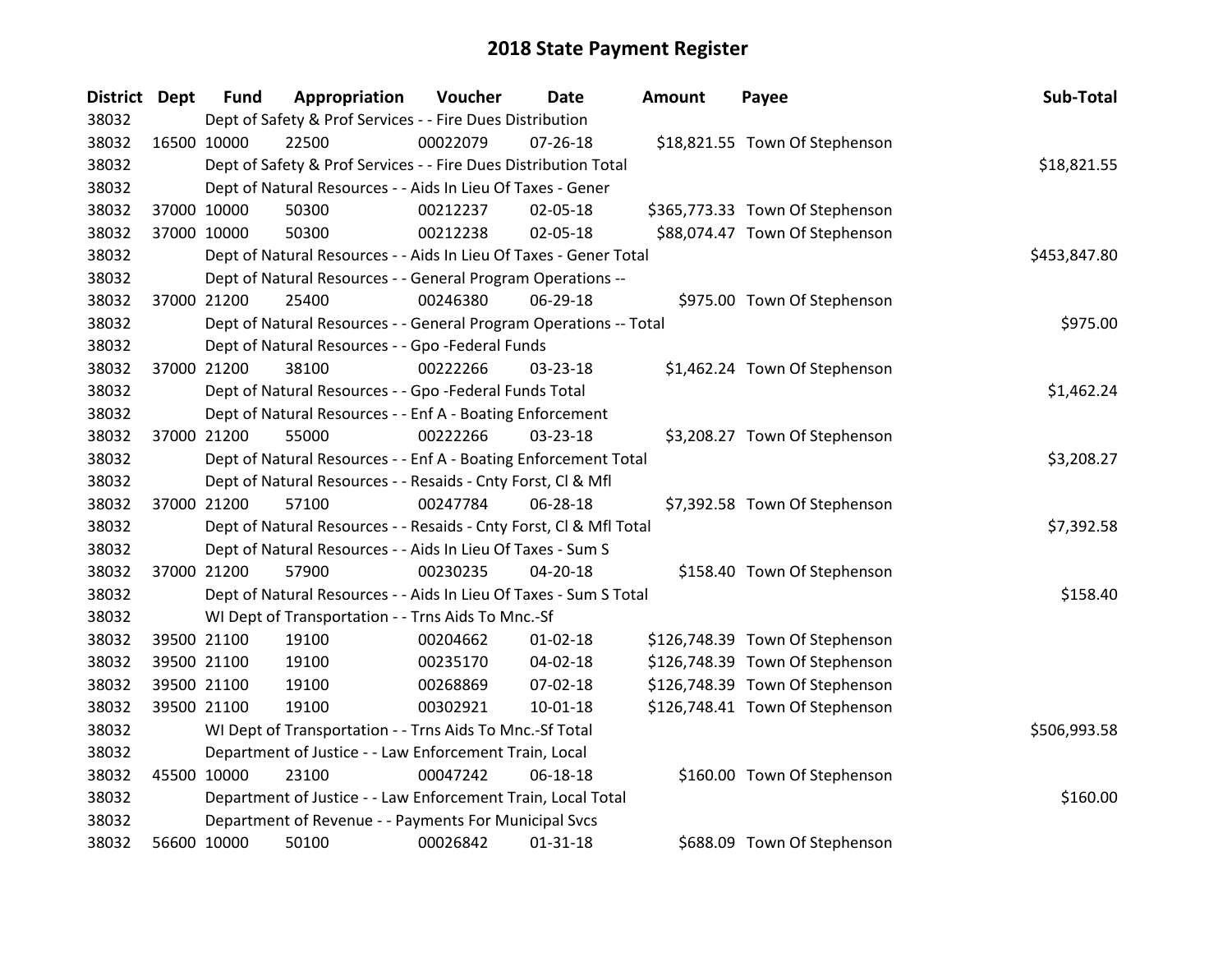| <b>District</b> | Dept | <b>Fund</b> | Appropriation                                                    | Voucher     | Date           | Amount | Payee                          | Sub-Total      |
|-----------------|------|-------------|------------------------------------------------------------------|-------------|----------------|--------|--------------------------------|----------------|
| 38032           |      |             | Department of Revenue - - Payments For Municipal Svcs Total      |             |                |        |                                | \$688.09       |
| 38032           |      |             | Shared Revenue and Tax Relief - - County And Municipal Aid       |             |                |        |                                |                |
| 38032           |      | 83500 10000 | 10500                                                            | 00033621    | $07 - 23 - 18$ |        | \$5,771.77 Town Of Stephenson  |                |
| 38032           |      | 83500 10000 | 10500                                                            | 00036507    | 11-19-18       |        | \$32,706.67 Town Of Stephenson |                |
| 38032           |      |             | Shared Revenue and Tax Relief - - County And Municipal Aid Total | \$38,478.44 |                |        |                                |                |
| 38032           |      |             | Shared Revenue and Tax Relief - - Exempt Computer Aid            |             |                |        |                                |                |
| 38032           |      | 83500 10000 | 10900                                                            | 00030867    | $07 - 23 - 18$ |        | \$27.40 Town Of Stephenson     |                |
| 38032           |      |             | Shared Revenue and Tax Relief - - Exempt Computer Aid Total      |             |                |        |                                | \$27.40        |
| 38032           |      |             | Shared Revenue and Tax Relief - - Utility Aid                    |             |                |        |                                |                |
| 38032           |      | 83500 10000 | 11000                                                            | 00033621    | $07 - 23 - 18$ |        | \$3,116.75 Town Of Stephenson  |                |
| 38032           |      | 83500 10000 | 11000                                                            | 00036507    | 11-19-18       |        | \$17,769.98 Town Of Stephenson |                |
| 38032           |      |             | Shared Revenue and Tax Relief - - Utility Aid Total              |             |                |        |                                | \$20,886.73    |
| 38032           |      |             | Shared Revenue and Tax Relief - - Lottery & Gaming Credit        |             |                |        |                                |                |
| 38032           |      | 83500 52100 | 36300                                                            | 00027499    | $03 - 26 - 18$ |        | \$539.76 Town Of Stephenson    |                |
| 38032           |      |             | Shared Revenue and Tax Relief - - Lottery & Gaming Credit Total  |             |                |        |                                | \$539.76       |
| 38032 Total     |      |             |                                                                  |             |                |        |                                | \$1,053,639.84 |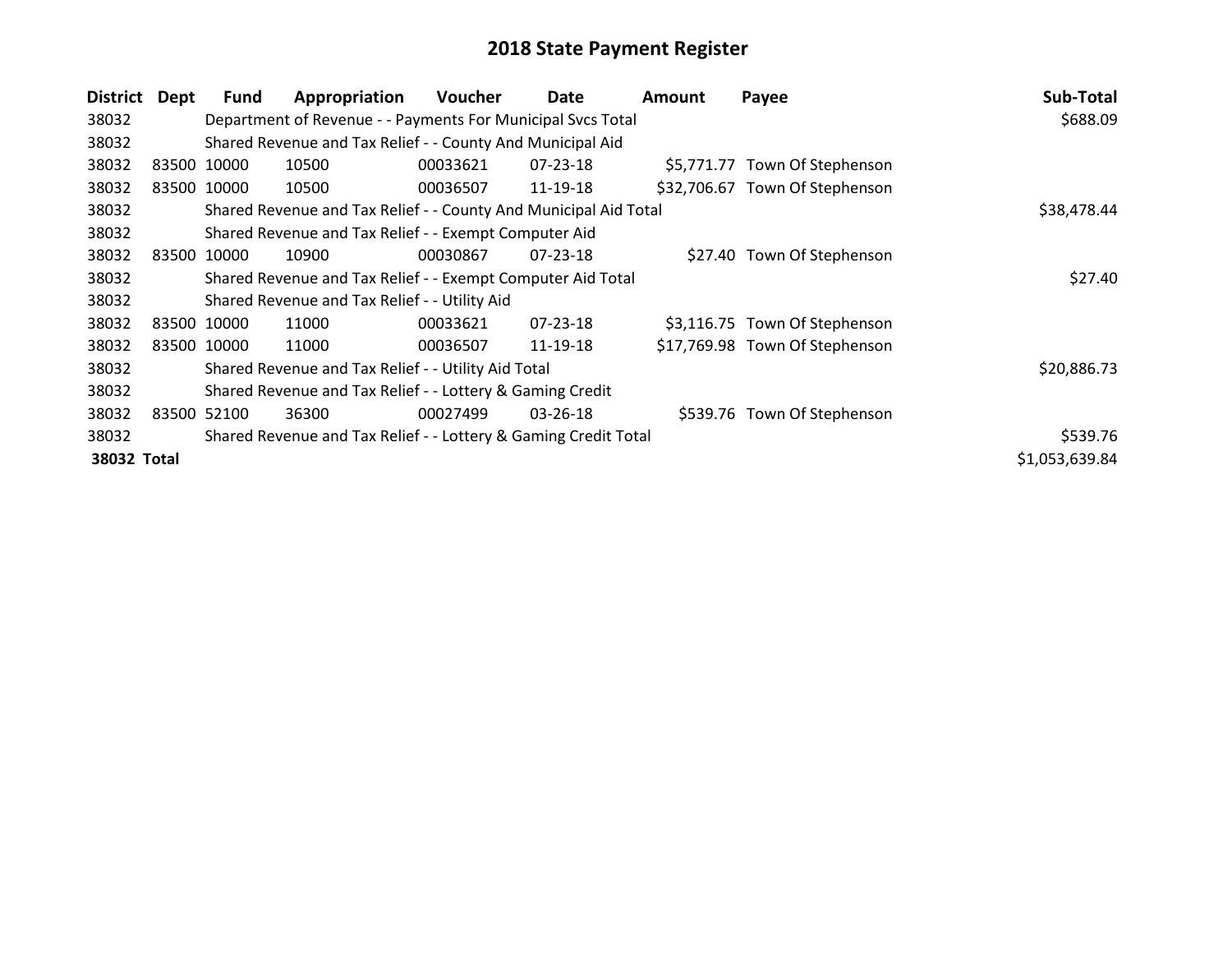| District Dept |             | <b>Fund</b> | Appropriation                                                      | Voucher  | Date           | <b>Amount</b> | Payee                      | Sub-Total    |
|---------------|-------------|-------------|--------------------------------------------------------------------|----------|----------------|---------------|----------------------------|--------------|
| 38034         |             |             | Dept of Safety & Prof Services - - Fire Dues Distribution          |          |                |               |                            |              |
| 38034         | 16500 10000 |             | 22500                                                              | 00022080 | $07 - 25 - 18$ |               | \$2,356.31 Town Of Wagner  |              |
| 38034         |             |             | Dept of Safety & Prof Services - - Fire Dues Distribution Total    |          | \$2,356.31     |               |                            |              |
| 38034         |             |             | Dept of Natural Resources - - Resaids - Cnty Forst, CI & Mfl       |          |                |               |                            |              |
| 38034         | 37000 21200 |             | 57100                                                              | 00247785 | 06-28-18       |               | \$1,639.79 Town Of Wagner  |              |
| 38034         |             |             | Dept of Natural Resources - - Resaids - Cnty Forst, CI & Mfl Total |          |                |               |                            | \$1,639.79   |
| 38034         |             |             | Dept of Natural Resources - - Fin Asst For Responsible Units       |          |                |               |                            |              |
| 38034         | 37000 27400 |             | 67000                                                              | 00235937 | $05-11-18$     |               | \$1,355.12 Town Of Wagner  |              |
| 38034         |             |             | Dept of Natural Resources - - Fin Asst For Responsible Units Total |          |                |               |                            | \$1,355.12   |
| 38034         |             |             | Dept of Natural Resources - - Recycling Consolidation Grants       |          |                |               |                            |              |
| 38034         | 37000 27400 |             | 67300                                                              | 00235937 | $05-11-18$     |               | \$180.20 Town Of Wagner    |              |
| 38034         |             |             | Dept of Natural Resources - - Recycling Consolidation Grants Total |          |                |               |                            | \$180.20     |
| 38034         |             |             | WI Dept of Transportation - - Trns Aids To Mnc.-Sf                 |          |                |               |                            |              |
| 38034         | 39500 21100 |             | 19100                                                              | 00204663 | $01 - 02 - 18$ |               | \$33,666.98 Town Of Wagner |              |
| 38034         |             | 39500 21100 | 19100                                                              | 00235171 | 04-02-18       |               | \$33,666.98 Town Of Wagner |              |
| 38034         |             | 39500 21100 | 19100                                                              | 00268870 | 07-02-18       |               | \$33,666.98 Town Of Wagner |              |
| 38034         | 39500 21100 |             | 19100                                                              | 00302922 | $10 - 01 - 18$ |               | \$33,666.99 Town Of Wagner |              |
| 38034         |             |             | WI Dept of Transportation - - Trns Aids To Mnc.-Sf Total           |          |                |               |                            | \$134,667.93 |
| 38034         |             |             | Shared Revenue and Tax Relief - - County And Municipal Aid         |          |                |               |                            |              |
| 38034         | 83500 10000 |             | 10500                                                              | 00033622 | 07-23-18       |               | \$1,830.70 Town Of Wagner  |              |
| 38034         | 83500 10000 |             | 10500                                                              | 00036508 | 11-19-18       |               | \$10,373.97 Town Of Wagner |              |
| 38034         |             |             | Shared Revenue and Tax Relief - - County And Municipal Aid Total   |          |                |               |                            | \$12,204.67  |
| 38034         |             |             | Shared Revenue and Tax Relief - - Exempt Computer Aid              |          |                |               |                            |              |
| 38034         | 83500 10000 |             | 10900                                                              | 00030868 | $07 - 23 - 18$ |               | \$3.04 Town Of Wagner      |              |
| 38034         |             |             | Shared Revenue and Tax Relief - - Exempt Computer Aid Total        |          |                |               |                            | \$3.04       |
| 38034         |             |             | Shared Revenue and Tax Relief - - Utility Aid                      |          |                |               |                            |              |
| 38034         | 83500 10000 |             | 11000                                                              | 00033622 | 07-23-18       |               | \$24.39 Town Of Wagner     |              |
| 38034         | 83500 10000 |             | 11000                                                              | 00036508 | 11-19-18       |               | \$125.91 Town Of Wagner    |              |
| 38034         |             |             | Shared Revenue and Tax Relief - - Utility Aid Total                |          |                |               |                            | \$150.30     |
| 38034 Total   |             |             |                                                                    |          |                |               |                            | \$152,557.36 |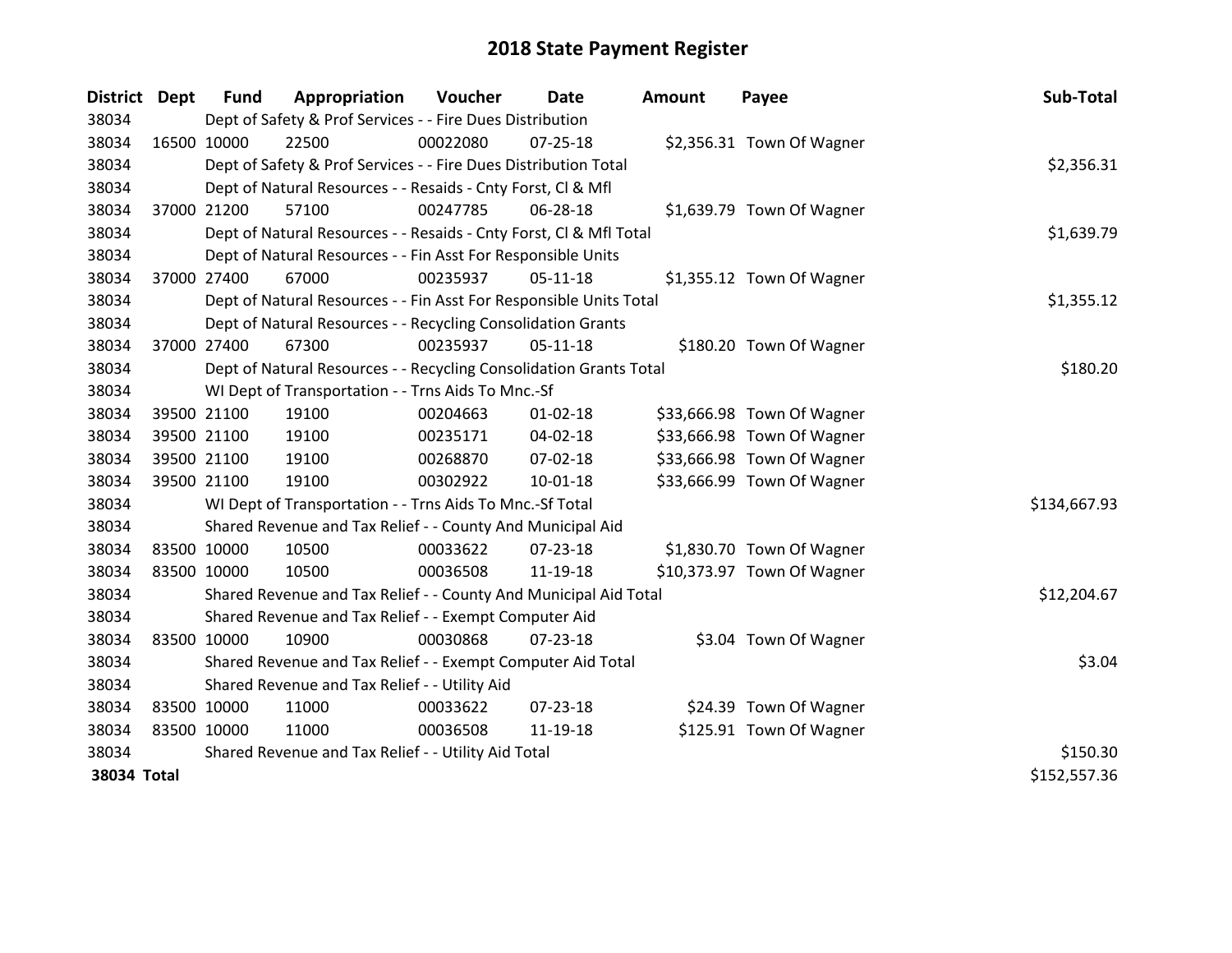| <b>District Dept</b> |             | <b>Fund</b> | Appropriation                                                      | Voucher  | <b>Date</b>    | <b>Amount</b> | Payee                         | Sub-Total    |
|----------------------|-------------|-------------|--------------------------------------------------------------------|----------|----------------|---------------|-------------------------------|--------------|
| 38036                |             |             | Dept of Safety & Prof Services - - Fire Dues Distribution          |          |                |               |                               |              |
| 38036                | 16500 10000 |             | 22500                                                              | 00022081 | $07 - 25 - 18$ |               | \$5,208.87 Town Of Wausaukee  |              |
| 38036                |             |             | Dept of Safety & Prof Services - - Fire Dues Distribution Total    |          |                |               |                               | \$5,208.87   |
| 38036                |             |             | Dept of Natural Resources - - Aids In Lieu Of Taxes - Gener        |          |                |               |                               |              |
| 38036                |             | 37000 10000 | 50300                                                              | 00212061 | 02-05-18       |               | \$27.15 Town Of Wausaukee     |              |
| 38036                |             | 37000 10000 | 50300                                                              | 00212062 | 02-05-18       |               | \$823.95 Town Of Wausaukee    |              |
| 38036                |             | 37000 10000 | 50300                                                              | 00212063 | 02-05-18       |               | \$9,343.51 Town Of Wausaukee  |              |
| 38036                | 37000 10000 |             | 50300                                                              | 00229104 | 04-20-18       |               | \$4.74 Town Of Wausaukee      |              |
| 38036                | 37000 10000 |             | 50300                                                              | 00229106 | $04 - 20 - 18$ |               | \$243.95 Town Of Wausaukee    |              |
| 38036                |             |             | Dept of Natural Resources - - Aids In Lieu Of Taxes - Gener Total  |          |                |               |                               | \$10,443.30  |
| 38036                |             |             | Dept of Natural Resources - - Resaids - Cnty Forst, Cl & Mfl       |          |                |               |                               |              |
| 38036                |             | 37000 21200 | 57100                                                              | 00247786 | 06-28-18       |               | \$2,190.34 Town Of Wausaukee  |              |
| 38036                |             |             | Dept of Natural Resources - - Resaids - Cnty Forst, CI & Mfl Total |          |                |               |                               | \$2,190.34   |
| 38036                |             |             | Dept of Natural Resources - - Aids In Lieu Of Taxes - Sum S        |          |                |               |                               |              |
| 38036                | 37000 21200 |             | 57900                                                              | 00229105 | 04-20-18       |               | \$36.26 Town Of Wausaukee     |              |
| 38036                |             |             | Dept of Natural Resources - - Aids In Lieu Of Taxes - Sum S Total  |          |                |               |                               | \$36.26      |
| 38036                |             |             | Dept of Natural Resources - - Fin Asst For Responsible Units       |          |                |               |                               |              |
| 38036                | 37000 27400 |             | 67000                                                              | 00235990 | $05 - 11 - 18$ |               | \$2,809.30 Town Of Wausaukee  |              |
| 38036                |             |             | Dept of Natural Resources - - Fin Asst For Responsible Units Total |          |                |               |                               | \$2,809.30   |
| 38036                |             |             | WI Dept of Transportation - - Trns Aids To Mnc.-Sf                 |          |                |               |                               |              |
| 38036                |             | 39500 21100 | 19100                                                              | 00204664 | $01 - 02 - 18$ |               | \$58,996.35 Town Of Wausaukee |              |
| 38036                | 39500 21100 |             | 19100                                                              | 00235172 | 04-02-18       |               | \$58,996.35 Town Of Wausaukee |              |
| 38036                | 39500 21100 |             | 19100                                                              | 00268871 | 07-02-18       |               | \$58,996.35 Town Of Wausaukee |              |
| 38036                | 39500 21100 |             | 19100                                                              | 00302923 | $10 - 01 - 18$ |               | \$58,996.37 Town Of Wausaukee |              |
| 38036                |             |             | WI Dept of Transportation - - Trns Aids To Mnc.-Sf Total           |          |                |               |                               | \$235,985.42 |
| 38036                |             |             | Shared Revenue and Tax Relief - - County And Municipal Aid         |          |                |               |                               |              |
| 38036                | 83500 10000 |             | 10500                                                              | 00033623 | 07-23-18       |               | \$3,667.47 Town Of Wausaukee  |              |
| 38036                | 83500 10000 |             | 10500                                                              | 00036509 | 11-19-18       |               | \$20,782.34 Town Of Wausaukee |              |
| 38036                |             |             | Shared Revenue and Tax Relief - - County And Municipal Aid Total   |          |                |               |                               | \$24,449.81  |
| 38036                |             |             | Shared Revenue and Tax Relief - - Exempt Computer Aid              |          |                |               |                               |              |
| 38036                | 83500 10000 |             | 10900                                                              | 00030869 | $07 - 23 - 18$ |               | \$9.13 Town Of Wausaukee      |              |
| 38036                |             |             | Shared Revenue and Tax Relief - - Exempt Computer Aid Total        |          |                |               |                               | \$9.13       |
| 38036 Total          |             |             |                                                                    |          |                |               |                               | \$281,132.43 |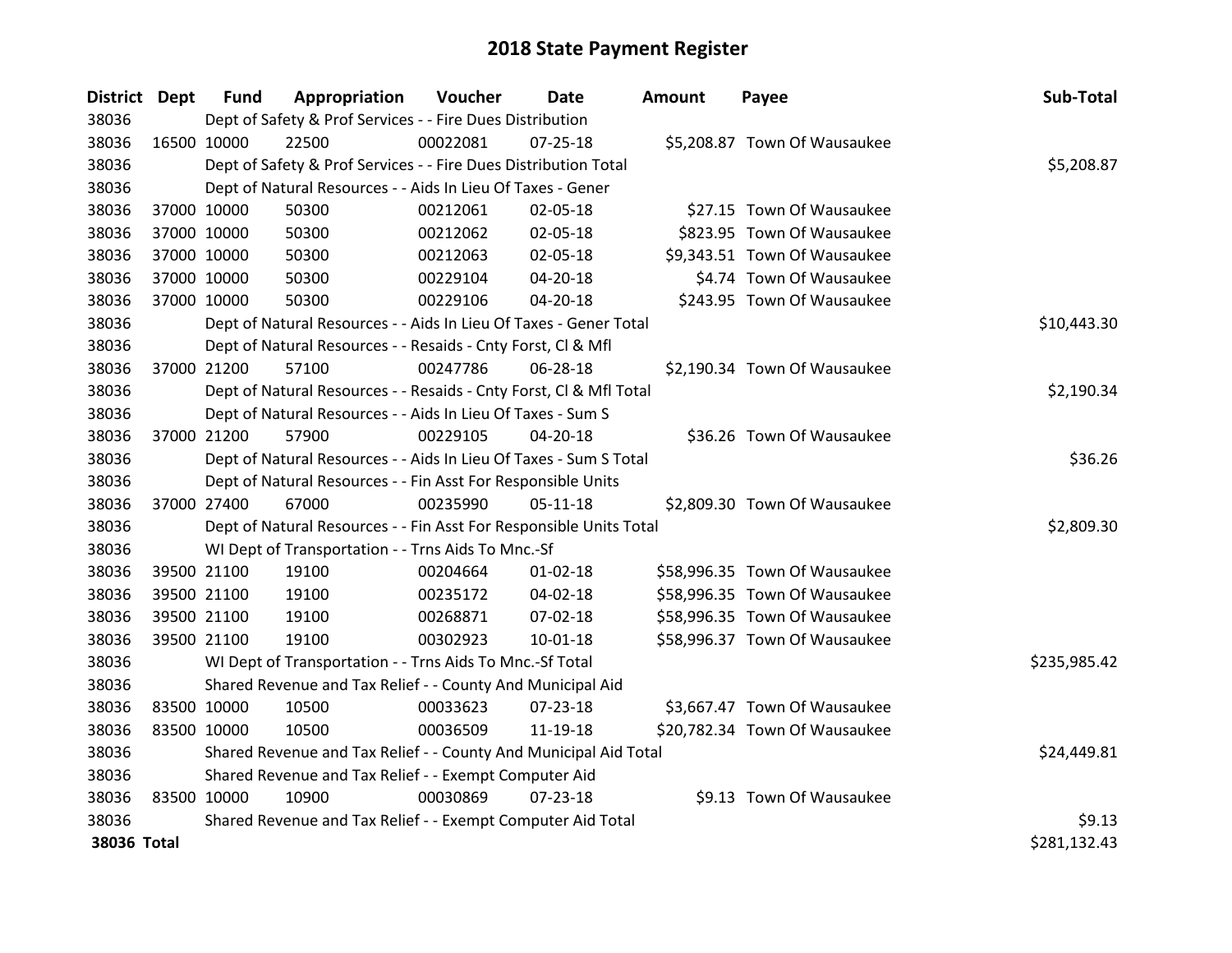| District Dept      |             | Fund                                                        | Appropriation                                                         | <b>Voucher</b> | Date           | <b>Amount</b> | Payee                           | Sub-Total    |
|--------------------|-------------|-------------------------------------------------------------|-----------------------------------------------------------------------|----------------|----------------|---------------|---------------------------------|--------------|
| 38111              |             |                                                             | Dept of Safety & Prof Services - - Fire Dues Distribution             |                |                |               |                                 |              |
| 38111              | 16500 10000 |                                                             | 22500                                                                 | 00022082       | 07-25-18       |               | \$1,775.53 Village Of Coleman   |              |
| 38111              |             |                                                             | Dept of Safety & Prof Services - - Fire Dues Distribution Total       |                |                |               |                                 | \$1,775.53   |
| 38111              |             |                                                             | Dept of Natural Resources - - Fin Asst For Responsible Units          |                |                |               |                                 |              |
| 38111              |             | 37000 27400                                                 | 67000                                                                 | 00235035       | $05-11-18$     |               | \$1,658.63 Village Of Coleman   |              |
| 38111              |             |                                                             | Dept of Natural Resources - - Fin Asst For Responsible Units Total    |                |                |               |                                 | \$1,658.63   |
| 38111              |             |                                                             | WI Dept of Transportation - - Trns Aids To Mnc.-Sf                    |                |                |               |                                 |              |
| 38111              |             | 39500 21100                                                 | 19100                                                                 | 00204665       | $01 - 02 - 18$ |               | \$9,053.85 Village Of Coleman   |              |
| 38111              |             | 39500 21100                                                 | 19100                                                                 | 00235173       | 04-02-18       |               | \$9,053.85 Village Of Coleman   |              |
| 38111              |             | 39500 21100                                                 | 19100                                                                 | 00268872       | $07 - 02 - 18$ |               | \$9,053.85 Village Of Coleman   |              |
| 38111              |             | 39500 21100                                                 | 19100                                                                 | 00302924       | 10-01-18       |               | \$9,053.85 Village Of Coleman   |              |
| 38111              |             |                                                             | WI Dept of Transportation - - Trns Aids To Mnc.-Sf Total              |                |                |               |                                 | \$36,215.40  |
| 38111              |             |                                                             | Department of Justice - - Law Enforcement Train, Local                |                |                |               |                                 |              |
| 38111              | 45500 10000 |                                                             | 23100                                                                 | 00052389       | $10 - 01 - 18$ |               | \$160.00 Village Of Coleman     |              |
| 38111              |             |                                                             | Department of Justice - - Law Enforcement Train, Local Total          |                |                |               |                                 | \$160.00     |
| 38111              |             |                                                             | Shared Revenue and Tax Relief - - Expenditure Restraint Program       |                |                |               |                                 |              |
| 38111              |             | 83500 10000                                                 | 10100                                                                 | 00033624       | $07 - 23 - 18$ |               | \$10,067.03 Village Of Coleman  |              |
| 38111              | 83500 10000 |                                                             | 10100                                                                 | 00036510       | 11-19-18       |               | \$0.07 Village Of Coleman       |              |
| 38111              |             |                                                             | Shared Revenue and Tax Relief - - Expenditure Restraint Program Total |                |                |               |                                 | \$10,067.10  |
| 38111              |             |                                                             | Shared Revenue and Tax Relief - - County And Municipal Aid            |                |                |               |                                 |              |
| 38111              | 83500 10000 |                                                             | 10500                                                                 | 00033624       | 07-23-18       |               | \$25,472.73 Village Of Coleman  |              |
| 38111              | 83500 10000 |                                                             | 10500                                                                 | 00036510       | 11-19-18       |               | \$144,345.48 Village Of Coleman |              |
| 38111              |             |                                                             | Shared Revenue and Tax Relief - - County And Municipal Aid Total      |                |                |               |                                 | \$169,818.21 |
| 38111              |             |                                                             | Shared Revenue and Tax Relief - - Exempt Computer Aid                 |                |                |               |                                 |              |
| 38111              | 83500 10000 |                                                             | 10900                                                                 | 00030870       | 07-23-18       |               | \$2,015.19 Village Of Coleman   |              |
| 38111              | 83500 10000 |                                                             | 10900                                                                 | 00032407       | $07 - 23 - 18$ |               | \$1,123.19 Village Of Coleman   |              |
| 38111              |             | Shared Revenue and Tax Relief - - Exempt Computer Aid Total | \$3,138.38                                                            |                |                |               |                                 |              |
| <b>38111 Total</b> |             |                                                             |                                                                       |                |                |               |                                 | \$222,833.25 |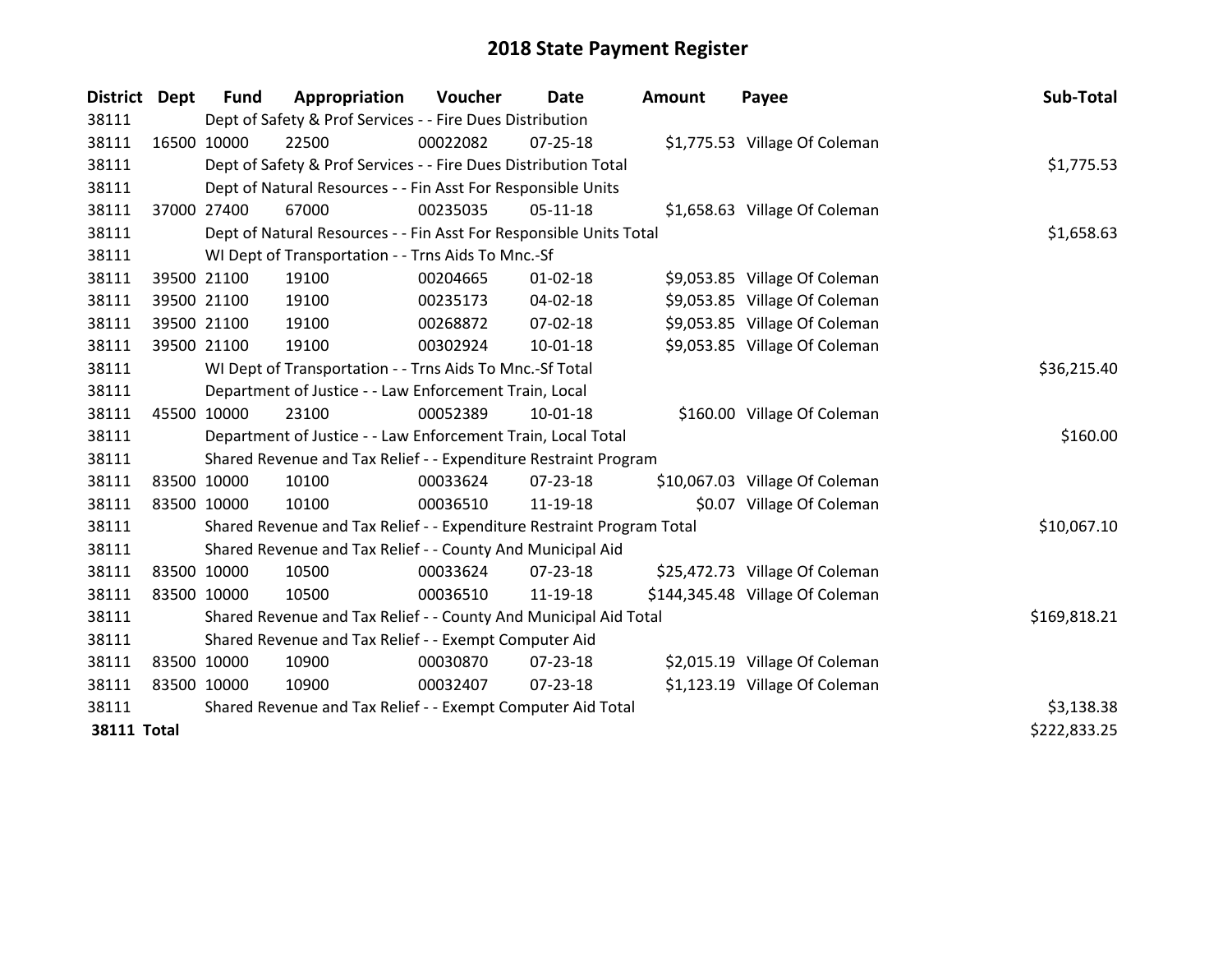| District Dept      | <b>Fund</b> | Appropriation                                                       | Voucher    | <b>Date</b>    | <b>Amount</b> | Payee                           | Sub-Total    |
|--------------------|-------------|---------------------------------------------------------------------|------------|----------------|---------------|---------------------------------|--------------|
| 38121              |             | Dept of Safety & Prof Services - - Fire Dues Distribution           |            |                |               |                                 |              |
| 38121              | 16500 10000 | 22500                                                               | 00022083   | 07-24-18       |               | \$3,099.14 Village Of Crivitz   |              |
| 38121              |             | Dept of Safety & Prof Services - - Fire Dues Distribution Total     |            |                |               |                                 | \$3,099.14   |
| 38121              |             | WI Dept of Transportation - - Trns Aids To Mnc.-Sf                  |            |                |               |                                 |              |
| 38121              | 39500 21100 | 19100                                                               | 00204666   | $01 - 02 - 18$ |               | \$13,982.94 Village Of Crivitz  |              |
| 38121              | 39500 21100 | 19100                                                               | 00235174   | 04-02-18       |               | \$13,982.94 Village Of Crivitz  |              |
| 38121              | 39500 21100 | 19100                                                               | 00268873   | 07-02-18       |               | \$13,982.94 Village Of Crivitz  |              |
| 38121              | 39500 21100 | 19100                                                               | 00302925   | $10-01-18$     |               | \$13,982.94 Village Of Crivitz  |              |
| 38121              |             | WI Dept of Transportation - - Trns Aids To Mnc.-Sf Total            |            | \$55,931.76    |               |                                 |              |
| 38121              |             | Department of Justice - - Law Enforcement Train, Local              |            |                |               |                                 |              |
| 38121              | 45500 10000 | 23100                                                               | 00052372   | 10-01-18       |               | \$320.00 Village Of Crivitz     |              |
| 38121              |             | Department of Justice - - Law Enforcement Train, Local Total        |            |                |               |                                 | \$320.00     |
| 38121              |             | Department of Military Affairs - - Major Disaster Assist; Pif       |            |                |               |                                 |              |
| 38121              | 46500 27200 | 36500                                                               | 00047509   | 08-08-18       |               | \$5,856.26 Village Of Crivitz   |              |
| 38121              |             | Department of Military Affairs - - Major Disaster Assist; Pif Total | \$5,856.26 |                |               |                                 |              |
| 38121              |             | Shared Revenue and Tax Relief - - County And Municipal Aid          |            |                |               |                                 |              |
| 38121              | 83500 10000 | 10500                                                               | 00033625   | $07 - 23 - 18$ |               | \$25,961.34 Village Of Crivitz  |              |
| 38121              | 83500 10000 | 10500                                                               | 00036511   | 11-19-18       |               | \$147,114.24 Village Of Crivitz |              |
| 38121              |             | Shared Revenue and Tax Relief - - County And Municipal Aid Total    |            |                |               |                                 | \$173,075.58 |
| 38121              |             | Shared Revenue and Tax Relief - - Exempt Computer Aid               |            |                |               |                                 |              |
| 38121              | 83500 10000 | 10900                                                               | 00030871   | 07-23-18       |               | \$875.69 Village Of Crivitz     |              |
| 38121              | 83500 10000 | 10900                                                               | 00032408   | $07 - 23 - 18$ |               | \$2,651.07 Village Of Crivitz   |              |
| 38121              |             | Shared Revenue and Tax Relief - - Exempt Computer Aid Total         |            |                |               |                                 | \$3,526.76   |
| 38121              |             | Shared Revenue and Tax Relief - - Utility Aid                       |            |                |               |                                 |              |
| 38121              | 83500 10000 | 11000                                                               | 00033625   | 07-23-18       |               | \$212.08 Village Of Crivitz     |              |
| 38121              | 83500 10000 | 11000                                                               | 00036511   | 11-19-18       |               | \$30,657.41 Village Of Crivitz  |              |
| 38121              |             | Shared Revenue and Tax Relief - - Utility Aid Total                 |            |                |               |                                 | \$30,869.49  |
| 38121              |             | Shared Revenue and Tax Relief - - Lottery & Gaming Credit           |            |                |               |                                 |              |
| 38121              | 83500 52100 | 36300                                                               | 00027500   | 03-26-18       |               | \$247.74 Village Of Crivitz     |              |
| 38121              |             | Shared Revenue and Tax Relief - - Lottery & Gaming Credit Total     |            |                |               |                                 | \$247.74     |
| <b>38121 Total</b> |             |                                                                     |            |                |               |                                 | \$272,926.73 |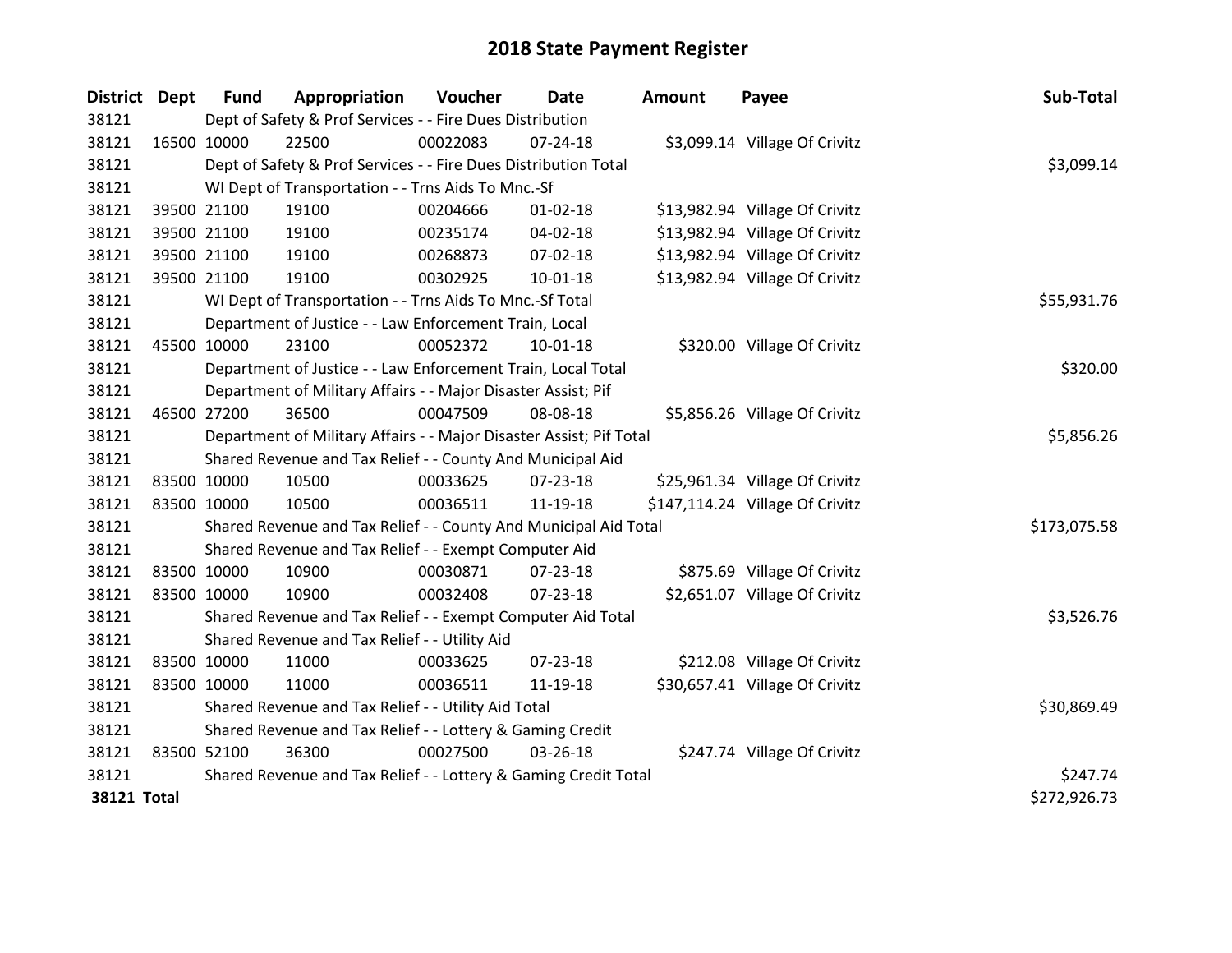| District Dept      |             | Fund        | Appropriation                                                         | Voucher     | Date           | <b>Amount</b> | Payee                         | Sub-Total    |
|--------------------|-------------|-------------|-----------------------------------------------------------------------|-------------|----------------|---------------|-------------------------------|--------------|
| 38171              |             |             | Dept of Safety & Prof Services - - Fire Dues Distribution             |             |                |               |                               |              |
| 38171              |             | 16500 10000 | 22500                                                                 | 00022084    | 07-24-18       |               | \$811.06 Village Of Pound     |              |
| 38171              |             |             | Dept of Safety & Prof Services - - Fire Dues Distribution Total       |             |                |               |                               | \$811.06     |
| 38171              |             |             | WI Dept of Transportation - - Trns Aids To Mnc.-Sf                    |             |                |               |                               |              |
| 38171              |             | 39500 21100 | 19100                                                                 | 00204667    | $01 - 02 - 18$ |               | \$4,196.76 Village Of Pound   |              |
| 38171              |             | 39500 21100 | 19100                                                                 | 00235175    | 04-02-18       |               | \$4,196.76 Village Of Pound   |              |
| 38171              |             | 39500 21100 | 19100                                                                 | 00268874    | 07-02-18       |               | \$4,196.76 Village Of Pound   |              |
| 38171              |             | 39500 21100 | 19100                                                                 | 00302926    | $10 - 01 - 18$ |               | \$4,196.79 Village Of Pound   |              |
| 38171              |             |             | WI Dept of Transportation - - Trns Aids To Mnc.-Sf Total              | \$16,787.07 |                |               |                               |              |
| 38171              |             |             | Shared Revenue and Tax Relief - - Expenditure Restraint Program       |             |                |               |                               |              |
| 38171              |             | 83500 10000 | 10100                                                                 | 00033626    | $07 - 23 - 18$ |               | \$4,223.12 Village Of Pound   |              |
| 38171              | 83500 10000 |             | 10100                                                                 | 00036512    | 11-19-18       |               | \$0.07 Village Of Pound       |              |
| 38171              |             |             | Shared Revenue and Tax Relief - - Expenditure Restraint Program Total |             |                |               |                               | \$4,223.19   |
| 38171              |             |             | Shared Revenue and Tax Relief - - County And Municipal Aid            |             |                |               |                               |              |
| 38171              | 83500 10000 |             | 10500                                                                 | 00033626    | 07-23-18       |               | \$10,368.56 Village Of Pound  |              |
| 38171              | 83500 10000 |             | 10500                                                                 | 00036512    | 11-19-18       |               | \$129,752.82 Village Of Pound |              |
| 38171              |             |             | Shared Revenue and Tax Relief - - County And Municipal Aid Total      |             |                |               |                               | \$140,121.38 |
| 38171              |             |             | Shared Revenue and Tax Relief - - Exempt Computer Aid                 |             |                |               |                               |              |
| 38171              |             | 83500 10000 | 10900                                                                 | 00030872    | 07-23-18       |               | \$141.04 Village Of Pound     |              |
| 38171              |             |             | Shared Revenue and Tax Relief - - Exempt Computer Aid Total           |             |                |               |                               | \$141.04     |
| 38171              |             |             | Shared Revenue and Tax Relief - - Utility Aid                         |             |                |               |                               |              |
| 38171              | 83500 10000 |             | 11000                                                                 | 00033626    | $07 - 23 - 18$ |               | \$366.66 Village Of Pound     |              |
| 38171              | 83500 10000 |             | 11000                                                                 | 00036512    | 11-19-18       |               | \$2,676.35 Village Of Pound   |              |
| 38171              |             |             | Shared Revenue and Tax Relief - - Utility Aid Total                   |             |                |               |                               | \$3,043.01   |
| <b>38171 Total</b> |             |             |                                                                       |             |                |               |                               | \$165,126.75 |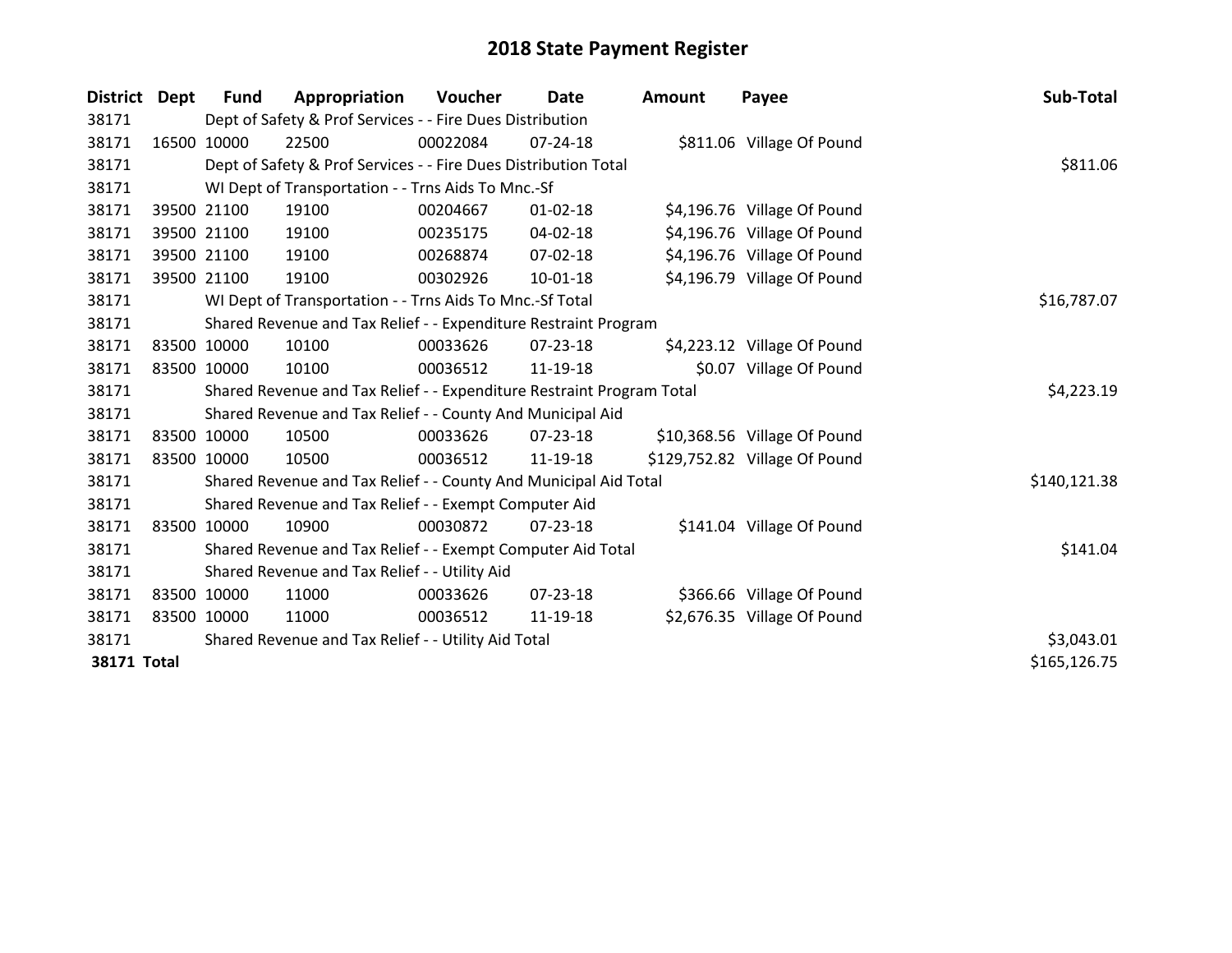| District Dept | <b>Fund</b> | Appropriation                                                      | Voucher  | <b>Date</b>    | <b>Amount</b> | Payee                           | Sub-Total  |
|---------------|-------------|--------------------------------------------------------------------|----------|----------------|---------------|---------------------------------|------------|
| 38191         |             | Dept of Safety & Prof Services - - Fire Dues Distribution          |          |                |               |                                 |            |
| 38191         | 16500 10000 | 22500                                                              | 00022085 | 07-24-18       |               | \$1,117.54 Village Of Wausaukee |            |
| 38191         |             | Dept of Safety & Prof Services - - Fire Dues Distribution Total    |          |                |               |                                 | \$1,117.54 |
| 38191         |             | Dept of Natural Resources - - Aids In Lieu Of Taxes - Gener        |          |                |               |                                 |            |
| 38191         | 37000 10000 | 50300                                                              | 00212032 | 02-05-18       |               | \$474.79 Village Of Wausaukee   |            |
| 38191         |             | Dept of Natural Resources - - Aids In Lieu Of Taxes - Gener Total  |          |                |               |                                 | \$474.79   |
| 38191         |             | Dept of Natural Resources - - Gen Program Ops-State Funds          |          |                |               |                                 |            |
| 38191         | 37000 21200 | 16100                                                              | 00208395 | $01 - 23 - 18$ |               | \$102.00 Village Of Wausaukee   |            |
| 38191         | 37000 21200 | 16100                                                              | 00225283 | 04-06-18       |               | \$117.00 Village Of Wausaukee   |            |
| 38191         | 37000 21200 | 16100                                                              | 00255599 | $07 - 27 - 18$ |               | \$125.00 Village Of Wausaukee   |            |
| 38191         | 37000 21200 | 16100                                                              | 00274315 | $10-22-18$     |               | \$71.00 Village Of Wausaukee    |            |
| 38191         |             | Dept of Natural Resources - - Gen Program Ops-State Funds Total    |          |                |               |                                 | \$415.00   |
| 38191         |             | Dept of Natural Resources - - Gen Program Ops-State Funds-Fr       |          |                |               |                                 |            |
| 38191         | 37000 21200 | 16600                                                              | 00208392 | $01-23-18$     |               | \$60.64 Village Of Wausaukee    |            |
| 38191         | 37000 21200 | 16600                                                              | 00208393 | $01 - 23 - 18$ |               | \$495.14 Village Of Wausaukee   |            |
| 38191         | 37000 21200 | 16600                                                              | 00208395 | $01 - 23 - 18$ |               | \$173.23 Village Of Wausaukee   |            |
| 38191         |             | Dept of Natural Resources - - Gen Program Ops-State Funds-Fr Total |          |                |               |                                 | \$729.01   |
| 38191         |             | Dept of Natural Resources - - General Program Operations --        |          |                |               |                                 |            |
| 38191         | 37000 21200 | 25400                                                              | 00216409 | 03-01-18       |               | \$25.00 Village Of Wausaukee    |            |
| 38191         | 37000 21200 | 25400                                                              | 00225281 | 04-06-18       |               | \$733.02 Village Of Wausaukee   |            |
| 38191         | 37000 21200 | 25400                                                              | 00225283 | 04-06-18       |               | \$234.98 Village Of Wausaukee   |            |
| 38191         | 37000 21200 | 25400                                                              | 00225285 | 04-06-18       |               | \$99.92 Village Of Wausaukee    |            |
| 38191         | 37000 21200 | 25400                                                              | 00255599 | $07 - 27 - 18$ |               | \$212.86 Village Of Wausaukee   |            |
| 38191         | 37000 21200 | 25400                                                              | 00255601 | 07-27-18       |               | \$730.63 Village Of Wausaukee   |            |
| 38191         | 37000 21200 | 25400                                                              | 00255603 | $07 - 27 - 18$ |               | \$127.85 Village Of Wausaukee   |            |
| 38191         | 37000 21200 | 25400                                                              | 00274307 | $10-22-18$     |               | \$718.63 Village Of Wausaukee   |            |
| 38191         | 37000 21200 | 25400                                                              | 00274311 | $10-22-18$     |               | \$106.47 Village Of Wausaukee   |            |
| 38191         | 37000 21200 | 25400                                                              | 00274315 | $10-22-18$     |               | \$180.49 Village Of Wausaukee   |            |
| 38191         |             | Dept of Natural Resources - - General Program Operations -- Total  |          |                |               |                                 | \$3,169.85 |
| 38191         |             | Dept of Natural Resources - - Gpo--State Funds                     |          |                |               |                                 |            |
| 38191         | 37000 21200 | 36100                                                              | 00208395 | $01 - 23 - 18$ |               | \$34.00 Village Of Wausaukee    |            |
| 38191         | 37000 21200 | 36100                                                              | 00225283 | 04-06-18       |               | \$39.00 Village Of Wausaukee    |            |
| 38191         | 37000 21200 | 36100                                                              | 00255599 | $07 - 27 - 18$ |               | \$42.00 Village Of Wausaukee    |            |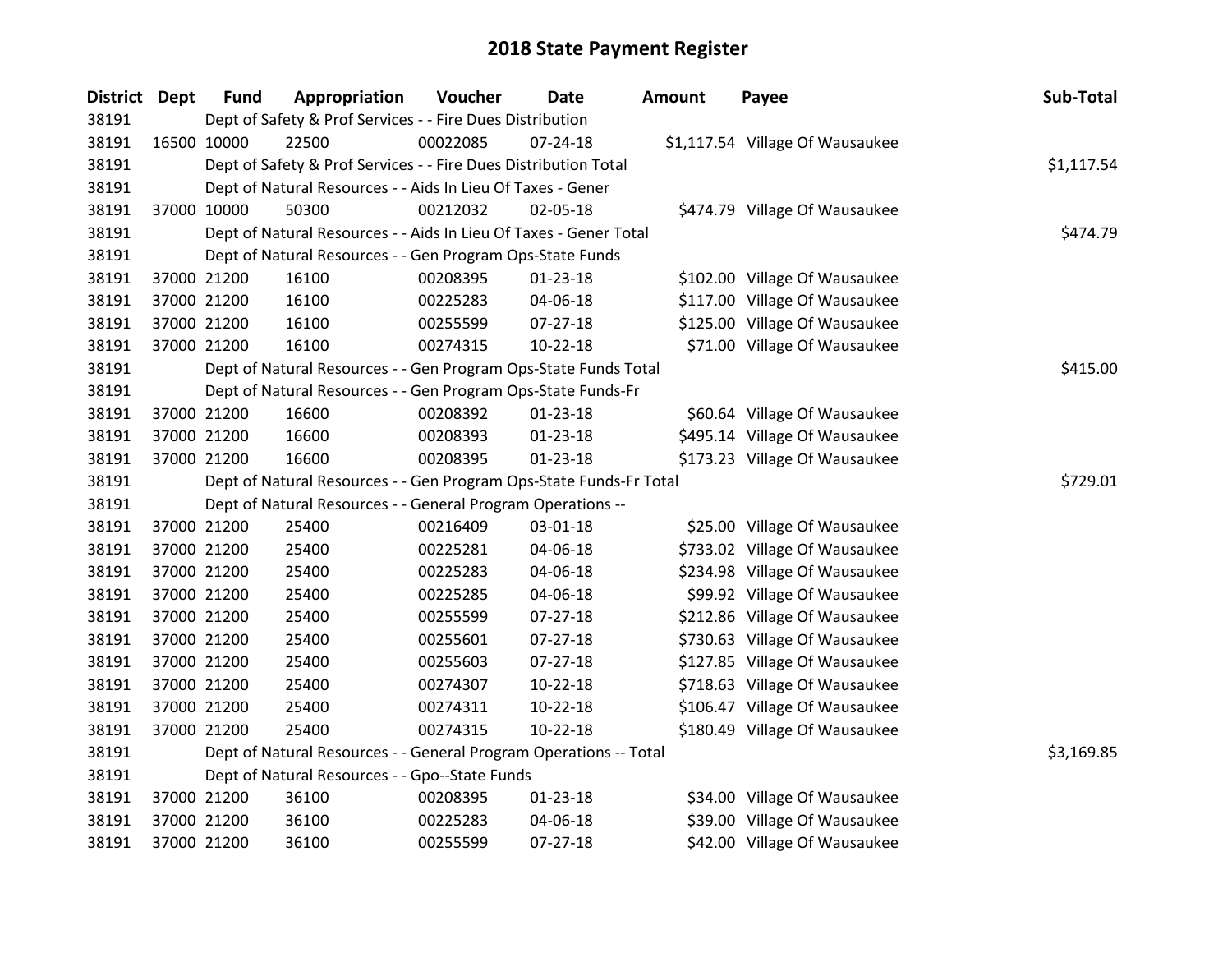| <b>District</b> | <b>Dept</b> | <b>Fund</b> | Appropriation                                                         | Voucher  | <b>Date</b>    | <b>Amount</b> | Payee                             | Sub-Total    |
|-----------------|-------------|-------------|-----------------------------------------------------------------------|----------|----------------|---------------|-----------------------------------|--------------|
| 38191           |             | 37000 21200 | 36100                                                                 | 00274315 | 10-22-18       |               | \$34.00 Village Of Wausaukee      |              |
| 38191           |             |             | Dept of Natural Resources - - Gpo--State Funds Total                  |          |                |               |                                   | \$149.00     |
| 38191           |             |             | Dept of Natural Resources - - Aids In Lieu Of Taxes - Sum S           |          |                |               |                                   |              |
| 38191           |             | 37000 21200 | 57900                                                                 | 00228900 | $04 - 20 - 18$ |               | \$2.08 Village Of Wausaukee       |              |
| 38191           |             |             | Dept of Natural Resources - - Aids In Lieu Of Taxes - Sum S Total     |          |                |               |                                   | \$2.08       |
| 38191           |             |             | Dept of Natural Resources - - Fin Asst For Responsible Units          |          |                |               |                                   |              |
| 38191           | 37000 27400 |             | 67000                                                                 | 00235062 | $05 - 11 - 18$ |               | \$1,556.41 Village Of Wausaukee   |              |
| 38191           |             |             | Dept of Natural Resources - - Fin Asst For Responsible Units Total    |          |                |               |                                   | \$1,556.41   |
| 38191           |             |             | WI Dept of Transportation - - Trns Aids To Mnc.-Sf                    |          |                |               |                                   |              |
| 38191           |             | 39500 21100 | 19100                                                                 | 00204668 | $01 - 02 - 18$ |               | \$8,329.87 Village Of Wausaukee   |              |
| 38191           |             | 39500 21100 | 19100                                                                 | 00235176 | 04-02-18       |               | \$8,329.87 Village Of Wausaukee   |              |
| 38191           |             | 39500 21100 | 19100                                                                 | 00268875 | 07-02-18       |               | \$8,329.87 Village Of Wausaukee   |              |
| 38191           | 39500 21100 |             | 19100                                                                 | 00302927 | $10-01-18$     |               | \$8,329.88 Village Of Wausaukee   |              |
| 38191           |             |             | WI Dept of Transportation - - Trns Aids To Mnc.-Sf Total              |          |                |               |                                   | \$33,319.49  |
| 38191           |             |             | Department of Administration - - Federal Aid, Local Assistance        |          |                |               |                                   |              |
| 38191           | 50500 10000 |             | 74300                                                                 | 00074112 | 03-08-18       |               | \$252,153.44 Village Of Wausaukee |              |
| 38191           |             |             | Department of Administration - - Federal Aid, Local Assistance Total  |          |                |               |                                   | \$252,153.44 |
| 38191           |             |             | Department of Revenue - - Payments For Municipal Svcs                 |          |                |               |                                   |              |
| 38191           |             | 56600 10000 | 50100                                                                 | 00026843 | $01 - 31 - 18$ |               | \$1,350.73 Village Of Wausaukee   |              |
| 38191           |             |             | Department of Revenue - - Payments For Municipal Svcs Total           |          |                |               |                                   | \$1,350.73   |
| 38191           |             |             | Shared Revenue and Tax Relief - - Expenditure Restraint Program       |          |                |               |                                   |              |
| 38191           | 83500 10000 |             | 10100                                                                 | 00033627 | 07-23-18       |               | \$8,580.58 Village Of Wausaukee   |              |
| 38191           | 83500 10000 |             | 10100                                                                 | 00036513 | 11-19-18       |               | \$0.07 Village Of Wausaukee       |              |
| 38191           |             |             | Shared Revenue and Tax Relief - - Expenditure Restraint Program Total |          |                |               |                                   | \$8,580.65   |
| 38191           |             |             | Shared Revenue and Tax Relief - - County And Municipal Aid            |          |                |               |                                   |              |
| 38191           | 83500 10000 |             | 10500                                                                 | 00033627 | 07-23-18       |               | \$19,480.77 Village Of Wausaukee  |              |
| 38191           | 83500 10000 |             | 10500                                                                 | 00036513 | 11-19-18       |               | \$110,391.06 Village Of Wausaukee |              |
| 38191           |             |             | Shared Revenue and Tax Relief - - County And Municipal Aid Total      |          |                |               |                                   | \$129,871.83 |
| 38191           |             |             | Shared Revenue and Tax Relief - - Exempt Computer Aid                 |          |                |               |                                   |              |
| 38191           | 83500 10000 |             | 10900                                                                 | 00030873 | 07-23-18       |               | \$1,399.27 Village Of Wausaukee   |              |
| 38191           |             |             | Shared Revenue and Tax Relief - - Exempt Computer Aid Total           |          |                |               |                                   | \$1,399.27   |
| 38191           |             |             | Shared Revenue and Tax Relief - - Utility Aid                         |          |                |               |                                   |              |
| 38191           | 83500 10000 |             | 11000                                                                 | 00033627 | 07-23-18       |               | \$970.69 Village Of Wausaukee     |              |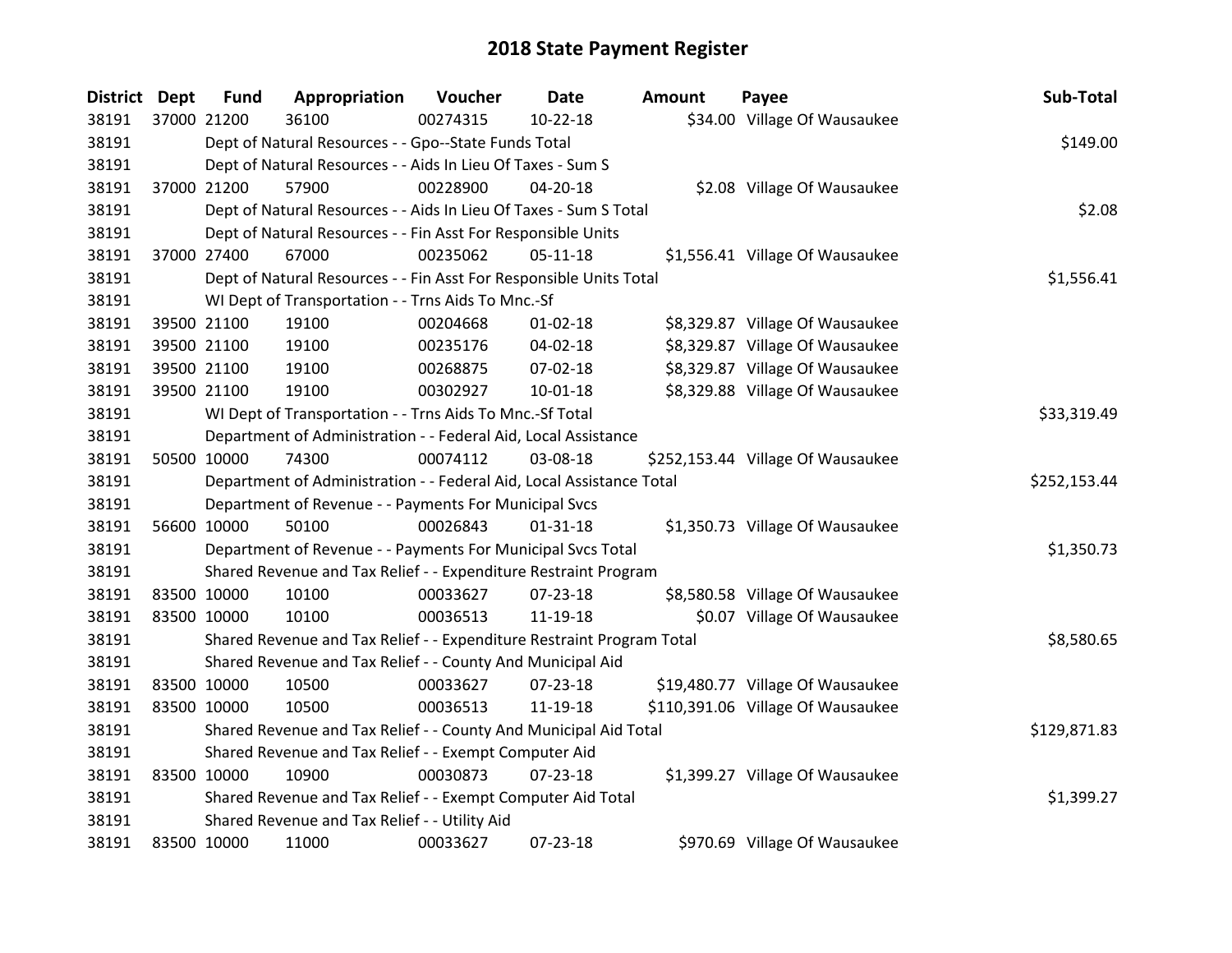| District Dept |  | Fund                                                | Appropriation                                             | <b>Voucher</b> | Date           | <b>Amount</b> | <b>Pavee</b>                    | Sub-Total    |
|---------------|--|-----------------------------------------------------|-----------------------------------------------------------|----------------|----------------|---------------|---------------------------------|--------------|
| 38191         |  | 83500 10000                                         | 11000                                                     | 00036513       | 11-19-18       |               | \$5,627.72 Village Of Wausaukee |              |
| 38191         |  | Shared Revenue and Tax Relief - - Utility Aid Total | \$6,598.41                                                |                |                |               |                                 |              |
| 38191         |  |                                                     | Shared Revenue and Tax Relief - - Lottery & Gaming Credit |                |                |               |                                 |              |
| 38191         |  | 83500 52100                                         | 36300                                                     | 00027501       | $03 - 26 - 18$ |               | \$60.69 Village Of Wausaukee    |              |
| 38191         |  | \$60.69                                             |                                                           |                |                |               |                                 |              |
| 38191 Total   |  |                                                     |                                                           |                |                |               |                                 | \$440,948.19 |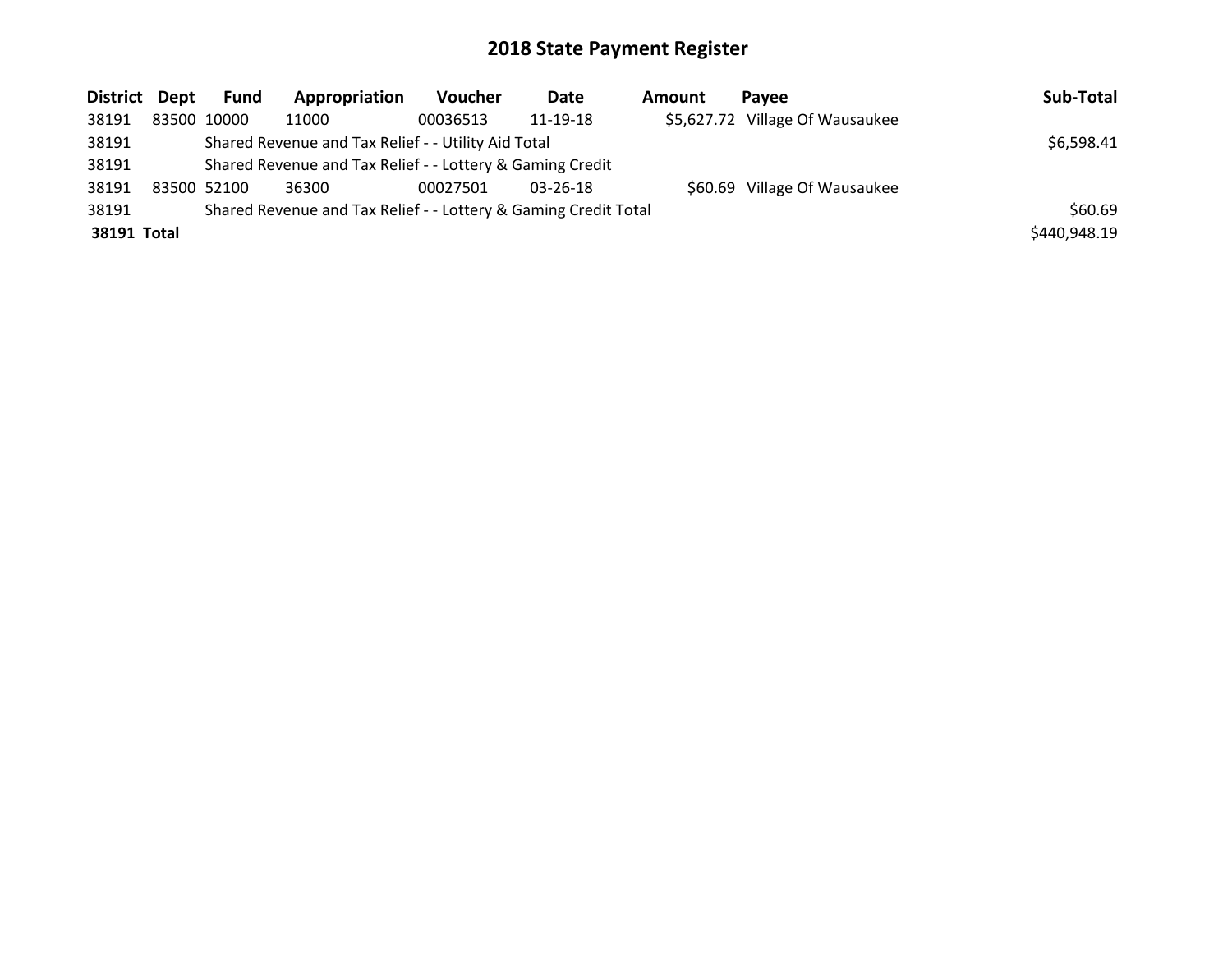| District Dept |             | <b>Fund</b> | Appropriation                                                      | Voucher  | Date           | <b>Amount</b> | Payee                          | Sub-Total    |
|---------------|-------------|-------------|--------------------------------------------------------------------|----------|----------------|---------------|--------------------------------|--------------|
| 38251         |             |             | Dept of Safety & Prof Services - - Fire Dues Distribution          |          |                |               |                                |              |
| 38251         | 16500 10000 |             | 22500                                                              | 00022086 | 07-26-18       |               | \$27,948.12 City Of Marinette  |              |
| 38251         |             |             | Dept of Safety & Prof Services - - Fire Dues Distribution Total    |          |                |               |                                | \$27,948.12  |
| 38251         |             |             | Dept of Natural Resources - - Gpo-Federal Funds                    |          |                |               |                                |              |
| 38251         | 37000 10000 |             | 44100                                                              | 00243600 | 06-21-18       |               | \$8,535.09 City Of Marinette   |              |
| 38251         | 37000 10000 |             | 44100                                                              | 00244956 | $06 - 21 - 18$ |               | \$11,007.50 City Of Marinette  |              |
| 38251         |             |             | Dept of Natural Resources - - Gpo-Federal Funds Total              |          |                |               |                                | \$19,542.59  |
| 38251         |             |             | Dept of Natural Resources - - Rec & Resource Aids, Fed             |          |                |               |                                |              |
| 38251         | 37000 21200 |             | 58300                                                              | 00283286 | 12-06-18       |               | \$72,355.00 City Of Marinette  |              |
| 38251         |             |             | Dept of Natural Resources - - Rec & Resource Aids, Fed Total       |          |                |               |                                | \$72,355.00  |
| 38251         |             |             | Dept of Natural Resources - - Fin Asst For Responsible Units       |          |                |               |                                |              |
| 38251         | 37000 27400 |             | 67000                                                              | 00235482 | $05-11-18$     |               | \$42,622.85 City Of Marinette  |              |
| 38251         |             |             | Dept of Natural Resources - - Fin Asst For Responsible Units Total |          |                |               |                                | \$42,622.85  |
| 38251         |             |             | Dept of Natural Resources - - Land Acquisition                     |          |                |               |                                |              |
| 38251         | 37000 36300 |             | TA100                                                              | 00218846 | 03-08-18       |               | \$438,025.19 City Of Marinette |              |
| 38251         | 37000 36300 |             | TA100                                                              | 00277230 | 11-05-18       |               | \$2,431.81 City Of Marinette   |              |
| 38251         | 37000 36300 |             | TA100                                                              | 00287945 | 12-27-18       |               | \$225,518.00 City Of Marinette |              |
| 38251         |             |             | Dept of Natural Resources - - Land Acquisition Total               |          |                |               |                                | \$665,975.00 |
| 38251         |             |             | Department of Tourism - - Grants-Regional Tourist Info             |          |                |               |                                |              |
| 38251         | 38000 10000 |             | 12900                                                              | 00005435 | 03-29-18       |               | \$5,900.00 City Of Marinette   |              |
| 38251         | 38000 10000 |             | 12900                                                              | 00006149 | 08-23-18       |               | \$4,000.00 City Of Marinette   |              |
| 38251         |             |             | Department of Tourism - - Grants-Regional Tourist Info Total       |          |                |               |                                | \$9,900.00   |
| 38251         |             |             | Department of Justice - - Law Enforcement Train, Local             |          |                |               |                                |              |
| 38251         | 45500 10000 |             | 23100                                                              | 00053252 | 10-18-18       |               | \$3,680.00 City Of Marinette   |              |
| 38251         |             |             | Department of Justice - - Law Enforcement Train, Local Total       |          |                |               |                                | \$3,680.00   |
| 38251         |             |             | Department of Military Affairs - - Energy Costs, Energy-Related A  |          |                |               |                                |              |
| 38251         | 46500 10000 |             | 10600                                                              | 00036953 | $01 - 10 - 18$ |               | \$216.74 City Of Marinette     |              |
| 38251         | 46500 10000 |             | 10600                                                              | 00039184 | $02 - 15 - 18$ |               | \$209.69 City Of Marinette     |              |
| 38251         | 46500 10000 |             | 10600                                                              | 00040178 | 03-09-18       |               | \$225.89 City Of Marinette     |              |
| 38251         | 46500 10000 |             | 10600                                                              | 00041843 | $04 - 17 - 18$ |               | \$223.79 City Of Marinette     |              |
| 38251         | 46500 10000 |             | 10600                                                              | 00042705 | 05-07-18       |               | \$209.69 City Of Marinette     |              |
| 38251         | 46500 10000 |             | 10600                                                              | 00044659 | 06-14-18       |               | \$216.74 City Of Marinette     |              |
| 38251         | 46500 10000 |             | 10600                                                              | 00046274 | $07 - 12 - 18$ |               | \$209.69 City Of Marinette     |              |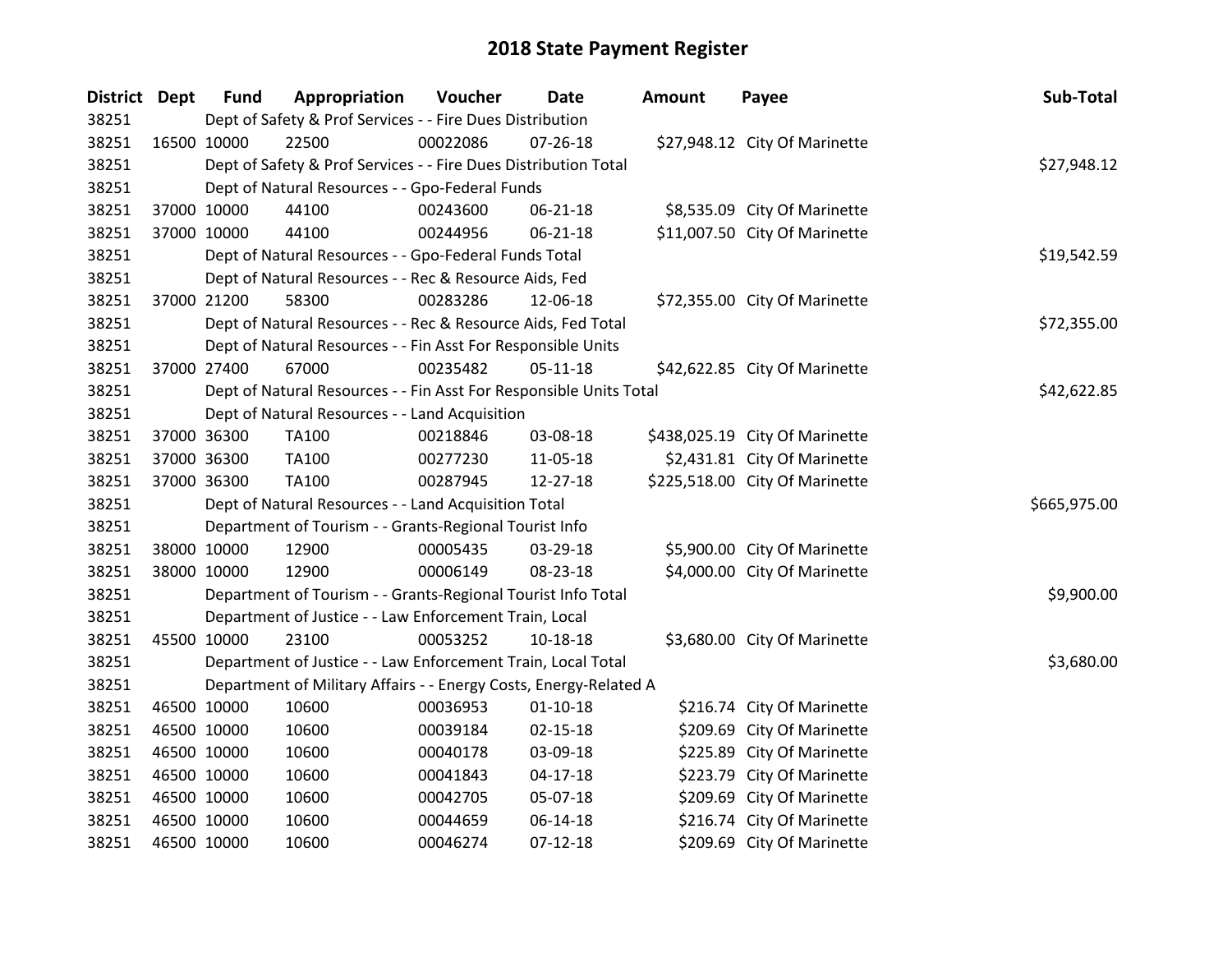| <b>District Dept</b> |             | <b>Fund</b> | Appropriation                                                           | Voucher  | <b>Date</b>    | <b>Amount</b> | Payee                            | Sub-Total      |
|----------------------|-------------|-------------|-------------------------------------------------------------------------|----------|----------------|---------------|----------------------------------|----------------|
| 38251                |             | 46500 10000 | 10600                                                                   | 00047497 | 08-08-18       |               | \$225.79 City Of Marinette       |                |
| 38251                |             | 46500 10000 | 10600                                                                   | 00049258 | 09-18-18       |               | \$233.34 City Of Marinette       |                |
| 38251                | 46500 10000 |             | 10600                                                                   | 00050266 | $10 - 11 - 18$ |               | \$243.22 City Of Marinette       |                |
| 38251                | 46500 10000 |             | 10600                                                                   | 00051996 | $11 - 15 - 18$ |               | \$218.24 City Of Marinette       |                |
| 38251                | 46500 10000 |             | 10600                                                                   | 00053045 | 12-13-18       |               | \$220.43 City Of Marinette       |                |
| 38251                |             |             | Department of Military Affairs - - Energy Costs, Energy-Related A Total |          |                |               |                                  | \$2,653.25     |
| 38251                |             |             | Department of Military Affairs - - Regional Emergency Response Tm       |          |                |               |                                  |                |
| 38251                |             | 46500 10000 | 30600                                                                   | 00038640 | 02-05-18       |               | \$4,156.32 City Of Marinette     |                |
| 38251                |             | 46500 10000 | 30600                                                                   | 00041647 | $04 - 17 - 18$ |               | \$4,156.32 City Of Marinette     |                |
| 38251                |             | 46500 10000 | 30600                                                                   | 00046033 | 07-09-18       |               | \$4,156.32 City Of Marinette     |                |
| 38251                |             | 46500 10000 | 30600                                                                   | 00051706 | $11 - 15 - 18$ |               | \$4,156.32 City Of Marinette     |                |
| 38251                |             |             | Department of Military Affairs - - Regional Emergency Response Tm Total |          |                |               |                                  | \$16,625.28    |
| 38251                |             |             | Department of Revenue - - Payments For Municipal Svcs                   |          |                |               |                                  |                |
| 38251                |             | 56600 10000 | 50100                                                                   | 00026844 | $01 - 31 - 18$ |               | \$42,384.94 City Of Marinette    |                |
| 38251                |             |             | Department of Revenue - - Payments For Municipal Svcs Total             |          | \$42,384.94    |               |                                  |                |
| 38251                |             |             | Shared Revenue and Tax Relief - - Expenditure Restraint Program         |          |                |               |                                  |                |
| 38251                | 83500 10000 |             | 10100                                                                   | 00033628 | 07-23-18       |               | \$130,109.92 City Of Marinette   |                |
| 38251                | 83500 10000 |             | 10100                                                                   | 00036514 | 11-19-18       |               | \$0.03 City Of Marinette         |                |
| 38251                |             |             | Shared Revenue and Tax Relief - - Expenditure Restraint Program Total   |          |                |               |                                  | \$130,109.95   |
| 38251                |             |             | Shared Revenue and Tax Relief - - County And Municipal Aid              |          |                |               |                                  |                |
| 38251                | 83500 10000 |             | 10500                                                                   | 00033628 | 07-23-18       |               | \$676,269.89 City Of Marinette   |                |
| 38251                |             | 83500 10000 | 10500                                                                   | 00036514 | 11-19-18       |               | \$3,832,196.04 City Of Marinette |                |
| 38251                |             |             | Shared Revenue and Tax Relief - - County And Municipal Aid Total        |          |                |               |                                  | \$4,508,465.93 |
| 38251                |             |             | Shared Revenue and Tax Relief - - Exempt Computer Aid                   |          |                |               |                                  |                |
| 38251                | 83500 10000 |             | 10900                                                                   | 00030874 | 07-23-18       |               | \$34,241.05 City Of Marinette    |                |
| 38251                |             | 83500 10000 | 10900                                                                   | 00032409 | 07-23-18       |               | \$68,683.69 City Of Marinette    |                |
| 38251                |             |             | Shared Revenue and Tax Relief - - Exempt Computer Aid Total             |          | \$102,924.74   |               |                                  |                |
| 38251                |             |             | Shared Revenue and Tax Relief - - Utility Aid                           |          |                |               |                                  |                |
| 38251                |             | 83500 10000 | 11000                                                                   | 00033628 | 07-23-18       |               | \$4,817.49 City Of Marinette     |                |
| 38251                |             | 83500 10000 | 11000                                                                   | 00036514 | 11-19-18       |               | \$30,016.00 City Of Marinette    |                |
| 38251                |             |             | Shared Revenue and Tax Relief - - Utility Aid Total                     |          |                |               |                                  | \$34,833.49    |
| 38251                |             |             | Shared Revenue and Tax Relief - - Lottery & Gaming Credit               |          |                |               |                                  |                |
| 38251                | 83500 52100 |             | 36300                                                                   | 00027502 | 03-26-18       |               | \$24,914.40 City Of Marinette    |                |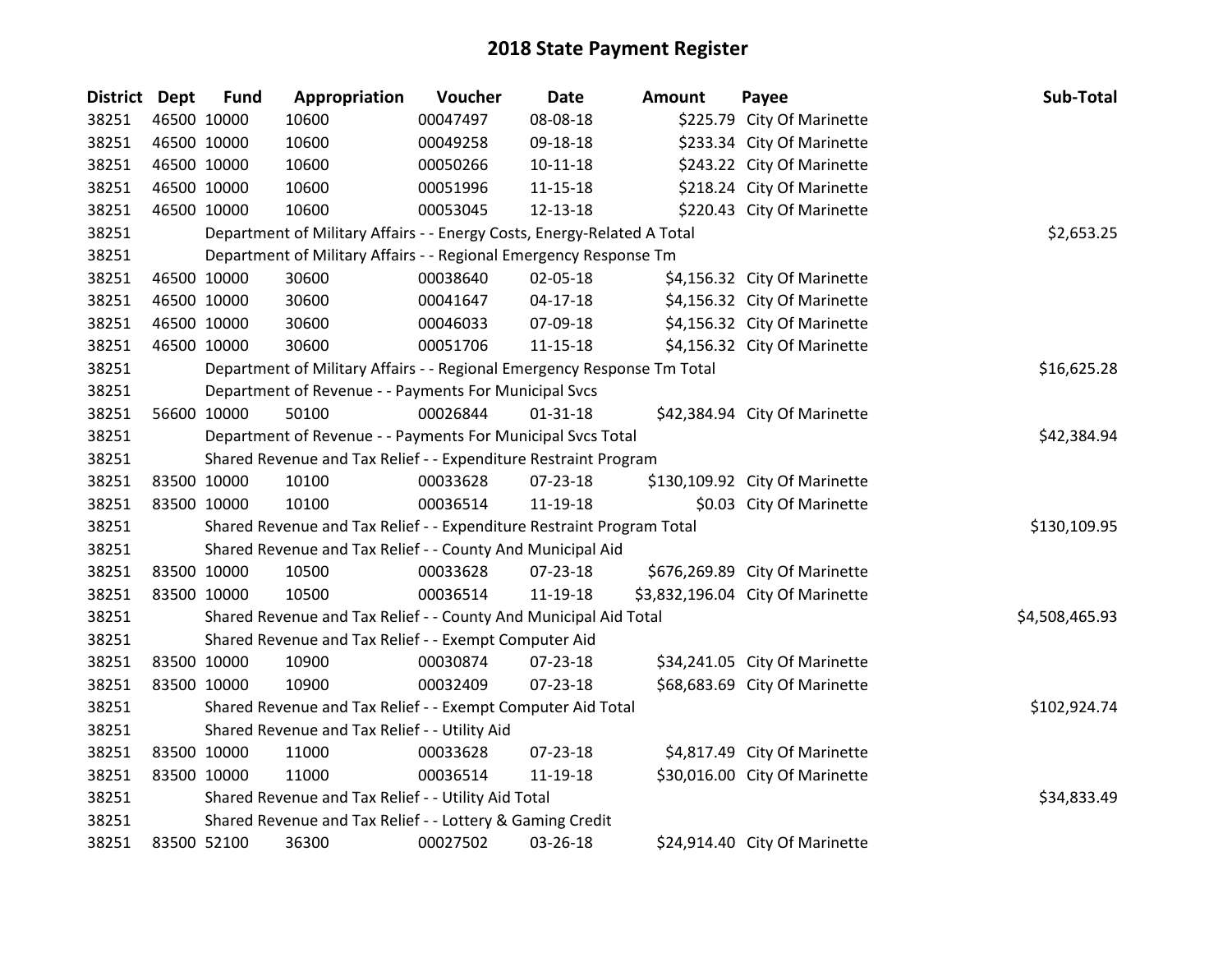| District Dept | Fund | <b>Appropriation</b>                                            | Voucher | Date | Amount | Pavee | Sub-Total      |
|---------------|------|-----------------------------------------------------------------|---------|------|--------|-------|----------------|
| 38251         |      | Shared Revenue and Tax Relief - - Lottery & Gaming Credit Total |         |      |        |       | \$24,914.40    |
| 38251 Total   |      |                                                                 |         |      |        |       | \$5,704,935.54 |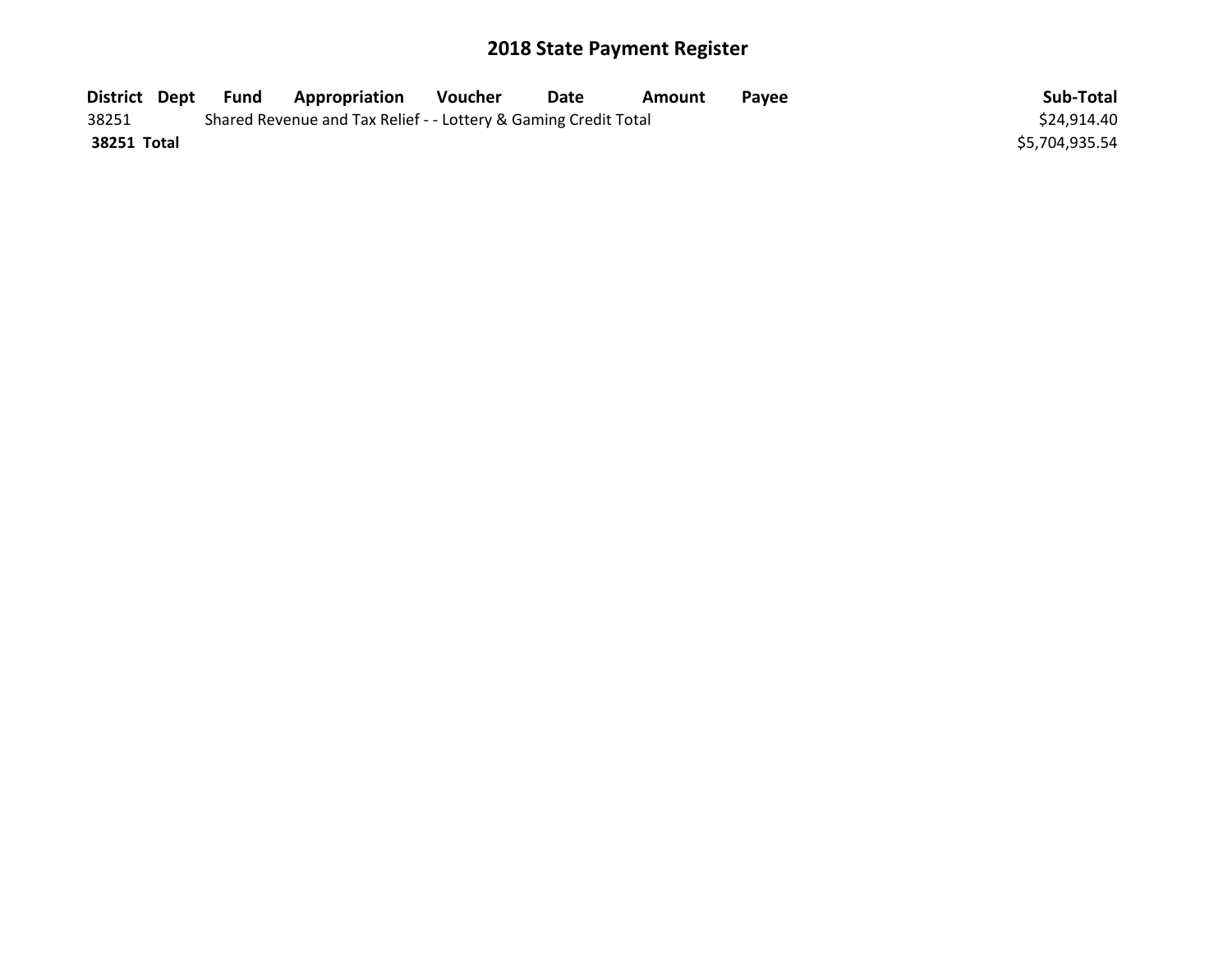| District Dept |             | <b>Fund</b> | Appropriation                                                         | Voucher  | <b>Date</b>    | Amount | Payee                        | Sub-Total    |
|---------------|-------------|-------------|-----------------------------------------------------------------------|----------|----------------|--------|------------------------------|--------------|
| 38261         |             |             | Dept of Safety & Prof Services - - Fire Dues Distribution             |          |                |        |                              |              |
| 38261         | 16500 10000 |             | 22500                                                                 | 00024417 | $07 - 24 - 18$ |        | \$3,169.37 City Of Niagara   |              |
| 38261         |             |             | Dept of Safety & Prof Services - - Fire Dues Distribution Total       |          |                |        |                              | \$3,169.37   |
| 38261         |             |             | Dept of Natural Resources - - Fin Asst For Responsible Units          |          |                |        |                              |              |
| 38261         |             | 37000 27400 | 67000                                                                 | 00235969 | $05-11-18$     |        | \$6,954.77 City Of Niagara   |              |
| 38261         |             |             | Dept of Natural Resources - - Fin Asst For Responsible Units Total    |          |                |        |                              | \$6,954.77   |
| 38261         |             |             | WI Dept of Transportation - - Conn Hwy Aids St Fds                    |          |                |        |                              |              |
| 38261         |             | 39500 21100 | 16200                                                                 | 00205591 | $01 - 02 - 18$ |        | \$12,853.52 City Of Niagara  |              |
| 38261         |             | 39500 21100 | 16200                                                                 | 00236099 | 04-02-18       |        | \$12,853.52 City Of Niagara  |              |
| 38261         |             | 39500 21100 | 16200                                                                 | 00269798 | 07-02-18       |        | \$12,853.52 City Of Niagara  |              |
| 38261         |             | 39500 21100 | 16200                                                                 | 00303850 | $10 - 01 - 18$ |        | \$12,853.54 City Of Niagara  |              |
| 38261         |             |             | WI Dept of Transportation - - Conn Hwy Aids St Fds Total              |          |                |        |                              | \$51,414.10  |
| 38261         |             |             | WI Dept of Transportation - - Trns Aids To Mnc.-Sf                    |          |                |        |                              |              |
| 38261         |             | 39500 21100 | 19100                                                                 | 00204670 | $01 - 02 - 18$ |        | \$36,471.68 City Of Niagara  |              |
| 38261         |             | 39500 21100 | 19100                                                                 | 00235178 | 04-02-18       |        | \$36,471.68 City Of Niagara  |              |
| 38261         |             | 39500 21100 | 19100                                                                 | 00268877 | 07-02-18       |        | \$36,471.68 City Of Niagara  |              |
| 38261         |             | 39500 21100 | 19100                                                                 | 00302929 | 10-01-18       |        | \$36,471.69 City Of Niagara  |              |
| 38261         |             |             | WI Dept of Transportation - - Trns Aids To Mnc.-Sf Total              |          |                |        |                              | \$145,886.73 |
| 38261         |             |             | Department of Justice - - Law Enforcement Train, Local                |          |                |        |                              |              |
| 38261         |             | 45500 10000 | 23100                                                                 | 00053603 | 10-18-18       |        | \$640.00 City Of Niagara     |              |
| 38261         |             |             | Department of Justice - - Law Enforcement Train, Local Total          |          |                |        |                              | \$640.00     |
| 38261         |             |             | Department of Administration - - Federal Aid, Local Assistance        |          |                |        |                              |              |
| 38261         |             | 50500 10000 | 74300                                                                 | 00076860 | 04-13-18       |        | \$25,000.00 City Of Niagara  |              |
| 38261         |             |             | Department of Administration - - Federal Aid, Local Assistance Total  |          |                |        |                              | \$25,000.00  |
| 38261         |             |             | Shared Revenue and Tax Relief - - Expenditure Restraint Program       |          |                |        |                              |              |
| 38261         |             | 83500 10000 | 10100                                                                 | 00033629 | 07-23-18       |        | \$28,576.03 City Of Niagara  |              |
| 38261         |             |             | Shared Revenue and Tax Relief - - Expenditure Restraint Program Total |          |                |        |                              | \$28,576.03  |
| 38261         |             |             | Shared Revenue and Tax Relief - - County And Municipal Aid            |          |                |        |                              |              |
| 38261         |             | 83500 10000 | 10500                                                                 | 00033629 | 07-23-18       |        | \$90,997.57 City Of Niagara  |              |
| 38261         |             | 83500 10000 | 10500                                                                 | 00036515 | 11-19-18       |        | \$515,652.88 City Of Niagara |              |
| 38261         |             |             | Shared Revenue and Tax Relief - - County And Municipal Aid Total      |          |                |        |                              | \$606,650.45 |
| 38261         |             |             | Shared Revenue and Tax Relief - - Exempt Computer Aid                 |          |                |        |                              |              |
| 38261         | 83500 10000 |             | 10900                                                                 | 00030875 | 07-23-18       |        | \$1,976.64 City Of Niagara   |              |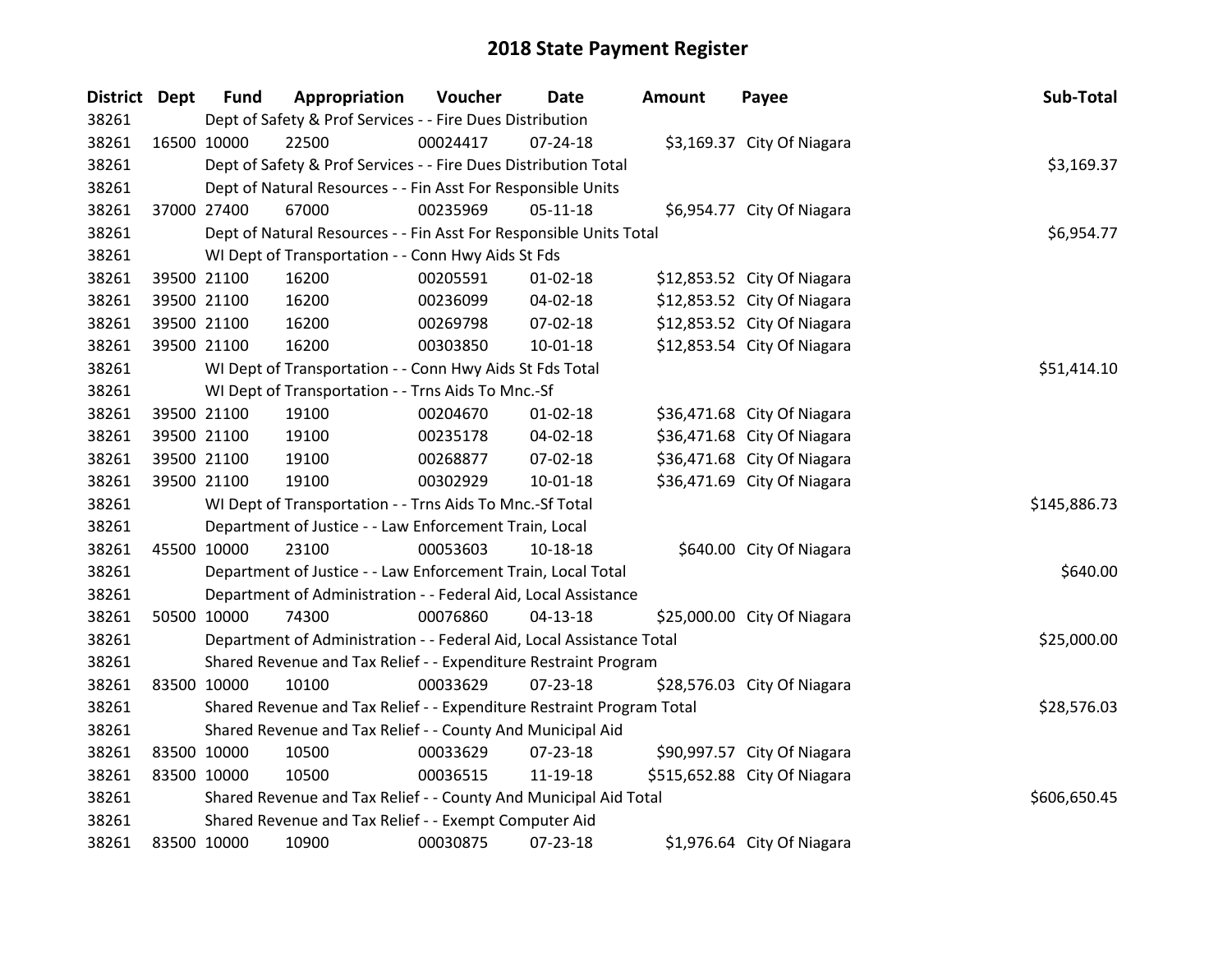| District Dept |             | Fund       | Appropriation                                               | Voucher  | Date     | Amount | <b>Pavee</b>               | Sub-Total    |
|---------------|-------------|------------|-------------------------------------------------------------|----------|----------|--------|----------------------------|--------------|
| 38261         |             |            | Shared Revenue and Tax Relief - - Exempt Computer Aid Total |          |          |        |                            | \$1,976.64   |
| 38261         |             |            | Shared Revenue and Tax Relief - - Utility Aid               |          |          |        |                            |              |
| 38261         | 83500 10000 |            | 11000                                                       | 00033629 | 07-23-18 |        | \$635.40 City Of Niagara   |              |
| 38261         | 83500 10000 |            | 11000                                                       | 00036515 | 11-19-18 |        | \$3,722.84 City Of Niagara |              |
| 38261         |             | \$4,358.24 |                                                             |          |          |        |                            |              |
| 38261 Total   |             |            |                                                             |          |          |        |                            | \$874,626.33 |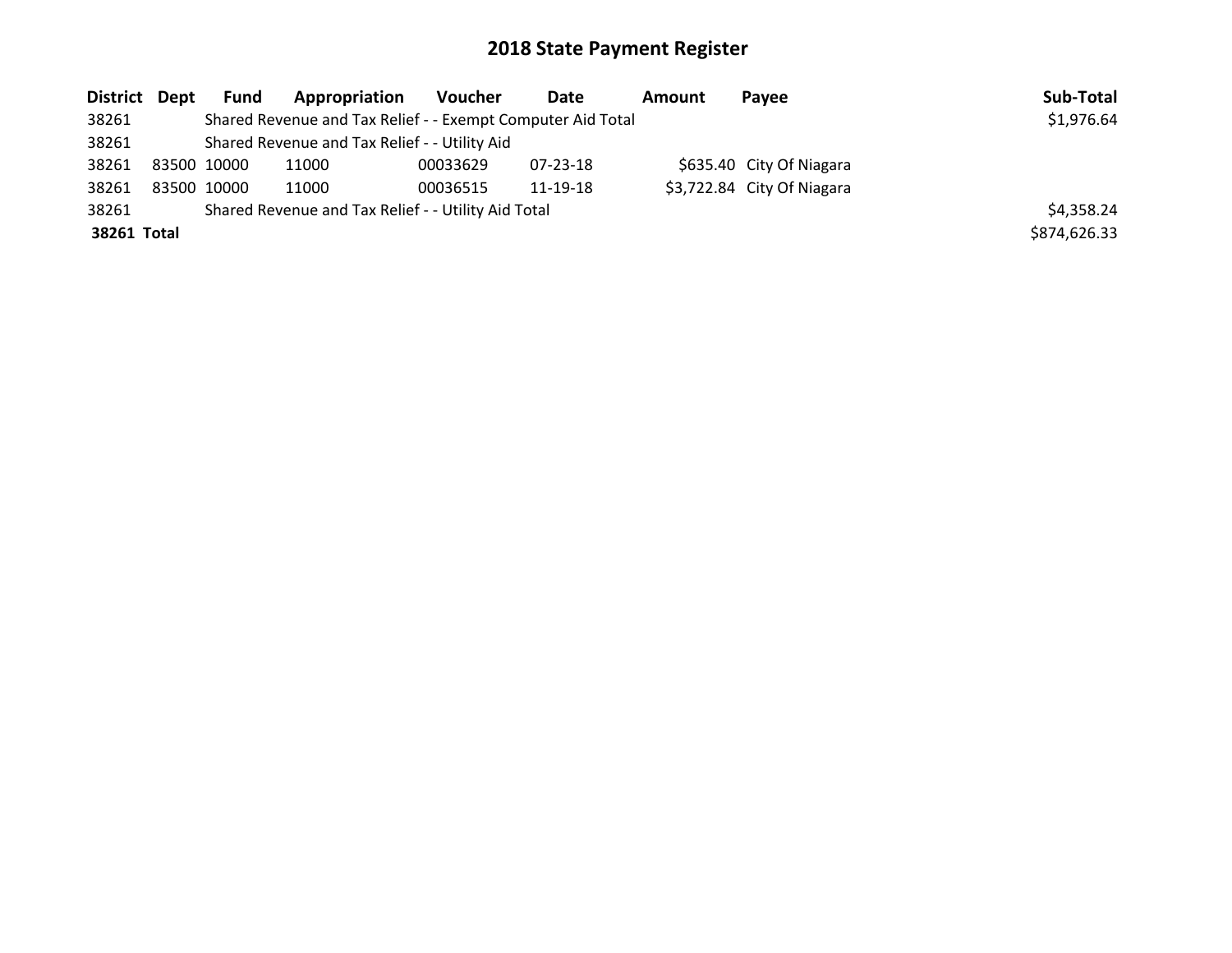| District Dept |             | <b>Fund</b> | Appropriation                                                      | Voucher  | <b>Date</b>    | <b>Amount</b> | Payee                         | Sub-Total      |
|---------------|-------------|-------------|--------------------------------------------------------------------|----------|----------------|---------------|-------------------------------|----------------|
| 38271         |             |             | Dept of Safety & Prof Services - - Fire Dues Distribution          |          |                |               |                               |                |
| 38271         | 16500 10000 |             | 22500                                                              | 00022087 | $07 - 25 - 18$ |               | \$7,805.79 City Of Peshtigo   |                |
| 38271         |             |             | Dept of Safety & Prof Services - - Fire Dues Distribution Total    |          |                |               |                               | \$7,805.79     |
| 38271         |             |             | Dept of Natural Resources - - Fin Asst For Responsible Units       |          |                |               |                               |                |
| 38271         | 37000 27400 |             | 67000                                                              | 00235237 | $05 - 11 - 18$ |               | \$16,412.79 City Of Peshtigo  |                |
| 38271         |             |             | Dept of Natural Resources - - Fin Asst For Responsible Units Total |          |                |               |                               | \$16,412.79    |
| 38271         |             |             | Dept of Natural Resources - - Land Acquisition                     |          |                |               |                               |                |
| 38271         | 37000 36300 |             | TA100                                                              | 00239179 | 06-04-18       |               | \$136,262.25 City Of Peshtigo |                |
| 38271         |             |             | Dept of Natural Resources - - Land Acquisition Total               |          |                |               |                               | \$136,262.25   |
| 38271         |             |             | WI Dept of Transportation - - Trns Aids To Mnc.-Sf                 |          |                |               |                               |                |
| 38271         |             | 39500 21100 | 19100                                                              | 00204671 | $01 - 02 - 18$ |               | \$55,106.92 City Of Peshtigo  |                |
| 38271         |             | 39500 21100 | 19100                                                              | 00235179 | 04-02-18       |               | \$55,106.92 City Of Peshtigo  |                |
| 38271         | 39500 21100 |             | 19100                                                              | 00268878 | 07-02-18       |               | \$55,106.92 City Of Peshtigo  |                |
| 38271         |             | 39500 21100 | 19100                                                              | 00302930 | 10-01-18       |               | \$55,106.95 City Of Peshtigo  |                |
| 38271         |             |             | WI Dept of Transportation - - Trns Aids To Mnc.-Sf Total           |          |                |               |                               | \$220,427.71   |
| 38271         |             |             | Department of Justice - - Law Enforcement Train, Local             |          |                |               |                               |                |
| 38271         | 45500 10000 |             | 23100                                                              | 00053545 | 10-18-18       |               | \$800.00 City Of Peshtigo     |                |
| 38271         |             |             | Department of Justice - - Law Enforcement Train, Local Total       |          |                |               |                               | \$800.00       |
| 38271         |             |             | Shared Revenue and Tax Relief - - County And Municipal Aid         |          |                |               |                               |                |
| 38271         | 83500 10000 |             | 10500                                                              | 00033630 | $07 - 23 - 18$ |               | \$174,406.08 City Of Peshtigo |                |
| 38271         | 83500 10000 |             | 10500                                                              | 00036516 | 11-19-18       |               | \$988,301.11 City Of Peshtigo |                |
| 38271         |             |             | Shared Revenue and Tax Relief - - County And Municipal Aid Total   |          |                |               |                               | \$1,162,707.19 |
| 38271         |             |             | Shared Revenue and Tax Relief - - Exempt Computer Aid              |          |                |               |                               |                |
| 38271         |             | 83500 10000 | 10900                                                              | 00030876 | 07-23-18       |               | \$1,399.27 City Of Peshtigo   |                |
| 38271         | 83500 10000 |             | 10900                                                              | 00032410 | 07-23-18       |               | \$11,976.37 City Of Peshtigo  |                |
| 38271         |             |             | Shared Revenue and Tax Relief - - Exempt Computer Aid Total        |          |                |               |                               | \$13,375.64    |
| 38271         |             |             | Shared Revenue and Tax Relief - - Utility Aid                      |          |                |               |                               |                |
| 38271         | 83500 10000 |             | 11000                                                              | 00033630 | 07-23-18       |               | \$770.94 City Of Peshtigo     |                |
| 38271         | 83500 10000 |             | 11000                                                              | 00036516 | 11-19-18       |               | \$3,831.03 City Of Peshtigo   |                |
| 38271         |             |             | Shared Revenue and Tax Relief - - Utility Aid Total                |          |                |               |                               | \$4,601.97     |
| 38271         |             |             | Shared Revenue and Tax Relief - - Lottery & Gaming Credit          |          |                |               |                               |                |
| 38271         | 83500 52100 |             | 36300                                                              | 00027503 | 03-26-18       |               | \$4,734.22 City Of Peshtigo   |                |
| 38271         |             |             | Shared Revenue and Tax Relief - - Lottery & Gaming Credit Total    |          |                |               |                               | \$4,734.22     |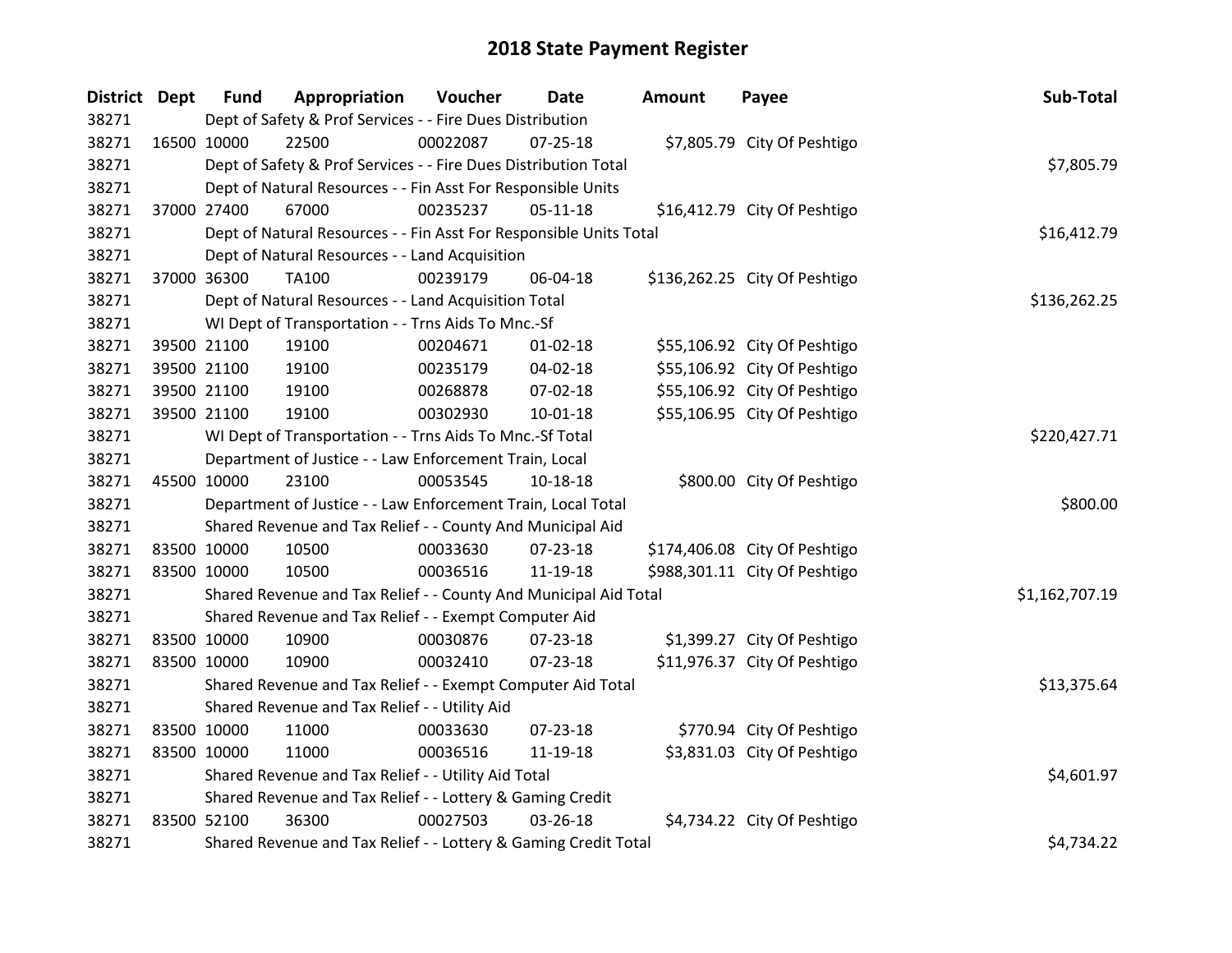|             | District Dept Fund Appropriation | Voucher | <b>Date</b> | Amount | Payee | Sub-Total      |
|-------------|----------------------------------|---------|-------------|--------|-------|----------------|
| 38271 Total |                                  |         |             |        |       | \$1,567,127.56 |